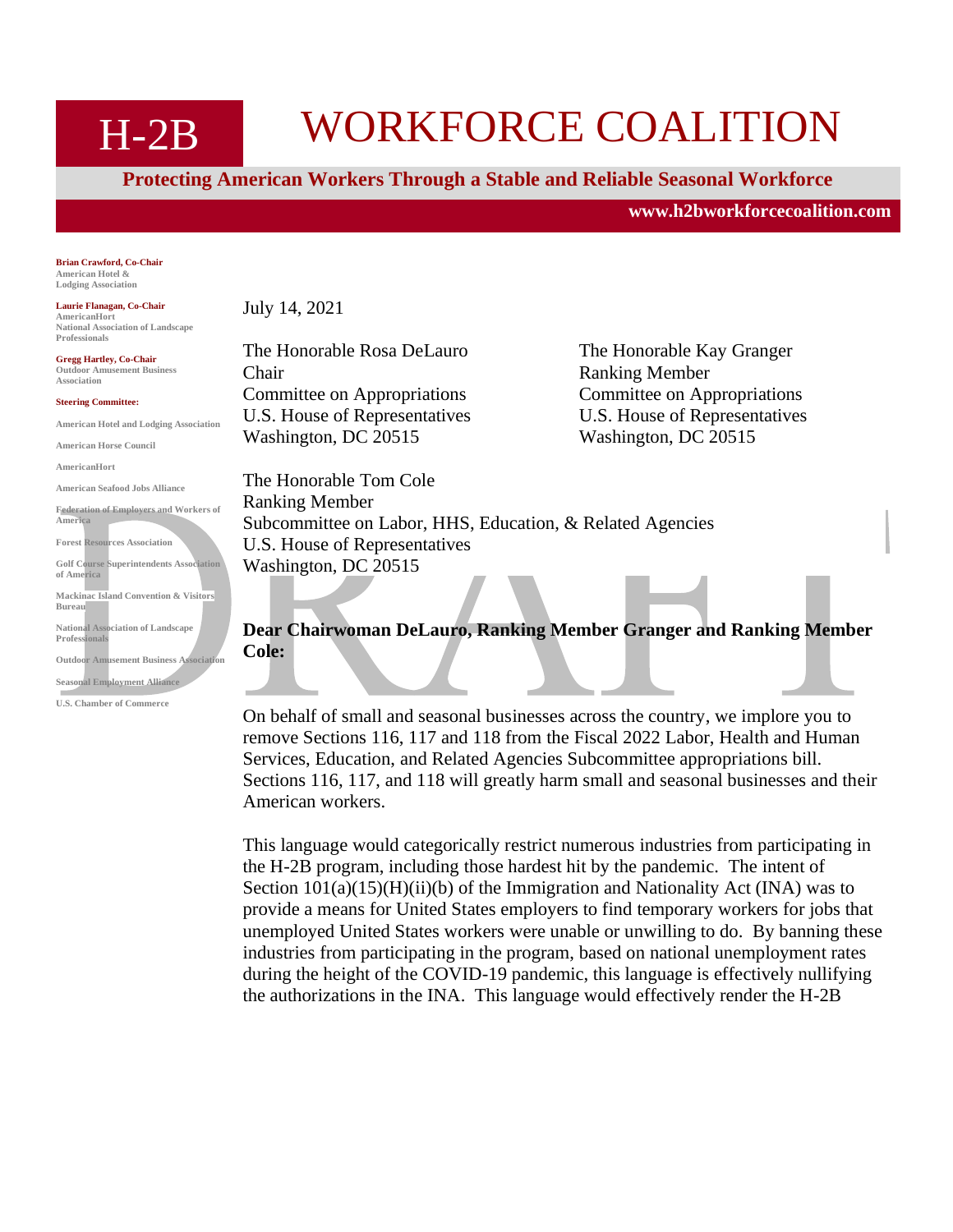program closed for Fiscal 2022 and would hamper our nation's economic recovery. Employers nationwide continue to struggle with recruiting labor, let alone temporary seasonal labor.<sup>1</sup> Without access to the H-2B program, seasonal businesses and their American workers will suffer.

Further, these provisions cannot be easily implemented by Department of Labor. These provisions would require an overhaul of the H-2B application process, which will waste significant Department resources. The first step in in the H-2B petition process requires employers to apply for a Prevailing Wage Determination (PWD) from the Department. The language in this nullifies that process and that data that is used to determine appropriate wages in specific job categories and specific geographic locations. The PWD process requires an employer to provide information to the Department to allow the Department to determine the requisite Standard Occupation Classification (SOC) code for the described job. This Bill SOC code calculation. The bill would also make the wage equal to a Collective Bargaining Agreement (CBA) wage in the area of intended employment even if an organization is not party to the CBA. It would be near impossible for the Department or an employer to determine if an unrelated organization in the geographic area is subject to a CBA. But who determines if there is such a CBA wage? The Department's Office of Foreign Labor Certification is ill equipped to make such determinations across the country. Again, this provision would require an overhaul of the system and, at a minimum, require temporary rulemaking by the Departments

<sup>&</sup>lt;sup>1</sup> <https://delawarebusinesstimes.com/news/beach-businesses-staffing-shortages/> <https://www.axios.com/immigration-labor-shortage-fc4134fb-2d44-4c8d-afa7-eff46bf1741d.html> <https://www.politico.com/news/2021/07/04/foreign-worker-shortage-business-497911> <https://www.wsj.com/articles/the-great-american-labor-shortage-11623191784> [https://www.newscentermaine.com/article/life/worker-shortage-forcing-business-cutbacks-creativity/97-e2c56306-23e6-44ec-b369-](https://www.newscentermaine.com/article/life/worker-shortage-forcing-business-cutbacks-creativity/97-e2c56306-23e6-44ec-b369-8c28fff0b615)

[<sup>8</sup>c28fff0b615](https://www.newscentermaine.com/article/life/worker-shortage-forcing-business-cutbacks-creativity/97-e2c56306-23e6-44ec-b369-8c28fff0b615) https://wpde.com/news/local/ahead-of-busiest-weekend-for-myrtle-beach-yet-businesses-still-face-employee-shortage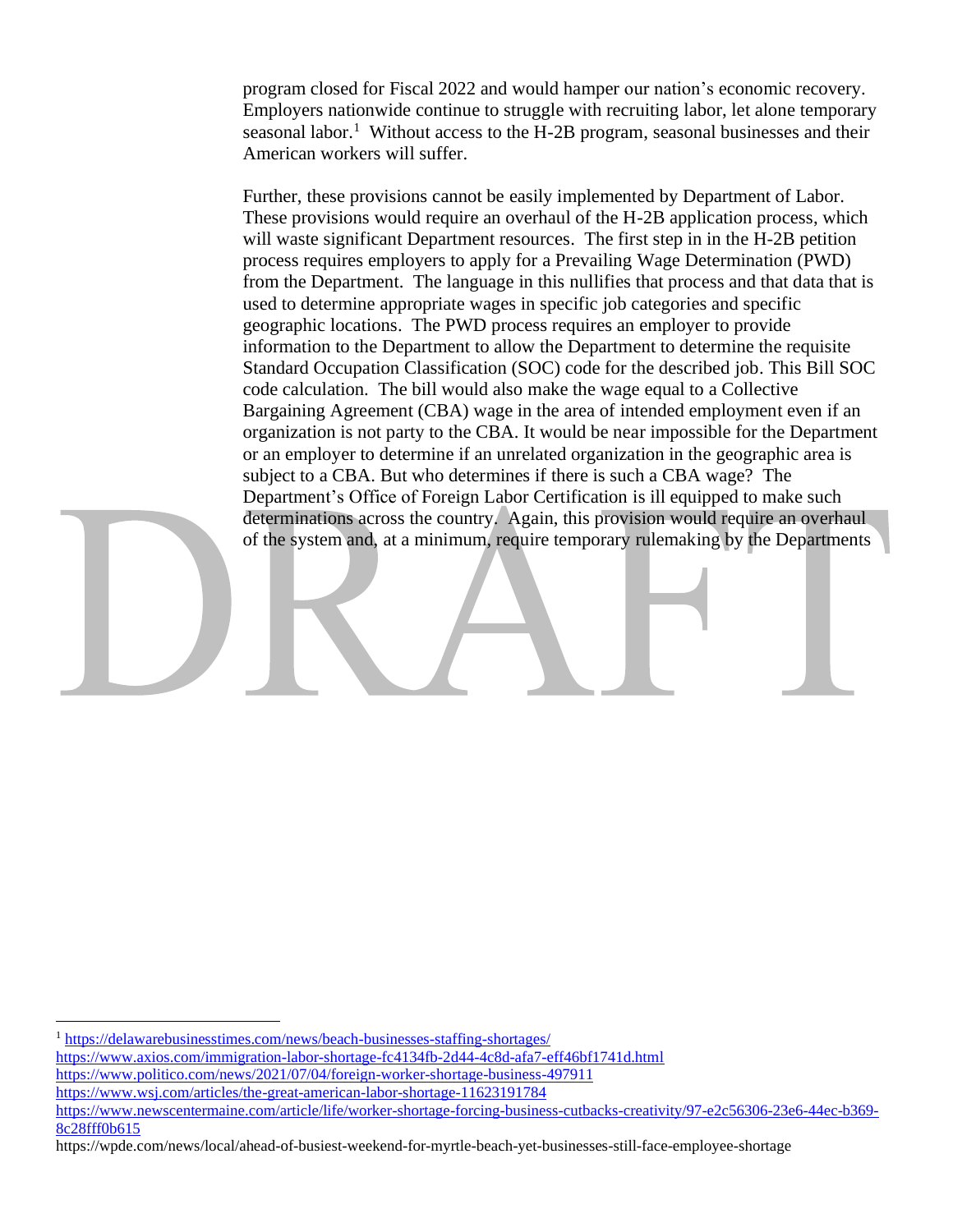of Labor and Homeland Security.<sup>2</sup> The addition provisions in Section 117 would also require Department to change current methodology and promulgate implementing regulations.

Section 116, which does not allow the Department to expend funds in adjudicating a petition for the construction industry, requires the Department, by the very nature of how the Department receives applications, to violate the "no spending" language. This provision would require the Department, for a temporary spending "freeze," to either overhaul its technology platform (spend money) to reject applications with the specific North American Industry Classification System (NAICS) code or train staff (spend money) to reject applications with such codes. As explained above, the provisions in Section 117 have basically nullified the process of receiving a PWD, which is the only place the Department even collects the NAICS code information. These provisions will require the Department of Labor to expend resources on implementing the bill's "no spending" restrictions by requiring the Department to undertake a lengthy (minimum of six months) Paperwork Reduction Act process to collect the information on different forms.

Third, Section 118 is nearly impossible for the Department to implement. The only feasible way the Department could ensure it did not expend funds to adjudicate an application from an employer that met one of the restrictions of Section 118 would be to add an attestation to the ETA-9142B, requiring every H-2B employer to attest that they have not met one of the conditions, requiring the Department to conduct another lengthy Paperwork Reduction Act filing. Although, the Department could likely proceed under emergency filing, such an activity would require the spending of Department resources, not to mention the unmeasured cost to all H-2B employers to verify that do not meet any conditions of Section 118. Further, it is uncertain if an attestation process would even meet the requirements in Section 118. An employer would have to knowingly falsify the attestation to be held liable for perjury. If an employer did a thorough review and believed they did not meet any of the conditions of Section 118, but actually did, the Department would have spent funds adjudicating that application and would have no legal recourse against the employer other than to spend additional funds to revoke the certification. There is no readily available means of knowing which employers or principal of the employers would meet any of the conditions of Section 118.

Finally, this language would make fundamental changes to the H-2B program that are not appropriate in the context of an appropriations bills. Fundamental changes to the program should only be discussed in the context of an authorizing bill that also includes permanent and meaningful cap relief. Further, it is inappropriate to categorically exclude specific industries from participating in the program. Program eligibility should be based on an employer meeting the program's participation criteria of seasonal, peak load or one-time need and upon obtaining an approved temporary labor certification from the Department of Labor after the requisite recruitment of United States workers.

<sup>2</sup> *See* Bayou Lawn & Landscape Servs. v. Perez, 81 F. Supp. 3d 1291 (N.D. Fla. 2014) (Vacated and Remanded by 11th Circuit on grounds of mootness as DOL and DHS jointly promulgated new regulations) (Granting Plaintiff's Summary Judgment motion and holding that DOL was not granted statutory authority to regulate the H-2B program)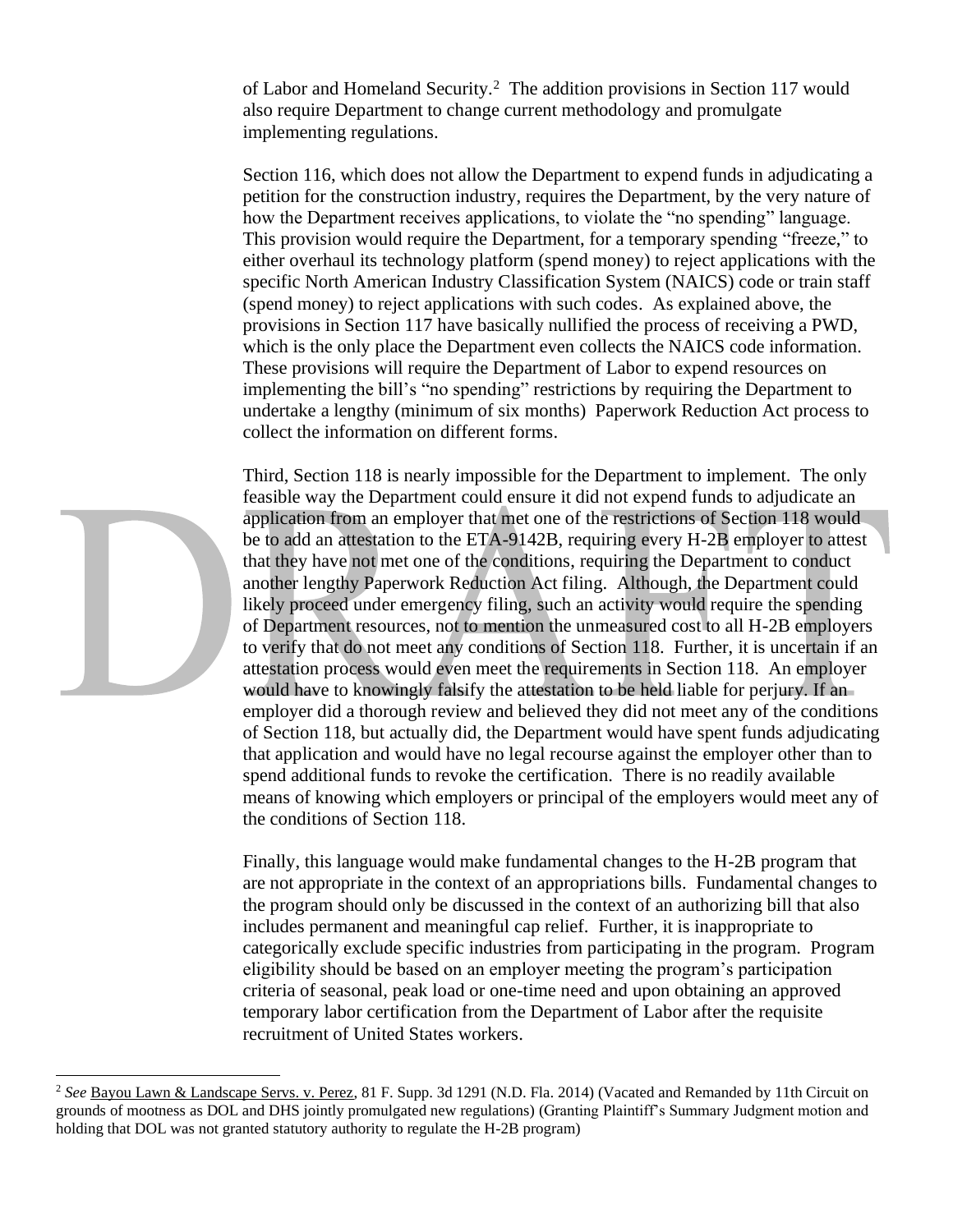The H-2B program is expensive and requires employers to undertake extensive recruitment of American workers, offer employment to any qualified American worker, gain approval from four government agencies, and pay a premium wage (which is equal to 50% of all workers in an SOC within a given area of intended employment). H-2B workers allow U.S. businesses to operate at a greater capacity, retain their full-time workers and contribute to their local economies. This program serves as a critical safety valve for companies to address seasonal labor needs when there are not a sufficient number of available American workers to meet the demand for these short-term jobs. Every H-2B worker supports 4.64 American jobs.<sup>3</sup> Further, a 2020 General Accountability Office report concluded that "counties with H-2B employers generally had lower unemployment rates and higher average weekly wages than counties that do not have any H-2B employers."<sup>4</sup>

Seasonal businesses take seriously our role in our nation's economic recovery. We can best contribute to the economy by employing a full workforce, including our American workers and H-2B workers who support those American jobs. H-2B employers, many of which are small businesses, are committed to hiring any willing and able American workers before turning to H-2B workers, as the program currently requires. The businesses that currently need workers have stepped up their recruitment of American workers, but due to factors such as the seasonality of the work, the nature of the work, and the location of the job, there are instances where H-2B workers are still needed. If employers are forced to curtail operations because they cannot obtain a fifth of their labor needs, it will harm the other four fifths of their workforce and hamper the economic recovery of America. For these reasons, we strongly urge the committee to remove Sections 116, 117 and 118 from the Fiscal 2022 Labor, Health and Human Services, Education, and Related Agencies Subcommittee appropriations bill.

Sincerely,

# **National Organizations**

AgWorksH2, LLC American Farm Bureau Federation American Horse Council AmericanHort American Hotel & Lodging Association American Immigration Lawyers Association American Trucking Associations Moving and Storage Conference American Rental Association American Seafood Jobs Alliance American Sugar Cane League Associated Builders & Contractors

<sup>3</sup> Zavodny, Madeline. *Immigration and American Jobs*. American Enterprise Institute, 1

Dec. 2011, www.aei.org/research-products/working-paper/immigration-and-american-jobs/seek.

<sup>4</sup> United States, Congress, "H-2B VISAS: Additional Steps Needed to Meet Employers' Hiring Needs and Protect U.S. Workers." *H-2B VISAS: Additional Steps Needed to Meet Employers' Hiring Needs and Protect U.S. Workers*, GAO-20-230:, U.S. Government Accountability Office, 2020, pp. 13–14.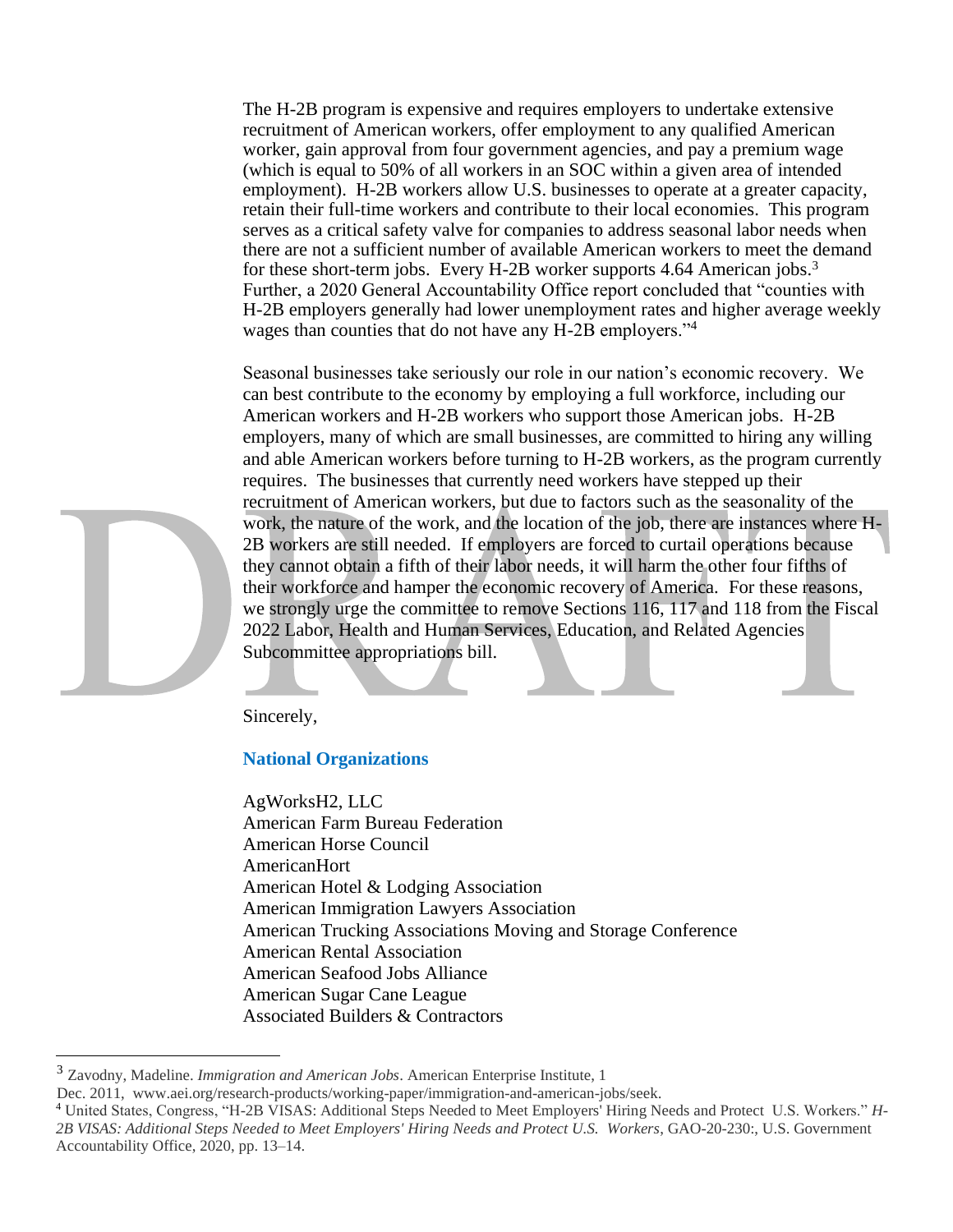Associated General Contractors AZTEC Foreign Labor, Inc. Club Management Association of America Federation of Employers and Workers of America Forest Landowners Association Forest Resources Association Golf Course Superintendents Association of America H-2B Providers' Coalition Interlocking Concrete Pavement Institute Irrigation Association JKJ Workforce Agency, Inc. LandOpt másLabor National Alliance of Forest Owners National Association of Home Builders National Association of Landscape Professionals National Association of Realtors National Association of State Departments of Agriculture National Council of Agricultural Employers National Club Association National Fisheries Institute National Golf Course Owners Association National Hispanic Landscape Alliance National Horsemen's Benevolent and Protective Association National Independent Concessionaires Association, Inc. National Restaurant Association National Roofing Contractors Association National Ski Areas Association National Thoroughbred Racing Association National Wood Flooring Association Outdoor Amusement Business Association Outdoor Power Equipment Institute The Pool and Hot Tub Alliance Rayonier Resource Management Service, LLC Seasonal Business Alliance Seasonal Employment Alliance Snow & Ice Management Association, Inc. Society for Human Resource Management Treated Wood Council Tree Care Industry Association U.S. Chamber of Commerce U.S. Travel Association Utility Sprayer Alliance United Work and Travel Worldwide ERC®

# **Regional Organizations**

Carolinas Chapter – Club Management Association of America Carolinas Golf Course Superintendents Association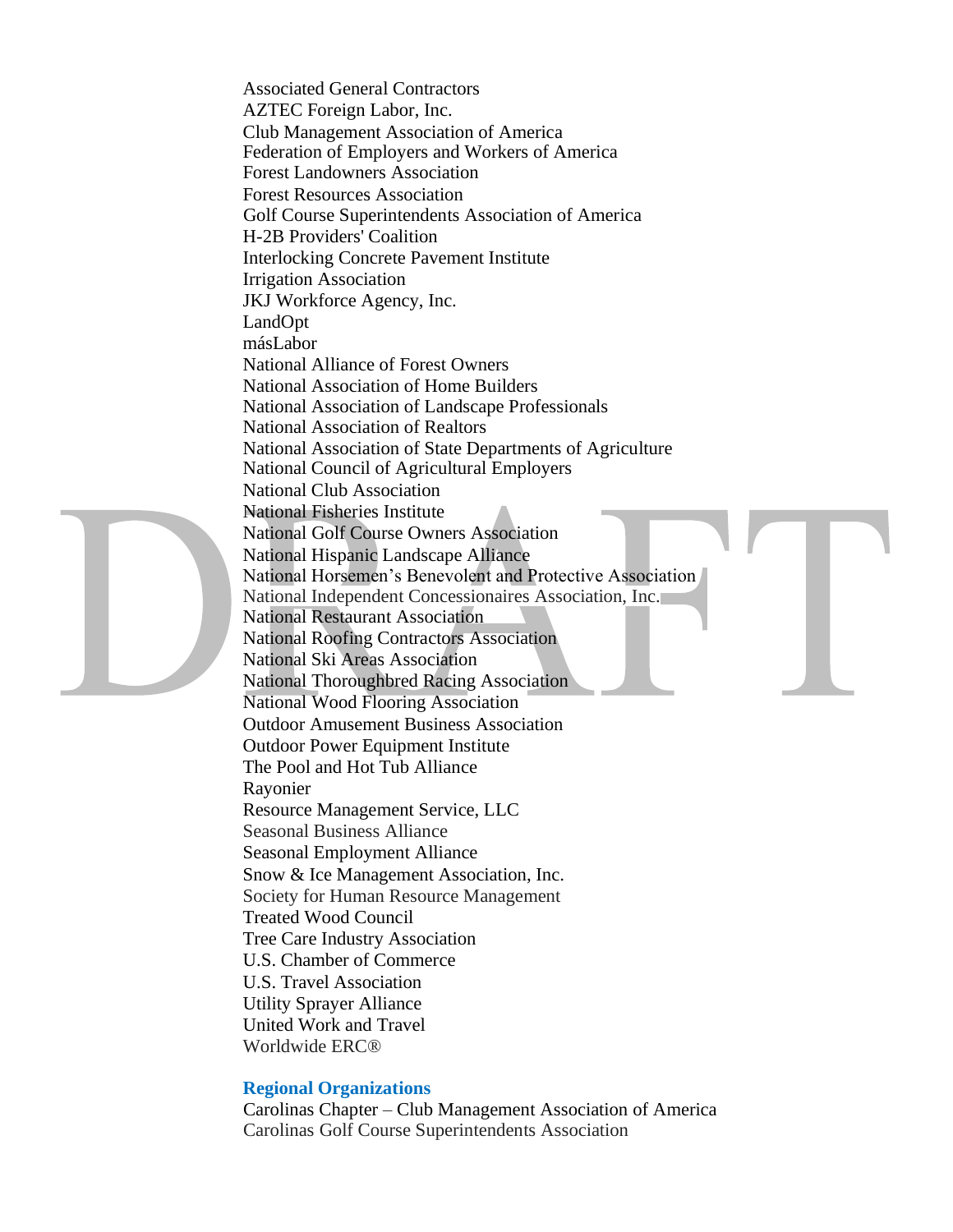Chesapeake Bay Seafood industries Association Golf Course Superintendents Association of New England Great Lakes Timber Professionals Association Gulf Seafood Institute (AL, FL, LA, MS, TX) Landscape Contractors Association (MD, DC, VA) New England Seasonal Business Coalition Pacific Seafood Processors Association Peaks & Prairies Golf Course Superintendents Association (WY, MT) Southern Nursery Association (AL, AR, FL, GA, KY, LA, MD, MS, MO, NC, OK, SC, TN, TX, VA, WV) The Heart of America Golf Course Superintendents Association (KS, MO) Mid-Atlantic Association of Golf Course Superintendents West Coast Seafood Processors Association (CA, OR, WA)

# **Alabama**

A Cut Above Landscape Management, Alabama American Lawn Company, Alabama Alabama Forestry Association Alabama Golf Course Superintendents Association of America Alabama Nursery & Landscape Association Alabama Restaurant & Hospitality Alliance B&C Irrigation Systems, Alabama Brownsferry Mercantile LLC, Alabama Calloway Inc., Alabama Embassy Suites, Alabama Greenscape Contractors, LLC, Alabama Jubilee Landscape Management, Inc., Alabama Kissel Entertainment, LLC, Alabama Landscape Workshop, Alabama Linan Construction, Alabama Metal Roofing Solutions, Inc., Alabama PCH Hotels and Resorts, Inc., Alabama Resort Recreation Center Inc., Alabama RFA Mexican Restaurant, Inc., Alabama The Track, Alabama Turf Tamer Inc., Alabama

# **Alaska**

Alaska Glacier Seafoods, Alaska Alpine Lodge Hotel Operations, Alaska International Seafoods of Alaska Inc., Alaska

# **Arizona**

Arizona Lodging & Tourism Association Arizona Nursery Association B & J Concessions LLC, Arizona BrightView Landscape Development, Inc., Arizona Brown's Amusements, Arizona Corporate & Employee Services, Arizona Concession management services, INC, Arizona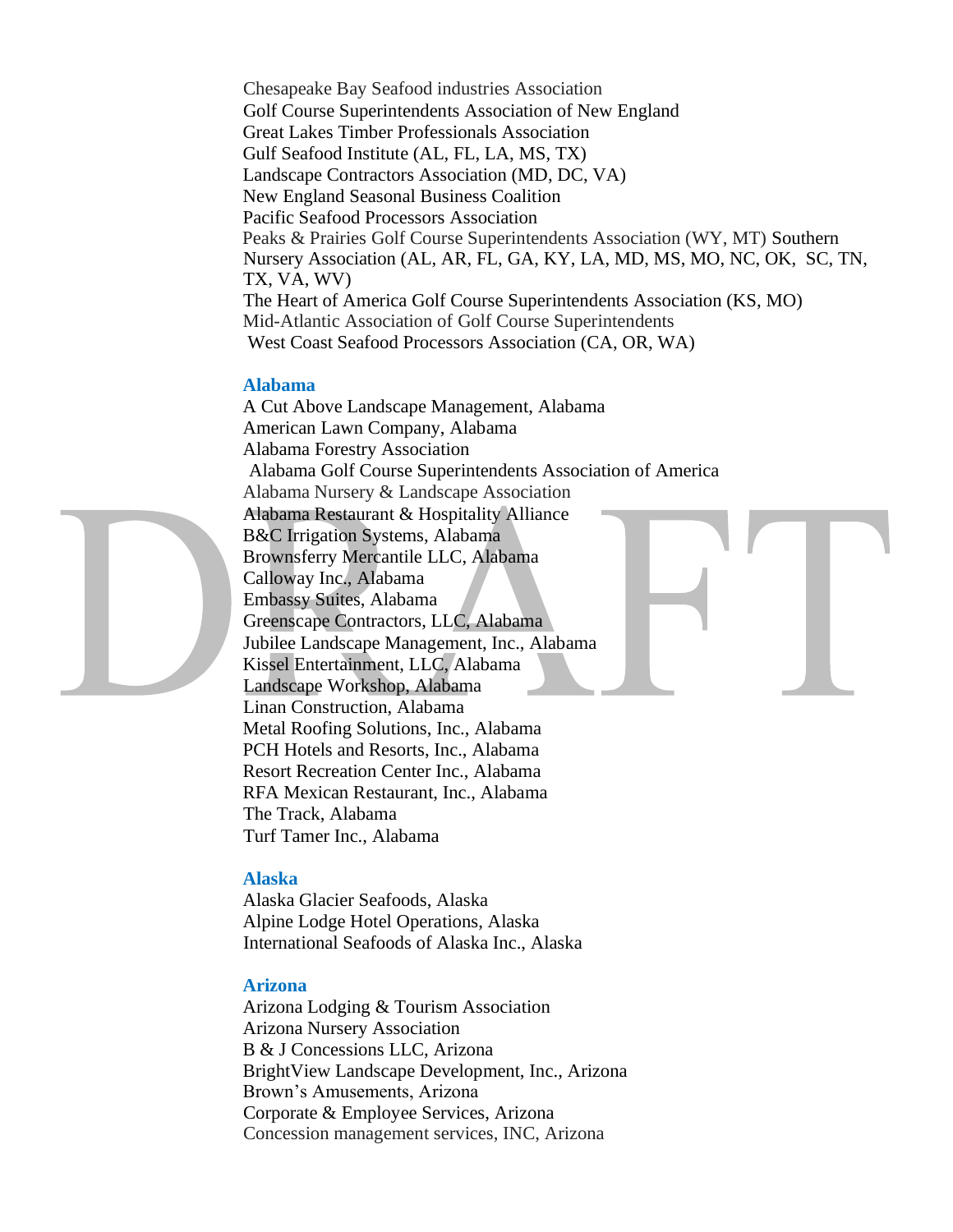Home Builders Association of Central Arizona It's Magic, Inc., Arizona JJ & Sons, Arizona Just For Fun Rides INC, Arizona Kastl Amusements, Arizona Lopez Concessions LLC, Arizona Midway West Amusements, Arizona Odyssey Foods LLC, Arizona Omni Montelucia LLC, Arizona Paradise Management, Arizona The Phoenician Resort, Arizona Ray Cammack Shows Inc., Arizona Sun Valley Rides, LLC, Arizona Summitt Forests Inc., Arizona The Sleek Greek, Arizona Trinity Concessions LLC, Arizona Underwood Brothers Inc, Arizona Westin Kierland, Arizona

#### **Arkansas**

Apex Row, LLC, Arkansas Arkansas Hospitality Association Arkansas Timber Producers Association Arkansas Forestry Association Botanica Gardens, Inc., Arkansas B.H. Landscaping, Inc, Arkansas CAM Lawn Services, LLC, Arkansas Evergreen Landscape Services, Inc., Arkansas Forestry Service, Inc. of Tilly, Arkansas Frank Sharum Landscape Design Inc., Arkansas Genesis Lawn and Landscape Management Inc., Arkansas Golf Course Superintendents Association of Arkansas Good Earth Garden Center, Arkansas Goodwin Pro Turf, Inc., Kansas Greenview Lawns, Inc. Horticare Landscape Management Company, Inc., Arkansas Hot Springs Country Club, Arkansas James Landscape and Sprinkler Inc, Arkansas Johnsons Rides & Concessions LLC, Arkansas Little Rock Landscape Inc., Arkansas Miller Spectacular Shows LLC, Arkansas Oasis Lawns of Arkansas, LLC, Arkansas PBJ Happee day shows, INC, Arkansas Pleasant Valley Country Club, Arkansas Progressive Solutions LLC, Arkansas Superior Forestry Service, Inc., Arkansas The Alotian Club, LLC, Arkansas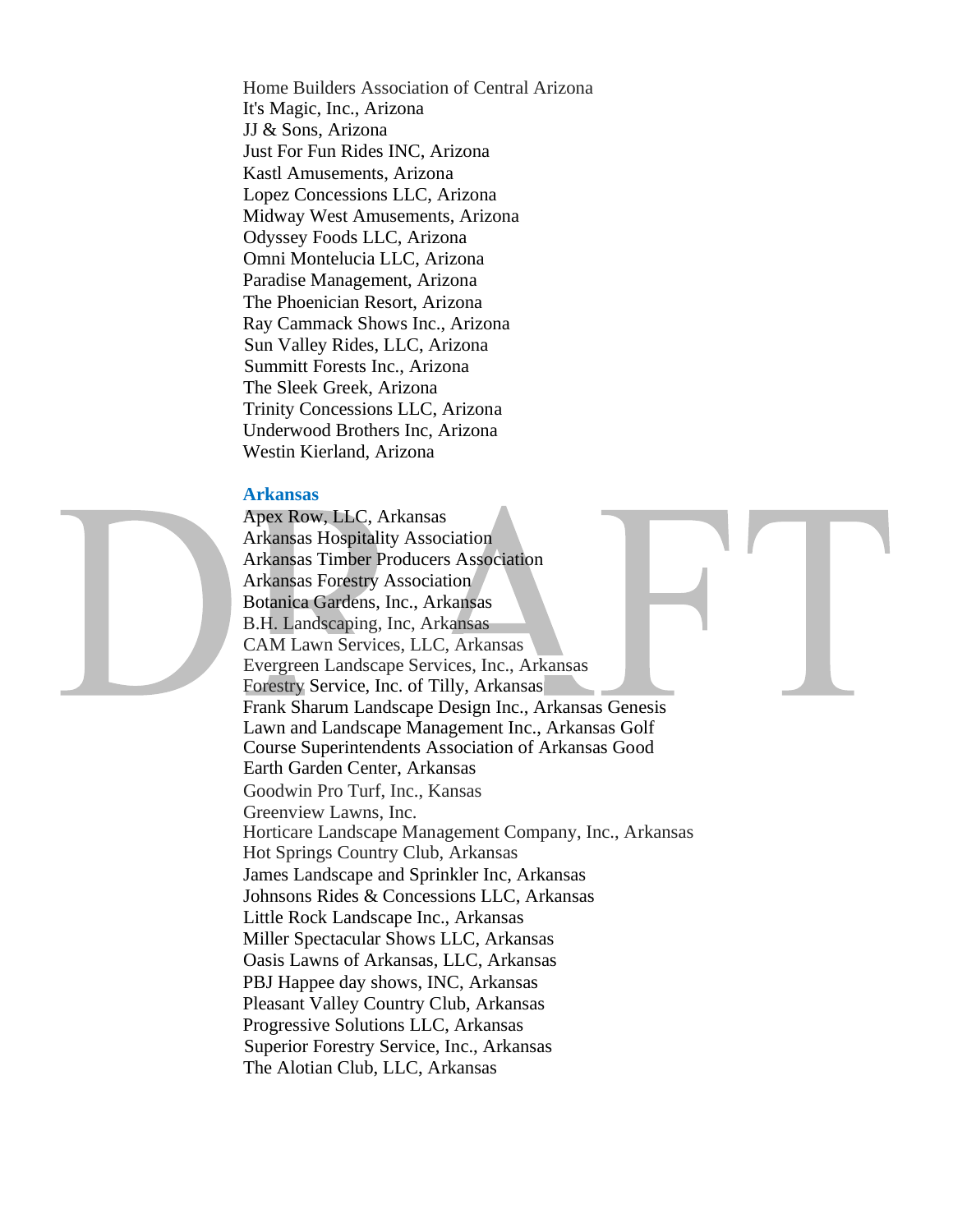# **California**

Aloha Ranch, INC., California Artemio Munoz, California AK Astudillo Inc., California Baque Bros Concessions, INC, California Bear Power, Inc, California Boguey Concessions, LLC, California Brander Enterprises, INC d/b/a Texas Donuts-Brander's Candyland, California Brass Ring Amusements, Inc, California BrightView Landscape Development, Inc., California BrightView Golf Maintenance, Inc., California BrightView Landscape Services, Inc., California C & C Concessions, INC, California Candyland Amusements, LLC, California Capitol City Amusements, INC. dba California Carnival Company, California California Association of Nurseries and Garden Centers, California California Carnival Company, California California Farm Bureau Federation, California California Hotel & Lodging Association Caprice Enterprises, INC, California Chicken Charlie's Enterprises, California Chuckwagon Mobile Food Concessions, California Commres Financial LLC, California Del Conte's Landscaping, Inc., California Derby's Confections, California Estate Landscape & Irrigation Inc., California Extreme Food & Beverage Inc, California Green Envy, Inc., California Jeanne's Artichokes, California Jlq Concessions LLC, California Johnston's Amusements LLC, California Jim's Rides, California Gachina Landscape Management, California Golden West Concessions, Inc, California Golf Course Superintendents Association of Central California Golf Course Superintendents Association of Southern California Guadagno & Sons Amusements, California Helm and Sons Amusements, California Kastl Amusements, California Lahontan Golf Club, California Martis Camp Club, California Milo & Son Enterprises, Inc, California Midway of Fun Inc., California Noel's Foods, Inc, California Nursery Growers Association, California Paul Maurer Shows, LLC, California Papa Gino's Pizza, California

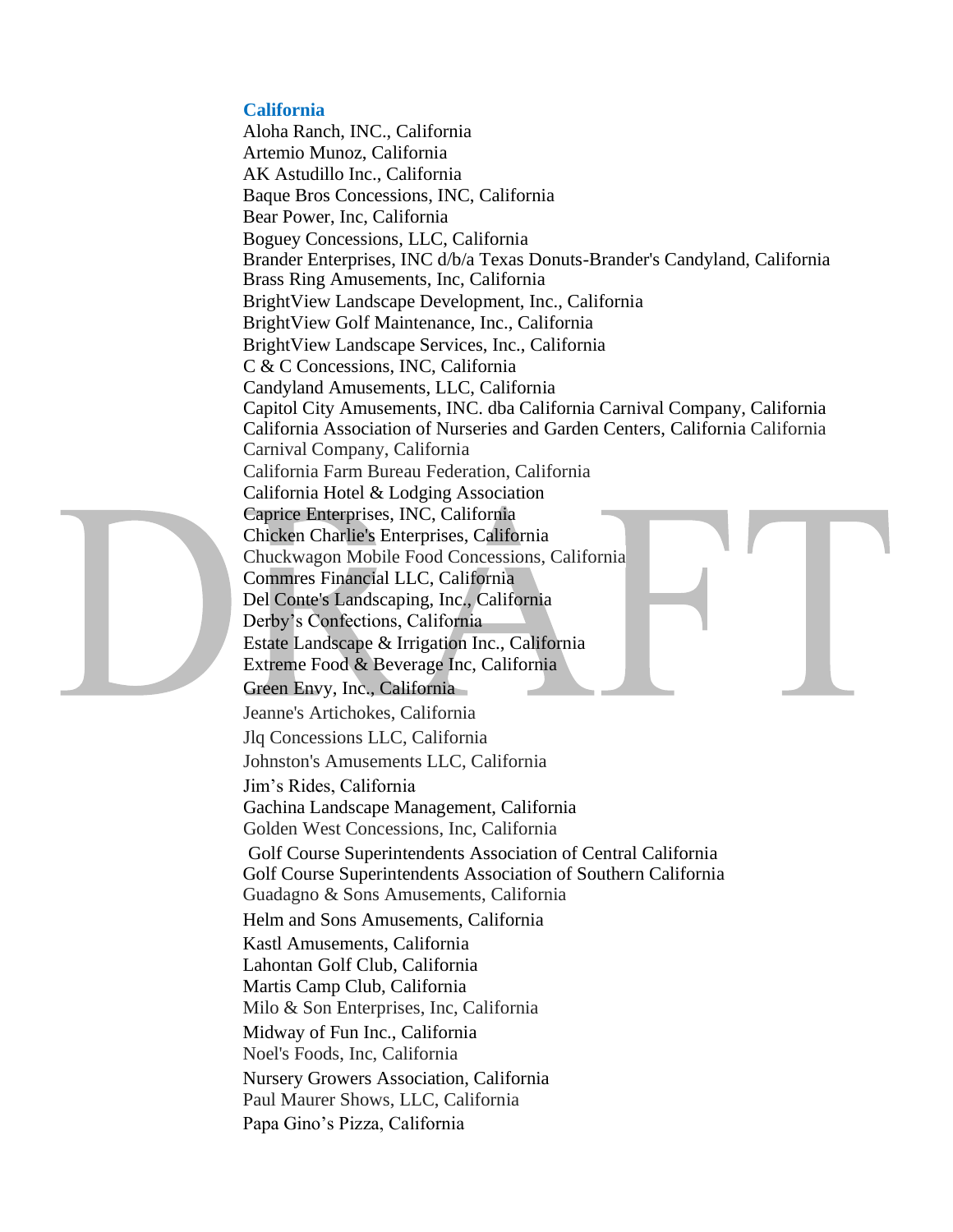Peak Landscape, Inc., California Perennial Nursery Inc., California Pinery Christmas Trees Inc, California Redding Tree Growers, Inc., California Rock & Rose Inc., California Robert Jackson Enterprises, Inc, California Sandra Lucia Perez, California Shamrock Shows, California So Cal Rides, California Stroud Enterprises, California Tc Dugan Enterprises, Inc. Dba Crutchee's Cream, California The Original Australian Battered Potatoes, LLC, California The Inland Empire Golf Course Superintendents Association, California ValleyCrest Companies, California Victor Marcus, Inc Dba Vic Marcus Concessions, California W & R Country Fair Cinnamon Rolls, California West Coast Concessions Fairs, Inc Dba Big Bubba's Bad Bbq, California World Amusements, Inc, California Yosemite Bug LLC, California

# **Colorado**

Affordable Landscape LLC, Colorado Accent Landscaping Inc., Colorado Adcock Concrete Inc., Colorado Alameda Wholesale Nursery Inc, Colorado All American Maintenance Inc., Colorado All Phase Landscape Construction, Colorado American Civil Constructors, Inc., Colorado American Design & Landscape, Colorado American Land Reclamation, LLC, Colorado American Landscape Maintenance Co., Colorado Anchored Construction Inc, Colorado Arbor Valley, Colorado Arrowhead Landscape Services, Inc., Colorado Arrowleaf Landscape, Colorado Ascend Landscaping and Irrigation, Inc., Colorado Associated Landscape Contractors of Colorado Aspen Leaf Landscape Maintenance, Inc., Colorado Autumn Gold Landscapes, Inc., Colorado B & D Landscape, Inc., Colorado B & E Services, Inc., Colorado B and G Complete Landscaping and Fence, Colorado Baked in Telluride, Colorado Bee-Line Sprinkler, Inc., Colorado Bigfoot Turf, Colorado Blue Mountain Stone Inc., Colorado Blueline, Inc., Colorado BrightView Landscape Development, Inc., Colorado BrightView Landscape Services, Inc., Colorado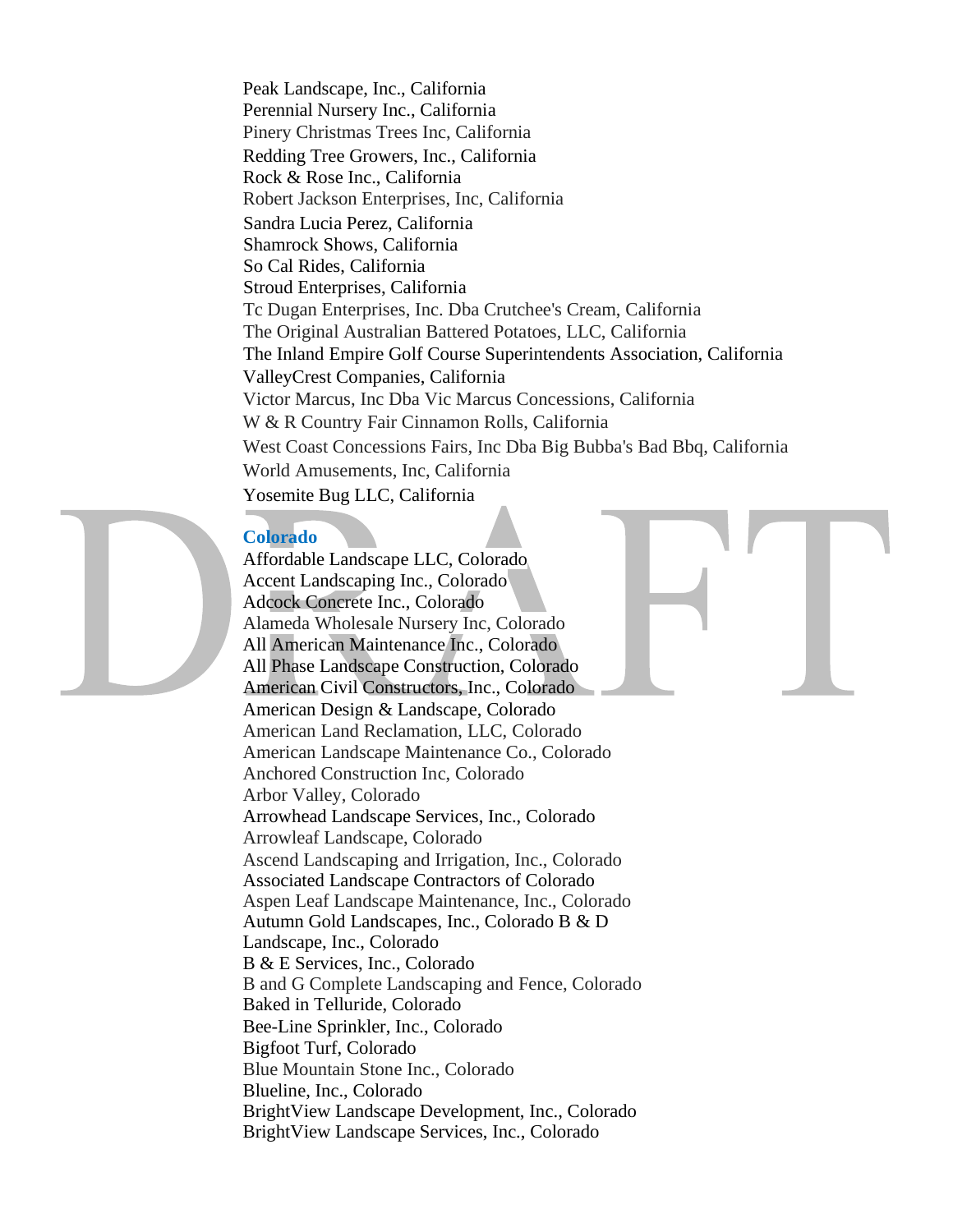Broadmoor Hotel and Resort, Colorado Ceres Landcare, Colorado Christie Lodge, Colorado Clayton Properties II, Colorado CLC Landscape, Colorado CoCal Landscape Services, Colorado Colorado Golf Club, Colorado Colorado Designscapes, Inc., Colorado Colorado Nursery & Greenhouse Association Continental Hardscape Systems, LLC, Colorado Consolidated Divisions, Inc., Colorado Colorado Designscapes Inc, Colorado Country Club of the Rockies, Inc., Colorado Cox Professional Landscape Services LLC, Colorado D & D Roofing Inc., Colorado Denver 17th Street Management Co., Colorado Denver Commercial Property Services, Inc., Colorado Designs By Sundown Inc., Colorado Designscapes Colorado, Inc., Colorado Earth Green Soil Amenities, Inc., Colorado Emerald Isle Landscaping, Colorado Emerson Outdoor Design, Colorado Environmental Designs, Inc., Colorado Environmental Landworks Company, Colorado Environmental Logistics, Colorado Erbert Lawns Inc, Colorado F & J Stonewalls, Inc., Colorado Fredell Enterprises Inc., Colorado Fitz Landscaping, Inc., Colorado Foothills Landscape Maintenance, LLC, Colorado Gallegos Masonry Inc., Colorado Gateway Canyons, LLC, Colorado GH Daniels III & Associates, Inc., Colorado Global Landscape Inc., Colorado Grassroots Landscape Inc., Colorado Green, A Landscape Company, Colorado Green Spot, Inc., Colorado Green Guys Inc., Colorado Green Thumb Commercial Grounds Maintenance, Inc., Colorado Green Valley Ranch Landscape, Colorado GroundMasters Landscape Services Inc Golden Eagle Lawn Care, Colorado Hall Contracting, LLC, Colorado Harding Nursery, Inc., Colorado Henkes Landscapes & Design, Colorado High Concrete Foundations, Colorado Highlands Landscaping & Fencing, LLC, Colorado Hurr-Vasa Sprinkler & Landscape, Colorado Hughes Landscaping Inc. (DBA The Sod Guy), Colorado Hydro Turf, Inc., Colorado Innovative Design, LLC, Colorado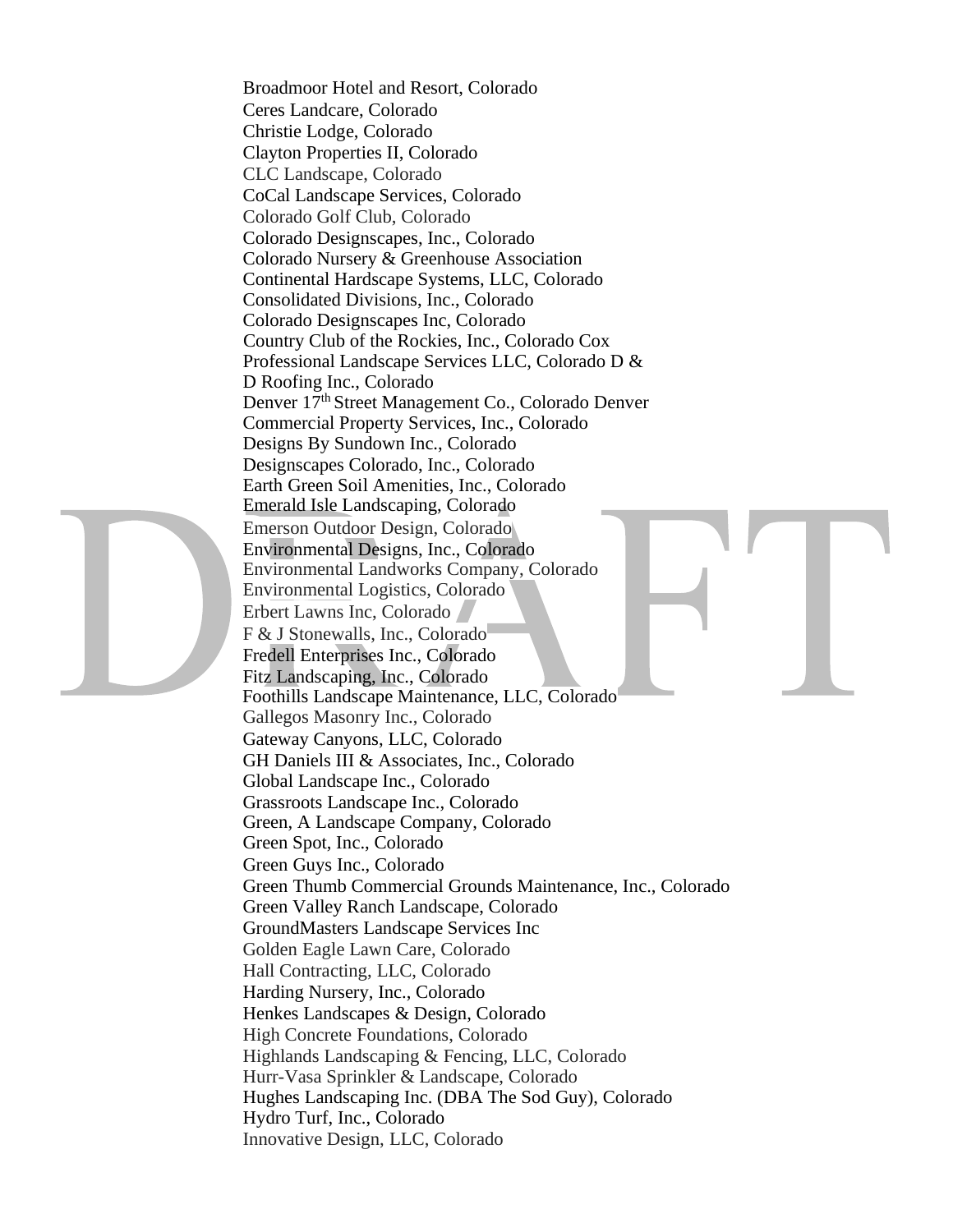Investments By Smith, Inc., Colorado JBK Landscape LLC, Colorado J. Rick Lawn & Tree, Inc., Colorado JLS Landscape & Sprinkler, Inc., Colorado JPL, Inc., Colorado Jim's Pride Landscaping & Maintenance Inc., Colorado Keesen Landscape Management, Inc., Colorado Kelley Sprinkler and Landscape, Inc., Colorado Korby Sod LLC, Colorado Law Office of Imelda Mulholland, LLC, Colorado Lawn Care Plus Inc., Colorado LawnCare Solutions, LLC, Colorado Labor Solutions, Inc., Colorado Landscape Connection, Inc., Colorado Landscape Technology Group, Inc., Colorado Landtech Contractors, Inc., Colorado Landwise LLC, Colorado Lawntech Enterprises Inc., Colorado Lindgren Landscape & Irrigation, Inc., Colorado Lifescape Colorado Lino's Tile, Colorado Liqui - Green, Inc., Colorado LMI Landscapes LLC, Colorado Loukonen Bros. Stone Company, Colorado Luxescapes, LLC., Colorado Lyons Sandstone, Lyons, Colorado M & M Mowing, Inc., Colorado Mastercraft Concrete Contracting LLC, Colorado McStain Neighborhoods. Colorado Mesa Turf Masters, LLC, Colorado Metco Landscape, LLC, Colorado Mountain Splendor Services Inc, Colorado MGT Landscaping, Inc, Colorado Mill Brothers Landscape & Nursery, Inc., Colorado Mountain Resorts, LLC, Colorado Napp Landscape Services, Colorado Native Edge Associates Inc, Colorado Neils Lunceford, Inc., Colorado Nu Style Landscape & Development LLC, Colorado Omni Interlocken Company LCC, Colorado Panorama Coordinated Services, Colorado Parkside Landscaping, Colorado Perry Park Country Club, Colorado Pioneer Ridge Management, LLC, Colorado Renovations Landscaping, Inc., Colorado Restruction Corporation, Colorado Resort Group, LLC, Colorado Ring & Ring, Inc. D/b/a Wright's Amusements Company, Colorado Riverdale golf courses, Colorado Robertson Lawn Sprinkler Co. Inc., Colorado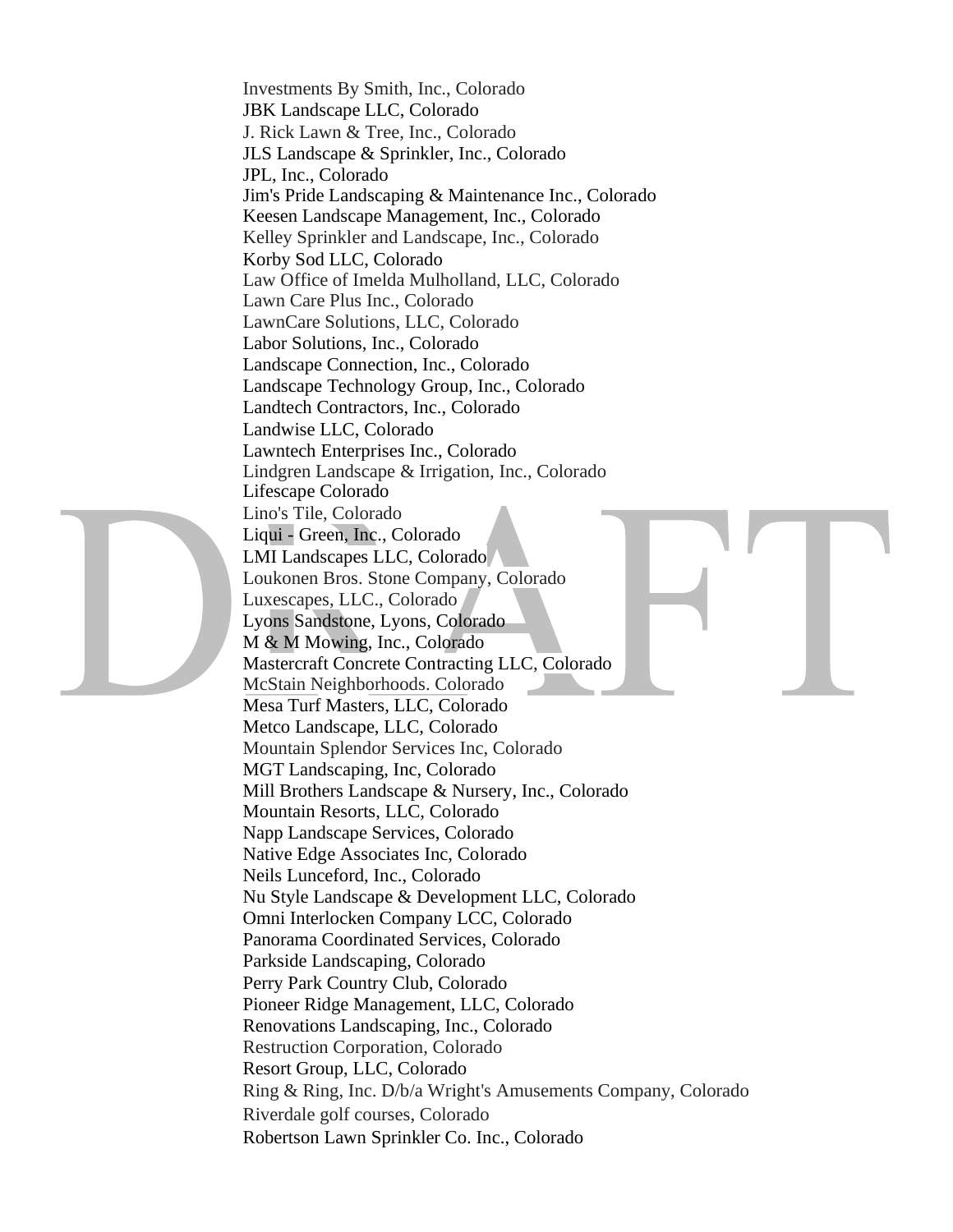Rocha's Drain Systems, Colorado Rocky Mountain Custom Landscapes and Associates, Inc., Colorado Rocky Mountain Golf Course Superintendents Association of America Rocky Mountain Landscape & Design Corp, Colorado Rosales Landscape, Inc., Colorado Samura & Associates Ltd., Colorado Sanctuary Inc., Colorado SaBell's Snow & Lawn Service, Inc., Colorado Schultz Industries, Inc., Colorado Sheraton Steamboat Resort and Villas, Colorado Sorenson Engineering, Inc., Colorado Southern Exposure Landscape Management, Inc., Colorado Southwest Greens,The Golf Club at Bear Dance, Colorado Simply Steamboat, LLC, Colorado Singing Hills Landscape, Inc., Colorado Sierra Landscaping and Maintenance, Colorado Steamboat Association Management, LLC, Colorado Storjohann Trucking LLC, Colorado Sustainable Landscapes LLC, Colorado Summit Services, Inc., Colorado Swingle Inc., Colorado Swingle Lawn, Tree & Landscape Care, Colorado TCC Roofing Contractors, Inc., Colorado Telluride Land Works, Colorado Telluride Gardens and Maintenance, Inc, Colorado Terracare Associates, Colorado The Club at Flying Horse, Colorado Tree of Life Landscaping Inc., Colorado Tree of Life Landscapes LLC, Colorado Timberline Landscaping, Inc., Colorado Unique Landscapes and Gardens, Inc., Colorado Vargas Property Services Inc., Colorado Weisburg Landscape Maintenance, Colorado Western States Reclamation, Inc., Colorado West Branches Co Landscape, Colorado Western Proscapes, Colorado Whittaker Landscape Services Inc., Colorado WVO- Steamboat Springs Resort, Colorado WVR Avon, Colorado Wyndham Vacation Ownership – Steamboat Springs Resort, Colorado VerTech Sprinkler & Landscape, LLC, Colorado Vic's landscaping and concrete LLC., Colorado Zak George Landscaping LLC, Colorado

# **Connecticut**

Aqua-Lawn Inc., Connecticut All State Landscape Services, LLC, Connecticut Coleman Brothers Shows, Inc, Connecticut E.A. Landscape Contracting, Inc., Connecticut G&A Landscaping and Masonry, Connecticut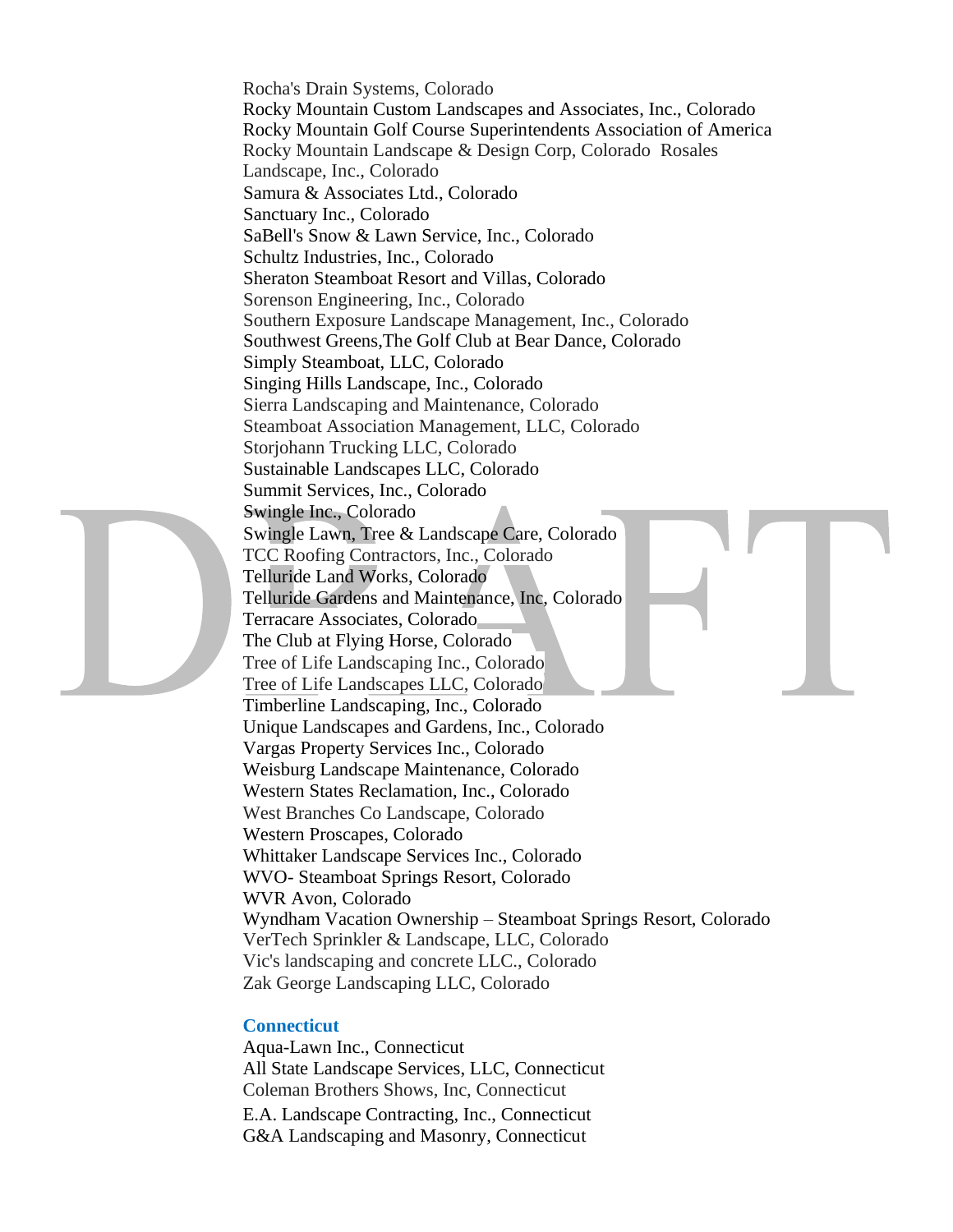Green Summer Landscape, Connecticut YardScapes Landscape Professionals, Connecticut

# **Delaware**

Ayala Painting LLC, Delaware Denison Landscaping, Inc., Delaware Delaware Nursery & Landscape Association, Delaware DiSabatino Landscaping, Delaware Fieldstone Golf Club, Delaware Forever Green Landscaping Inc., Delaware JT Hoover Concrete Inc., Delaware Limestone Lawn, Delaware ResortQuest By Wyndham Vacation Rentals, Delaware Sposato Landscape Co., Inc., Delaware Superior Midway Games LLC, Delaware Wm H Radford Landscape Contractors, Delaware Wilmington Country Club, Delaware

# **Florida**

12 Stones Landscaping, LLC, Florida Adnil Services, Florida Alpine Amusement Company, Inc, Florida Amusement Attractions, Florida Angela's International LLC, Florida ArborGen, Florida ArtisTree Landscape Maintenance & Design B Original Foods LLC, Florida Barrett's East Coast Foods, Inc, Florida B.A.Y Hospitality Cleaning Servies, Inc., Florida Bayou Lawn Services, Florida Belle City Amusements, Inc., Florida Big Fun, Inc., Florida Big O Amusements, Florida Big Rock Amusements, Florida BMC Forestry, Florida BrightView Landscape Services, Inc., Florida Buddy's Entertainment, Inc, Florida Buccaneer Landscape Management, Florida C & C Attractions, Florida Casa Loma, Florida Cheeca Lodge & Spa, Florida CLC Fertilization and Pest Control LLC, Florida Clair's Classic Foods, Inc, Florida Cm LLC, Florida Cowboy Attractions, LLC, Florida Coral Ridge Golf Course Inc., Florida Cvp Enterprises, Inc, Florida Days Inn Beachside, Florida Daytona Hospitality Management, LLC, Florida Deggeller Attractions, Florida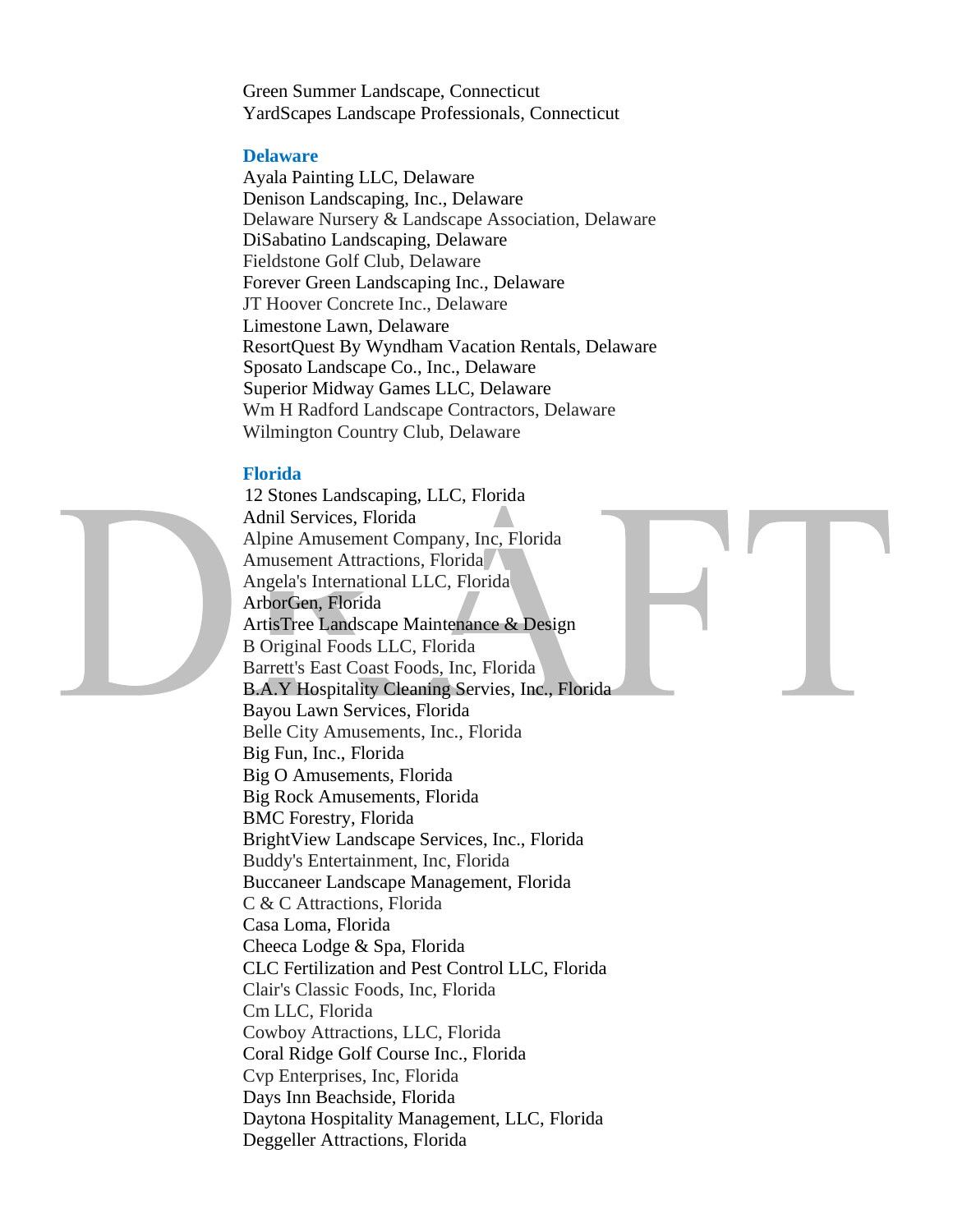Deggeller Foods, Inc., Florida Doolan Amusements Co., Florida Eagle Creek Golf & Country Club, Florida Fair Ride Entertainment, LLC, Florida Fairplay Games, Inc. Florida Carnival Company Florida Forestry Association Florida Golf Course Superintendents Association, Florida Florida Lawns Inc., Florida Florida Nursery, Growers & Landscape Association Florida Restaurant and Lodging Association Fiddlesticks Country Club, Florida George's Fun Foods, LLC, Florida Global Housekeeping Services, Inc., Florida Great Amusements, Inc., Florida Griffs Catering Inc., Florida Hilton, Inc. d/b/a Paradise Found Resorts & Hotels, Florida Holiday Inn Resort, Florida Holiday Inn Select, Florida Island Country Club, Florida Interstate Amusements Of America, Inc, Florida J & B Sales And Service, Inc., Florida John's Island Club, Florida Jorge Abreu Corp., Florida Juicys, LLC, Florida Juniper Landscaping Inc, Florida Kinscorp Enterprises, Inc, Florida Land Care Solutions LLC, Florida Mainscape, Inc., Florida Naples Grande Beach Resort, Florida Naples Lakes Country Club Homeowners Association, Inc., Florida Netterfield's Popcorn and Lemonade, Florida Omni Hotels Management Corporation for Omni Amelia Island LLC, Florida Paradise Amusements, Inc, Florida Paradise Palms a Seaside Inn, Florida Peace River Concessions LLC, Florida Pizza on a Stick, Inc, Florida Popcorn Neal, Inc, Florida Professional Grounds Management, Inc., Florida Pugh Concessions, Florida Quail Valley Golf Club, Florida Rayonier, Florida Reithoffer Shows – Orange Unit, Florida Reithoffer Shows – Blue Unit, Florida Rudy's Inc., Florida S & T Magic, Florida Southeastern Outdoor Management Inc., Florida Smokey's Greater Shows, Inc, Florida Smithwell Inc., Florida St Joe Timberland Company, Florida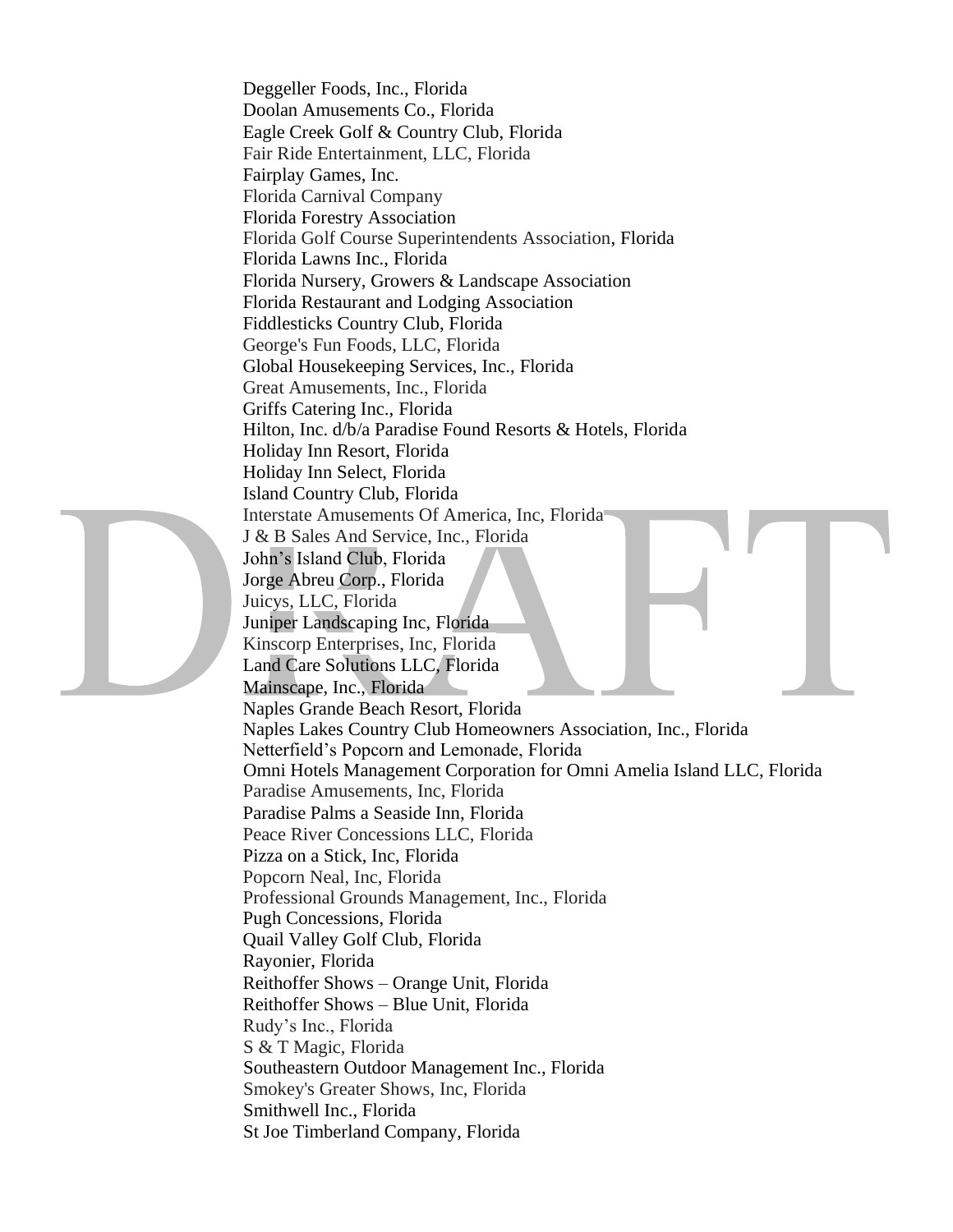Strates Shows, Florida Sugar Shakers, Inc, Florida The Breakers Palm Beach, Inc., Florida The Hammocks, Florida The Lawn Ranger of St. Augustine, Florida Trump International Beach Resort, Florida Twin Eagles Country Club, Florida U.S.A. Lawns Inc., Florida U.S. Lawns of SE Orlando, Florida Vanderbilt Country Club, Florida West Coast Landscape and Lawns Inc., Florida Whatever Enterprises, LLC, Florida Wyscape, LLC, Florida XGD Systems LLC, Florida Yellowstone Landscape, Florida

# **Georgia**

A Cut Above Landscape Management, Georgia Aquatron Irrigation, Inc., Georgia BrightView Landscape Services, Inc., Georgia Champion Distinctive Landscaping Design & Care, Georgia Chesnut Forestry Services, Georgia CH & G Concrete LLC, Georgia Davis Landscape, Georgia DH Harrison Inc., Georgia Dreamscapes, Georgia Drew Exposition, Georgia Family Attractions, Georgia Georgia Forestry Association Georgia Golf Course Superintendents Association Georgia Green Industry Association Georgia Landscape Contracting Inc., Georgia Georgia Urban Ag Council Green Acres Landscaping, Inc., Georgia Green Mountain Forestry LLC, Georgia Gibbs Landscape Co., Georgia Hahira Nursery Inc., Georgia Hillside Orchard Farms, Inc., Georgia Jekyll Oceanfront Hotel LLC, Georgia Jules and Beck Combined Shows, Georgia Kissel Entertainment, LLC, Georgia KraftSouth, Inc., Georgia Landmark Landscapes, Georgia LawnSouth/Christmas Décor of Roswell, Georgia New Leaf Landscape Services, Georgia Outdoor Expressions, LLC, Georgia Pamlico Pool Company Inc., Georgia Perimeter Landscape Management, Inc., Georgia Peachtree Rides, Inc, Georgia Primetime Amusements LLC, Georgia Ruppert Landscape, Inc., Georgia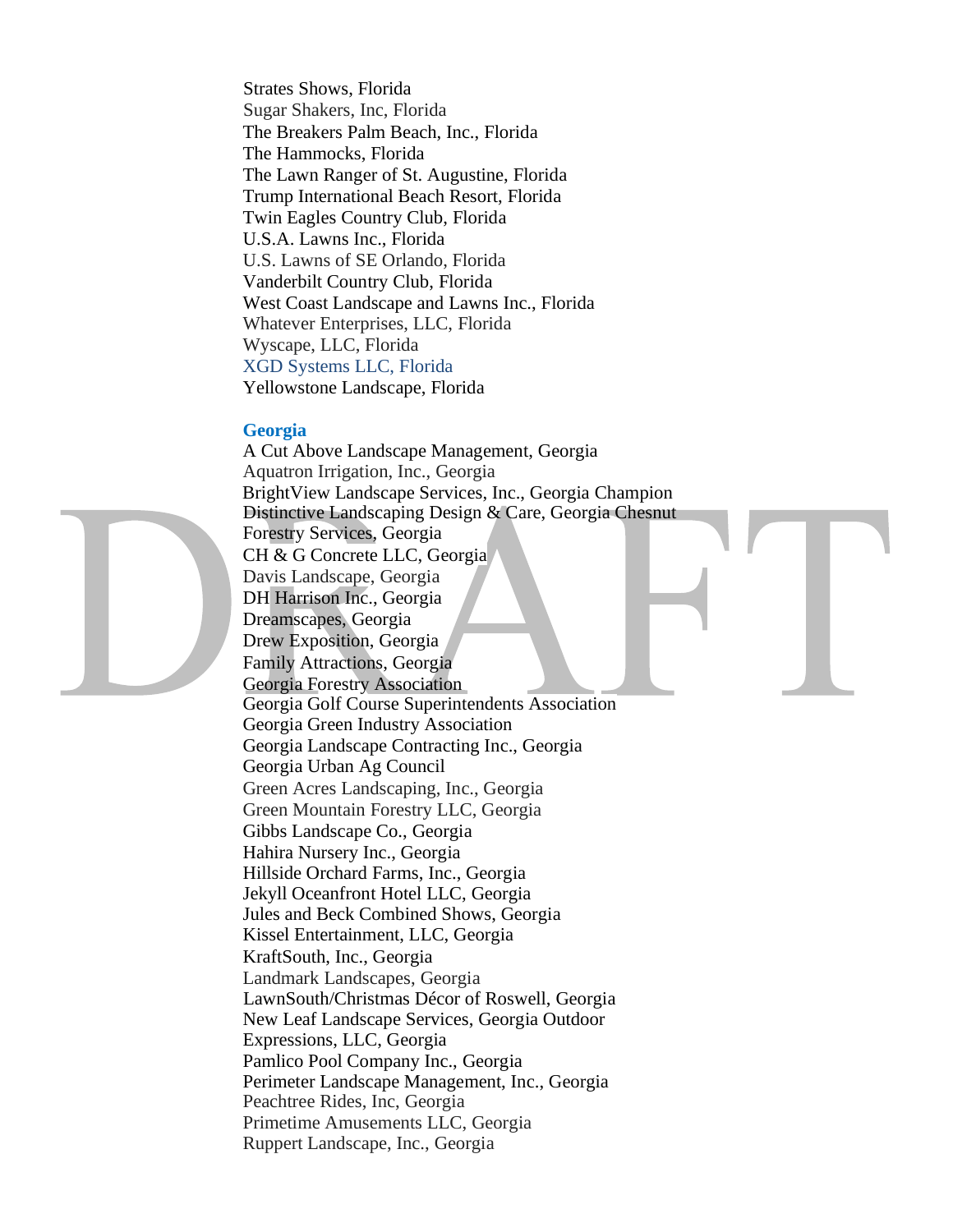Scottsdale Farms, Inc., Georgia Sea Island Resort, Georgia SKB Industries Inc, Georgia South Georgia Pinestraw, Inc., Georgia Swift Straw II, LLC, Georgia Thelen & Associates, Georgia Unique Environmental Concepts, Georgia Williams Forestry & Associates, Georgia Yellowstone Landscape, Georgia

#### **Hawaii**

Hawai'i Forest Industry Hawai'i Lodging & Tourism Association

#### **Idaho**



#### **Illinois**

A & A Attractions, Inc, Illinois Acres Maintenance Inc, Illinois A Fantasy Amusements Co., Illinois All Around Amusements, Illinois Alpine Amusement Co., Illinois American Banner Amusements, Illinois C.D.A.C., Inc., Illinois Charlie Atkins, Inc, Illinois Chicagoland Association of Golf Course Superintendents, Illinois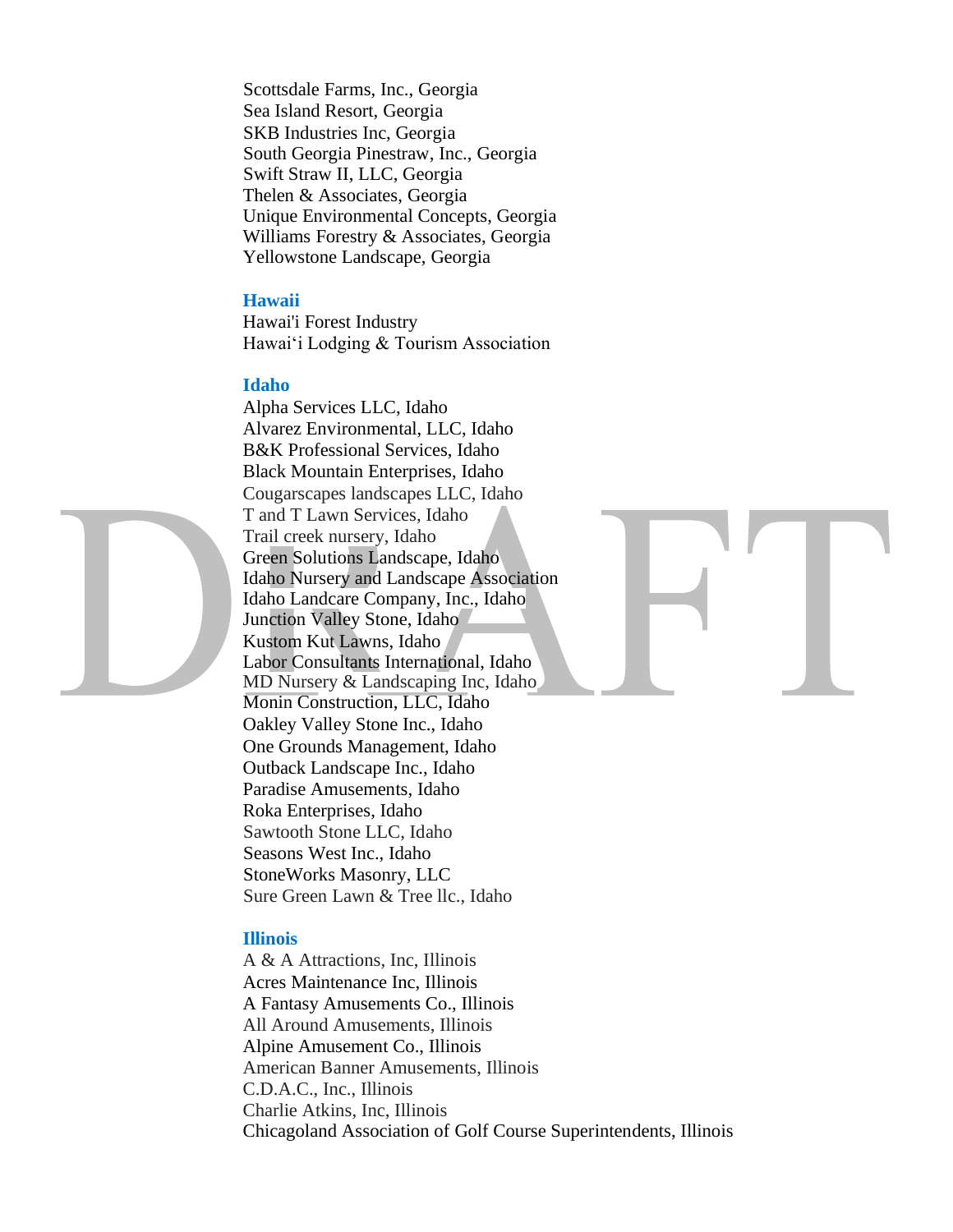CLY Irrigation & Landscaping Inc., Illinois First Class Attractions Inc, Illinois GLC Lawn Care Corp., Illinois Golan's Moving and Storage, Inc., Illinois Hawthorne Landscaping Inc., Illinois I Con Construction, Inc., Illinois Illinois Green Industry Association Illinois Landscape Contractors Association Luehrs' Ideal Rides, Inc, Illinois Mariani Enterprises Inc., Illinois McEntee Law Group Midwest Association of Golf Course Superintendents, Illinois North American Midway Entertainment, All Star Amusement, LLC, Illinois North American Midway Entertainment, Astro Amusement, LLC, Illinois Paulette's Food Service, Illinois Program One Professional Building Services, Inc, Illinois Swyear Amusements, Illinois Tinsleys Amusements, Illinois Torres Brothers Landscaping, Inc., Illinois Wasco Nursery & Garden Center, Illinois Windy City Amusements, Inc., Illinois Woodlawn Landscape Company, Inc., Illinois

# **Indiana**

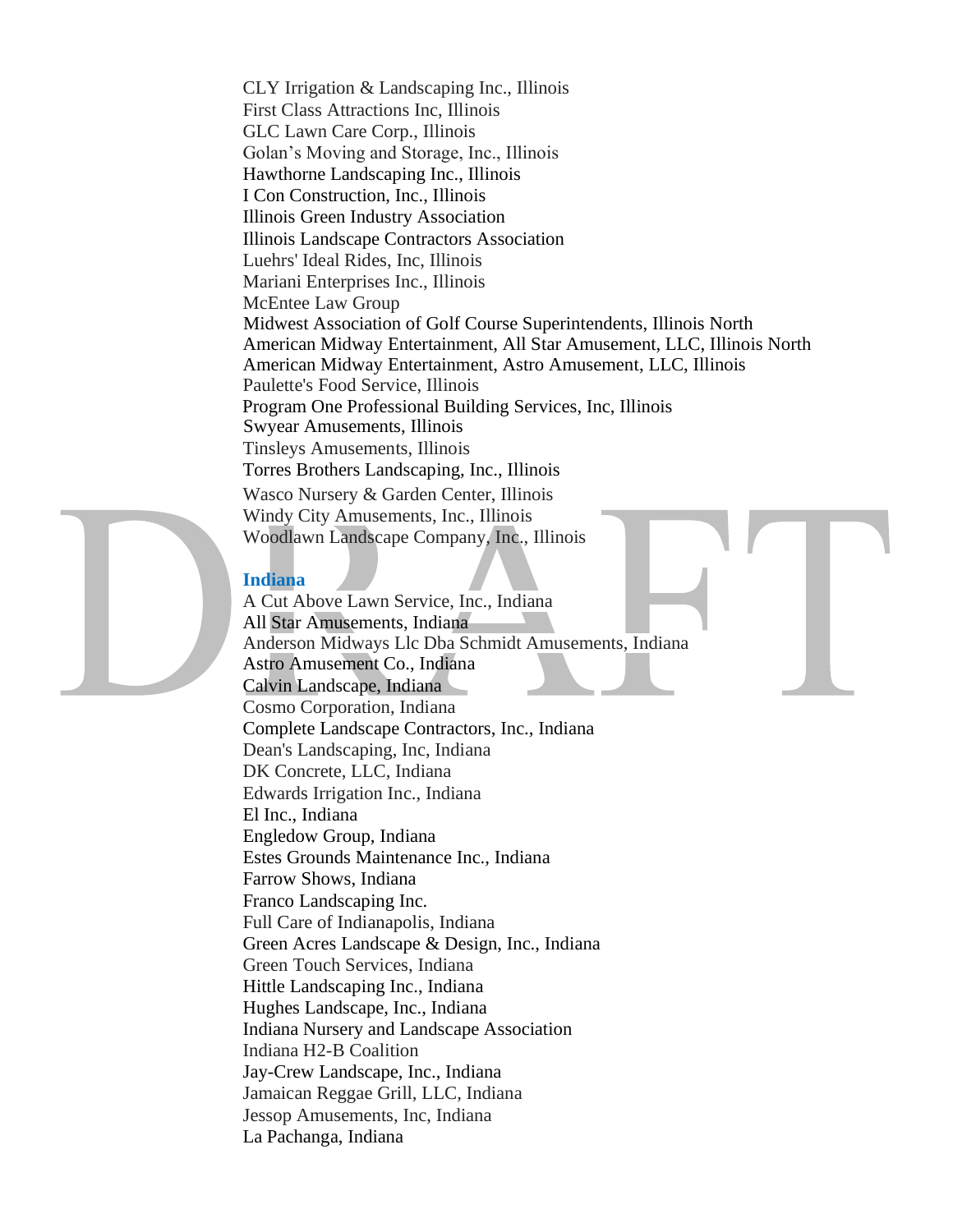Linkel Company LLC, Indiana Livin' Green Lawn and Landscape Inc, Indiana Los Bravos, Indiana Melton's Concessions-melvin Melton, Indiana Mexico Timpico, Inc., Indiana Mid-America Shows Delaware LLC, Indiana Midwest Landscaping Industries Inc, Indiana Name – International Unit, Indiana North American Midway Entertainment-Southeast, LLC, Indiana Nu-Tec Roofing Contractors, LLC, Indiana OLCO Inc., Indiana Poor Jack Amusements, Inc., Indiana Quinn's Landscape, Indiana Salsbery Brothers Landscaping, Indiana Ski Landscape Corporation, Indiana Sundown Gardens, Indiana The Green Gang, Inc., Indiana Turf Plus, LLC, Indiana Wild Ridge Lawn & Landscape LLC, Indiana Wissco Irrigation Inc., Indiana

#### **Iowa**

Culver's Lawn & Landscaping, LLC, Iowa Greg's Lawn Service Inc., Iowa Iowa Landscape and Nursery Association

#### **Kansas**

4T Total Lawn, Inc., Kansas Arbor Masters Tree & Landscape. Kansas Baker Grounds Care LLC, Kansas Curby's Lawn & Garden, LLC, Kansas Doctor's Lawn & Landscape, Inc., Kansas Epic Landscape Productions, L.C., Kansas Eyedeal Lawn Care Solutions, LLC, Kansas Fine Line Concrete, Kansas Goodwin Pro Turf, Inc., Kansas Kotts Krete LLC Canton, Kansas Mario's Contractor, Corp., Kansas Mid-American Green Industry Council, Kansas Paint Pro Inc., Kansas Paramount Landscape, Inc., Kansas Premier Property Maintenance of KC, Kansas Rooted Landscape, Inc., Kansas

#### **Kentucky**

4 Board Fence Company, Kentucky A & A Lawncare & Landscaping, Inc, Kentucky Al's Complete Lawn Care, Kentucky Anderson Contractors, LLC, Kentucky Ayo, LLC, Kentucky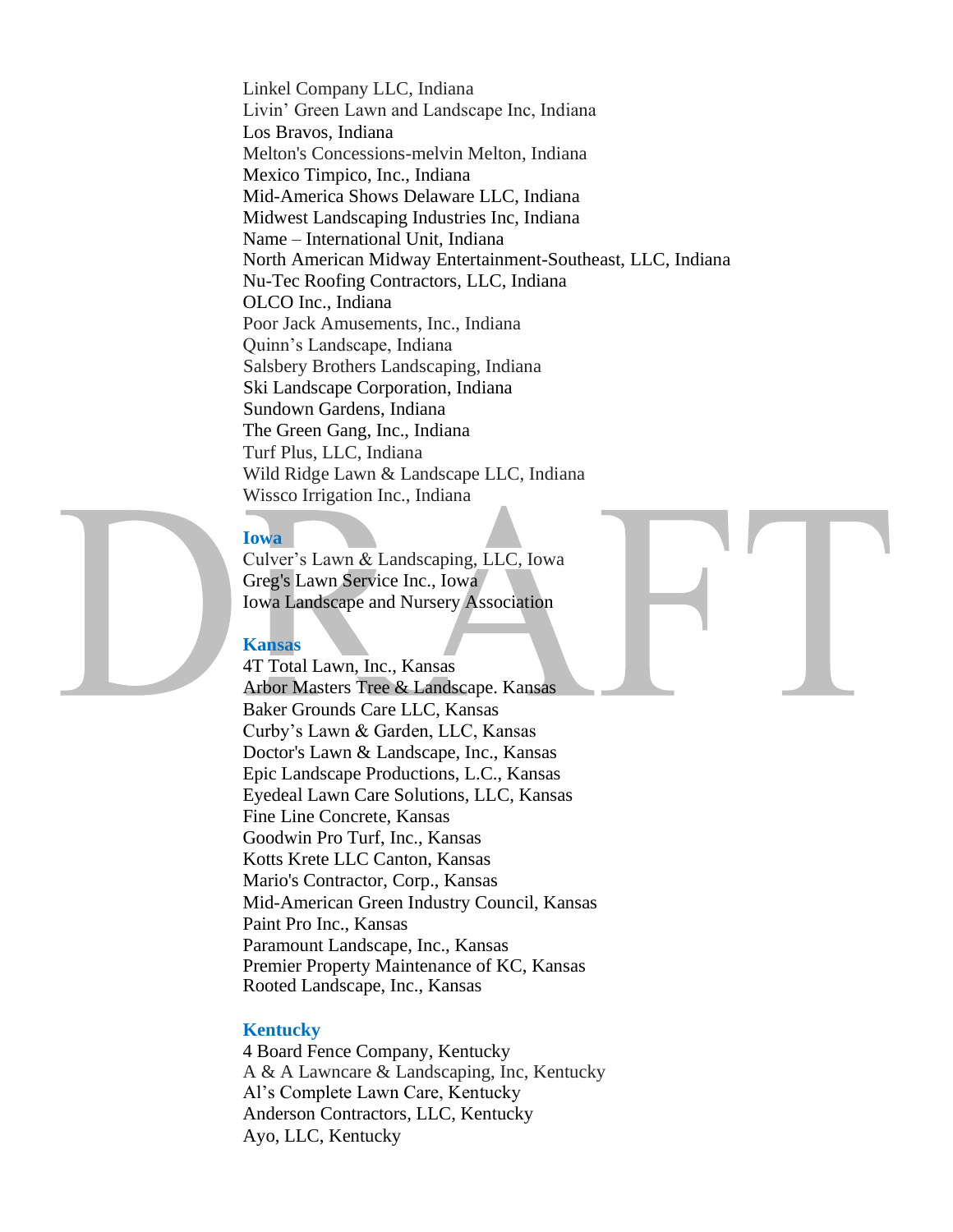Bel-Mar Farm, Kentucky Bluegrass Dreamscapes LLC, Kentucky Bobby Cameron Stone Masonry, Kentucky Casey's Rides, Inc., Kentucky Colebrook Racing, Kentucky Conley Law Group, Kentucky Corbin Ice Company, Inc., Kentucky Cove Springs, LLC, Kentucky Crase's Lawn Care Inc., Kentucky Creative Image, Kentucky Décor Group of Northern Kentucky Dell Ridge Farm, Kentucky Devine Creations Landscape Management, Kentucky Ecolandcare, LLC, Kentucky El Nopal Family Restaurant, Kentucky Executive Landscaping, Kentucky Fox Enterprises, Inc., Kentucky Frederick Landscaping, Kentucky Full Care of Louisville, Kentucky Geddes Pools, Inc., Kentucky Glynn Young Landscaping, Kentucky Greenbrier Golf & Country Club, Kentucky Greentree Forest Products, Inc., Kentucky Green Solutions Landcare, Kentucky Green Tee Golf, Inc., Kentucky Gustavo's Mexican Grill, Kentucky Henkel Denmark, Kentucky Hillenmeyer Nurseries Inc., Kentucky JC Landscaping & General, LLC, Kentucky Joseph Agribusiness Construction LLC, Kentucky Katie Rich Farm, Kentucky KMB, Inc., Kentucky KY South Central Pools, Kentucky Kentucky Equine Education Project Kentucky Forest Industries Association Kentucky Nursery and Landscape Association Kissel Entertainment, LLC, Kentucky Lawn Masters, LLC, Kentucky Lowe Pools, Kentucky Marker Stable, LLC, Kentucky Merkle Lawn Care Co., Inc., Kentucky Natures Touch, Kentucky Nature's Way, Inc., Kentucky Patrick Cooper Painting, Kentucky Plot Landscaping, Kentucky Pratt's Lawn and Landscape, Inc., Kentucky Reyes KY Farming, Kentucky Rose Hill Farm, Kentucky Swartz Mowing, Inc., Kentucky The Gardener, Inc., Kentucky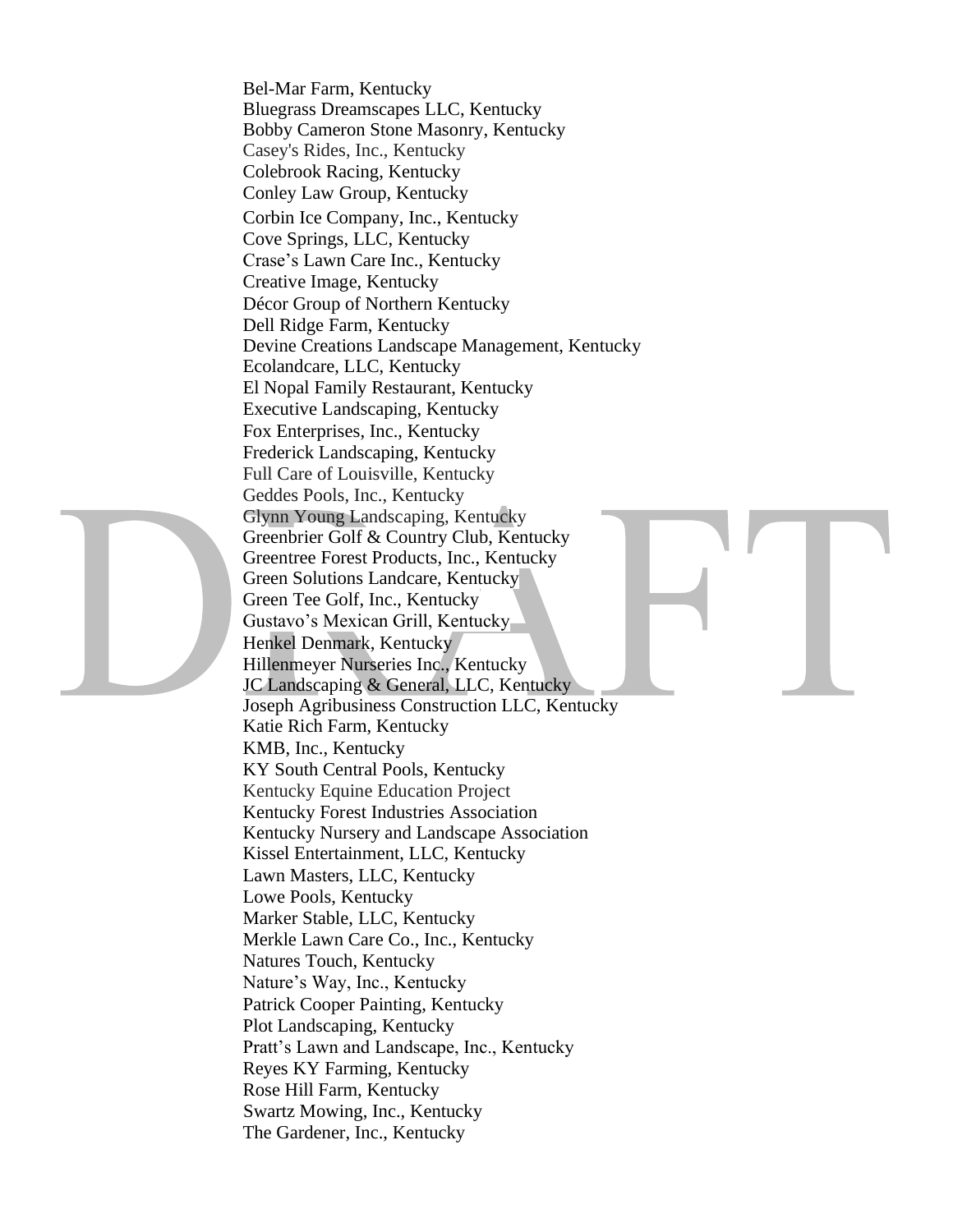Thompson and Shearer Farm Supply, Kentucky Tri-State Roofing and Sheet Metal Company, Kentucky Tri-State Lawn Care Quality Landscaping, LLC, Kentucky United Landscape, Inc., Kentucky Verastegui Brothers, Kentucky Wildcat Lawn, Kentucky

# **Louisiana**

Acadian Maintenance, Louisiana All Around Concrete Cutting Inc., Louisiana Angelo's Lawn-Scape Inc., Louisiana Basin Contractors, LLC, Louisiana Beauford Enterprises, LLC, Louisiana Big D's Seafood Inc., Louisiana Blue Skies Landscape LLC, Louisiana Broughton Construction, LLC, Louisiana CB's Lawn Care and Landscaping LLC, Louisiana Cemetery Services, Inc., Louisiana Daybrook Fisheries, Inc., Louisiana Earth Works Pro, Louisiana Elmer Candy Corporation, Louisiana English Turn POA, Louisiana First Choice Lawn Care, Louisiana Foret Contracting Group, LLC, Louisiana Gillum Lawn Maintenance LLC, Louisiana Greg's Crescent City Amusements, LLC, Louisiana Green Escapes Nursery, Louisiana Green Up Lawn Care LLC, Louisiana GroundWorks, Inc., Louisiana Grounds Pro, LLC, Louisiana Gulf Crown Seafood Co., Inc., Louisiana Jim's Rides Inc., Louisiana Kelley's Louisiana Landscaping, Louisiana Kissel Entertainment, LLC, Louisiana Lake Charles Country Club, Louisiana Lakeviews Grass Drs Pro Lawn Care, Louisiana Landry's Professional Lawn and Landscape, Inc., Louisiana Landscape Management Services, Inc., Louisiana Louisiana Crawfish Processors Alliance Louisiana Farm Bureau Federation, Inc., Louisiana Louisiana Nursery and Landscape Association Louisiana Forestry Association Louisiana Irrigation Association Louisiana Landscape, Louisiana M&M Lawn and Landscape, LLC, Louisiana Massengale Grounds Management, Inc., Louisiana Mitchell Brother's & Son's, Inc, Louisiana Money Hill Golf & Country Club, Louisiana Oakbourne Country Club, Inc., Louisiana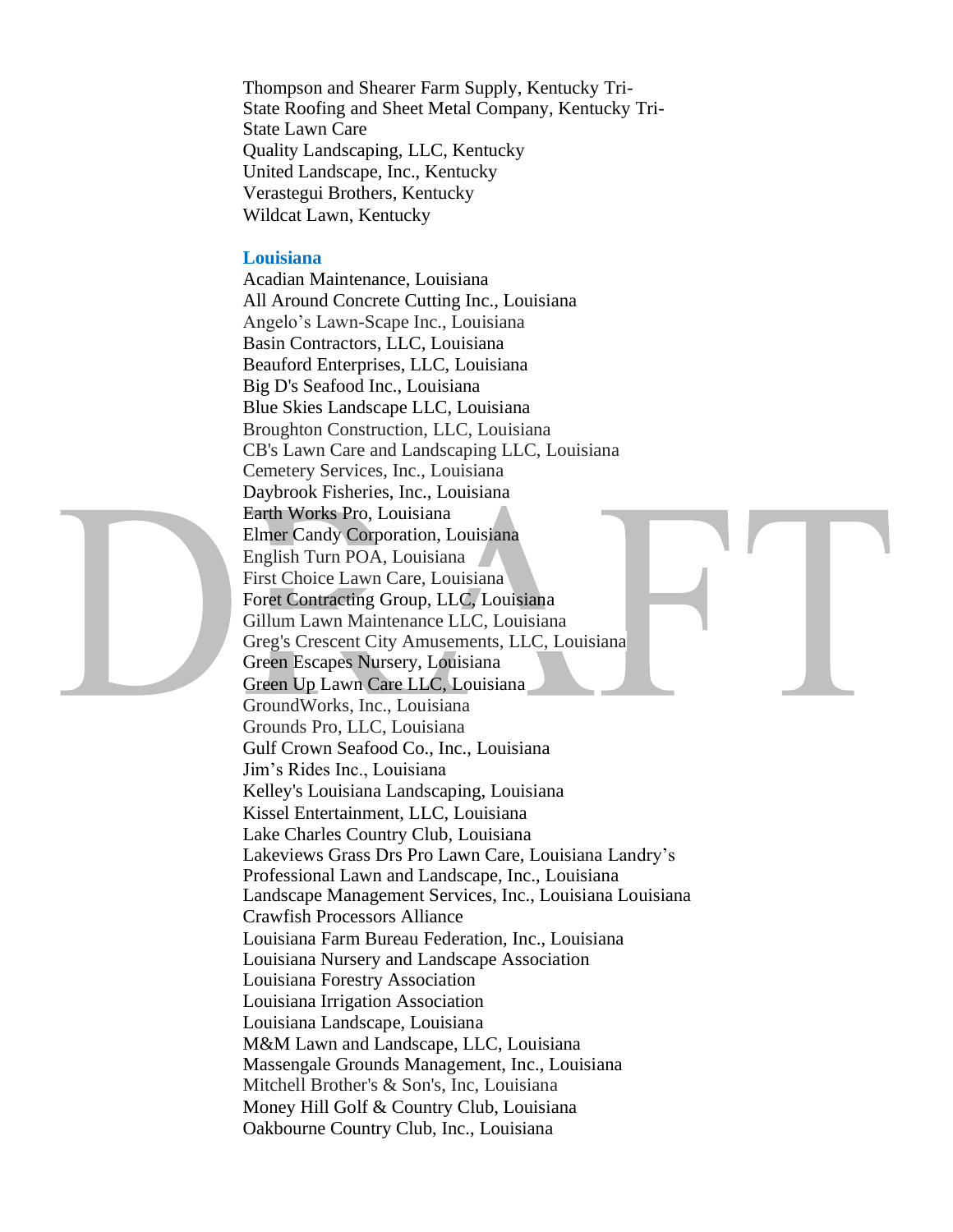Omega Protein, Louisiana P & T Construction Co., LLC, Louisiana Paradise Plantscapes Inc., Louisiana Pontchartrain Blue Crab, Inc., Louisiana Quaglino Landscape Company, Louisiana Quality Service Lawn and Landscape, LLC, Louisiana Reeb Rigging LLC, Louisiana Roofing Solutions, LLC, Louisiana The Roosevelt, Louisiana Smoketree Landscape Services, Inc., Louisiana Squire Creek, Louisiana Superior Landscape & Maintenance Co LLC, Louisiana Vegas lawn service, Louisiana Westbank Fishing LLC, Louisiana Willowgrove Landscape, LLC, Louisiana

#### **Maine**

Anchorage Motor Inn of Ogunquit Inc., Maine Balance Rock Inn, Maine Boothbay Harbor Inn, Maine Cap'n Fish Waterfront Inn, Maine Earle W. Noyes & Sons, Maine Frank Joseph & Sons, Inc D/b/a Jolly Shows, Maine Five Gables Inn, Maine Gangway Properties Inc, Maine Global Employment Services, Inc., Maine Gillette Shows, Inc, Maine Gorges Grant Hotel, LLC, Maine Hanson Management Services, LLC, Maine Hanson Enterprises, LLC, Maine Jake's Seafood Restaurant, Maine Juniper Hill Inn, LLC, Maine Lafayette Boothbay, Inc, dba Tugboat Inn, Maine Larry Cushing Ent. Ltd. D/b/a Cushing Amusements, Maine Maine Arborist Association, Maine Maine Golf Course Superintendents Association Maine Innkeepers Association Maine Landscape and Nursery Association, Maine Maine Restaurant Association Migis Hotel Group, Maine Nauset Assoc, LLC, Maine Pentagoet Inn and Restaurant, Maine Peak Season Workforce, Maine Portland Regency Hotel & Spa, Portland, Maine Piscataqua Landscaping & Tree Service, Maine Strates Fine Foods, Inc, Maine Stage Neck Inn, Inc, Maine The Admiral's Inn, Maine The Colonial Inn, Maine The Milestone, LLC, Maine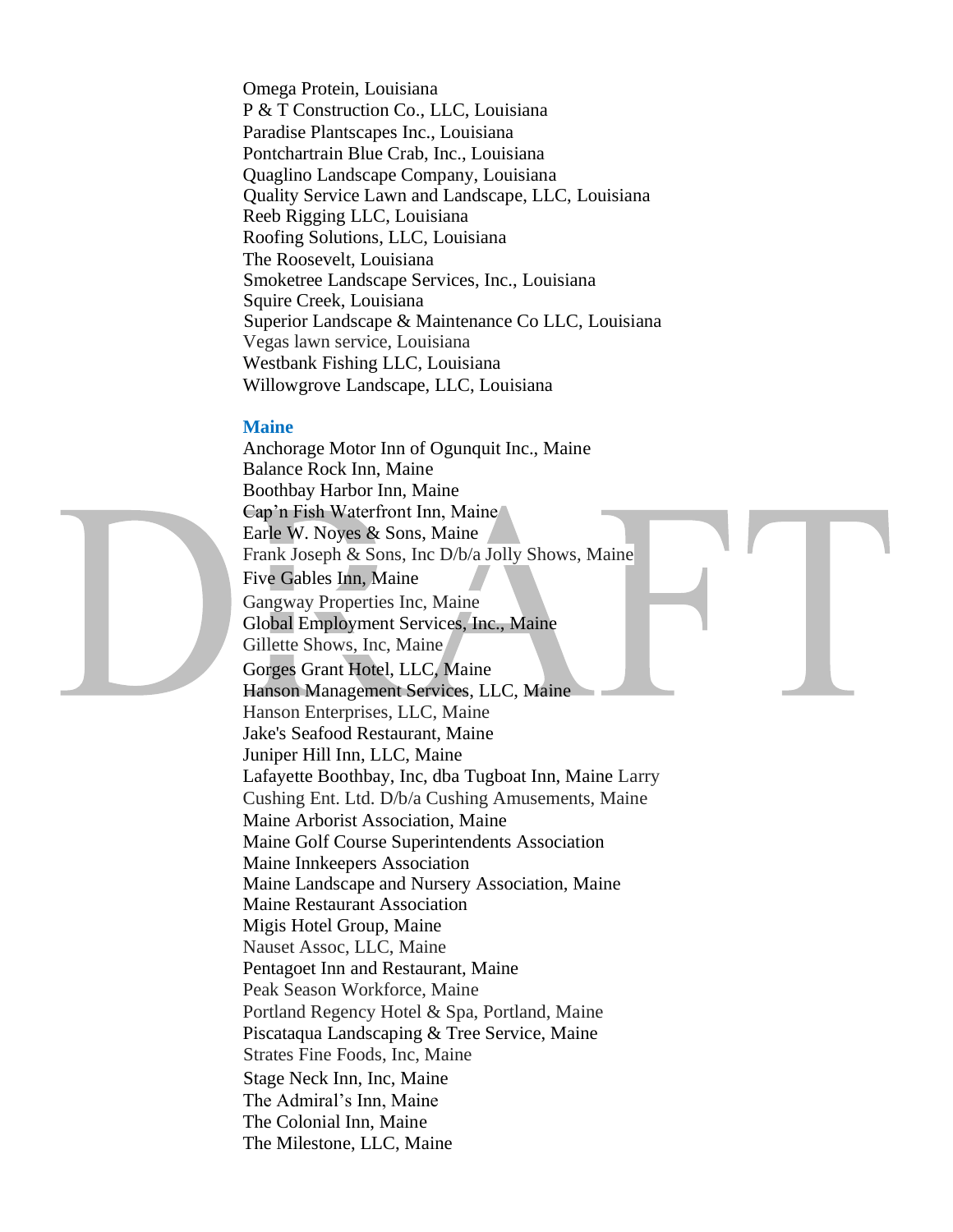#### **Maryland**

A.E. Philips & Son, Inc., Maryland Akehurst Landscape Service, Inc., Maryland Altra, Inc., Maryland American Seafood Jobs Alliance, Maryland American Pool Enterprises, Inc., Maryland Beach Plaza Hotel, Maryland CCG Greenery Inc., Maryland Chapel Valley Landscape, Maryland Chesapeake Bay Seafood Industries Association, Maryland CLIP Lawn Care LLC, Maryland Complete Landscaping Service, Maryland CS Lawn Landscape Inc., Maryland Custom Ground, Maryland Denison Landscaping, Inc., Maryland Ecological Restoration & Management, Inc., Maryland Ed's Plant World, Inc., Maryland Excell Lawn Care Inc. Maryland Gentle Giant Moving Company (DC), LLC, Maryland Gibson Landscapes, Inc., Maryland Green Angels Landscaping, LLC, Maryland Grounds Management & Landscaping, LLC, Maryland Hartsoe Property Services, Maryland Herrington Harbour, Inc., Maryland Inn at Perry Cabin, Maryland Jolly Shows, Maryland J M Clayton Company, Maryland J.D. Lawn Services Inc, Maryland Kingsdene Nurseries Inc., Maryland Lancaster Landscapes Inc., Maryland Lindy's Seafood, Inc., Maryland Links at Perry Cabin, Maryland Manor View Farm, Inc., Maryland Maryland Hotel & Lodging Association Maryland Nursery and Landscape and Greenhouse Association, Inc. Maryland Turfgrass Association Maryland Turfgrass Council McFall & Berry Landscape Mgt Inc., Maryland Mid Atlantic Association of Golf Course Superintendents, Maryland MJM Lawn & Landscaping, Inc., Maryland Moon Landscaping, Inc., Maryland Moon Site Management Inc., Maryland Mountain View Lawn Service Inc., Maryland Mowing & More, Maryland Natural Art Landscaping Inc., Maryland Patuxent Nursery, LLC, Maryland PGC Landscape, Maryland Phillips Seafood Restaurant, Maryland Priority Construction Company, Maryland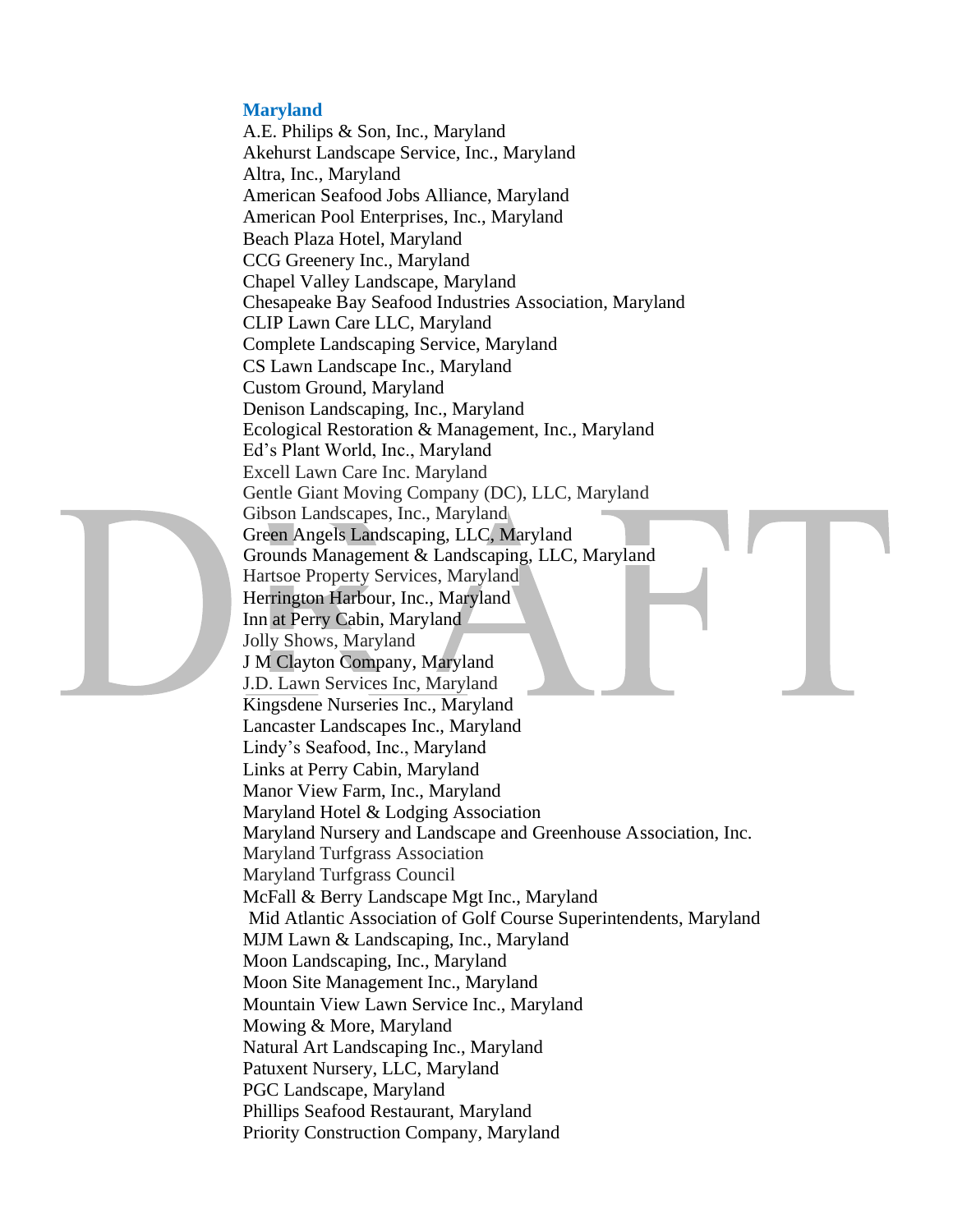Quality One Inc, Maryland Rippon Seafood, Maryland Ruppert Landscape, Inc., Maryland Russell Hall Seafood Co., Inc., Maryland Select Event Group, Maryland TDH Landscaping, Maryland Terrace Turf Lawn Services, Inc., Maryland The Ground Guys, Maryland Turf Connection Inc, Maryland Village Gardeners, Inc., Maryland Wentworth Nursery, Inc., Maryland Woodmont Country Club, Maryland Wicho & Sons LLC, Maryland Wray Brothers Landscapes, Maryland Y&L Landscaping, Inc., Maryland

#### **Massachusetts**

Armstrong Fencing & Landscaping, Inc., Massachusetts American Tent & Table, Inc., Massachusetts AMS Properties, Massachusetts Andrews Gunite Co, Inc., Massachusetts Bakes Etc., Inc., Massachusetts Bayside Resort Hotel, Massachusetts Bellyfloppers Bar & Grill, Massachusetts Blue Claw Associates Inc., Massachusetts Blue Sea Motor Inn, Massachusetts BradCal Enterprises, Massachusetts Brass Key Hospitality Group, Massachusetts Brass Lantern Inn, Massachusetts Bubala's By the Bay, Massachusetts Canal Fish & Lobster, Inc., Massachusetts Carpe Diem, Massachusetts Chatham Wayside Inn, Massachusetts Cole, Landscaping and Irrigation, Inc., Massachusetts Cooper Landscaping Inc. Crowne Pointe Historic Inn & Spa, Massachusetts Douglas Island Development Corp dba Nancy's Restaurant, Massachusetts Edgartown Meat and Fish Market, Massachusetts Farland, Inc. dba Far Land Provisions Garrick Construction Inc., Massachusetts Garrick-Santo Landscape Company, Massachusetts Gentle Giant Moving Company, Inc., Massachusetts Harborside Inn, Massachusetts Hawthorne Properties, Inc., Massachusetts Holdgates Island Laundry, Inc., Massachusetts Hot Chocolate Sparrow, Massachusetts Hyannis Holiday Motel, Massachusetts Kadison Pool Plastering Service, Massachusetts J&M Landscape Services, Massachusetts Land's End Inn, Massachusetts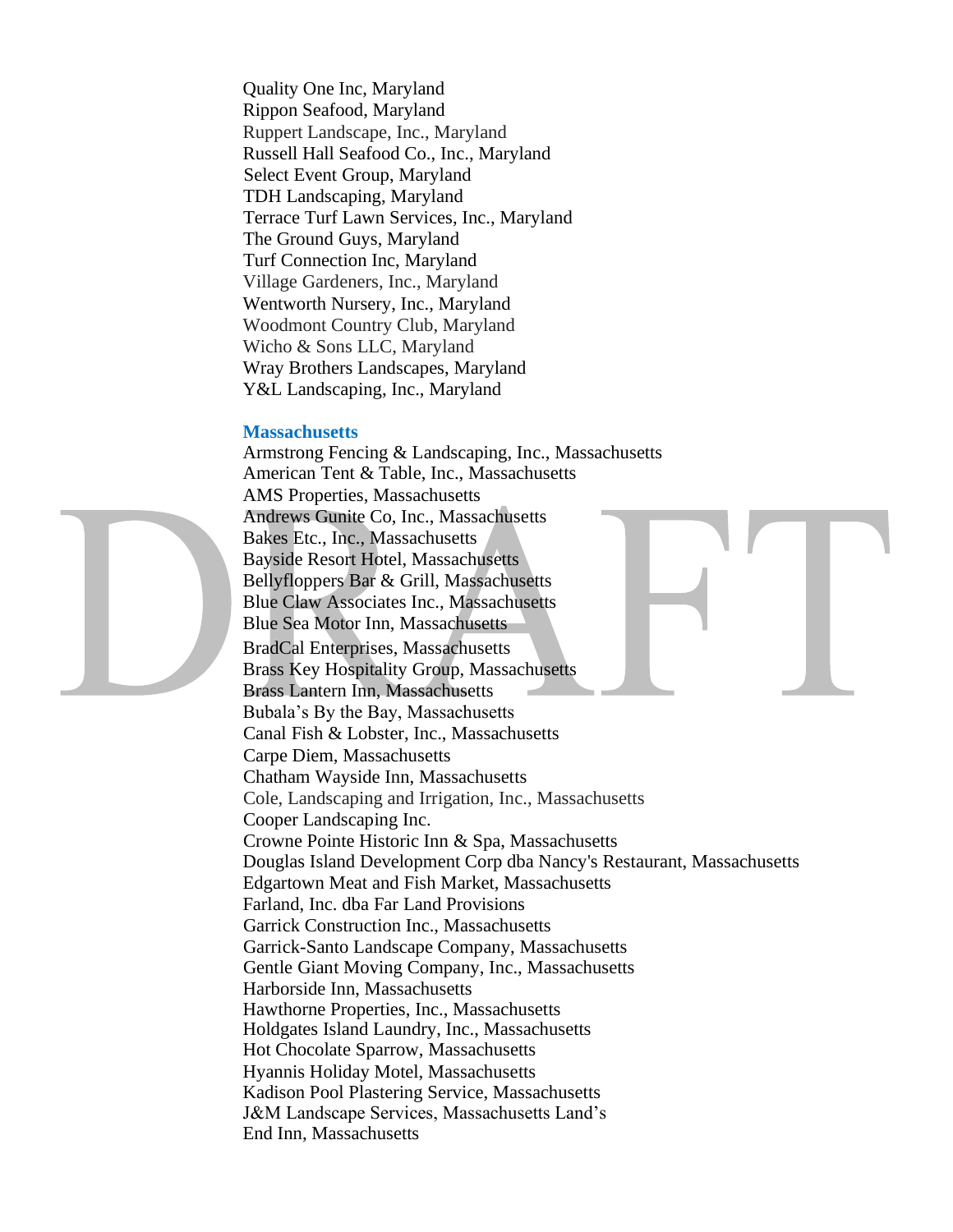Local 186, Massachusetts Macauley Brothers Landscaping, Massachusetts Mac's Seafood, Massachusetts Marine Specialties, Massachusetts Massachusetts Nursery & Landscape Association Moby Dick Pub, Massachusetts Murdick's Fudge of Massachusetts Nantucket Basket Cottage, Massachusetts Nantucket Hotel Holdings LLC, Massachusetts Nantucket Inn, Massachusetts Nantucket Meat and Fish Market, Massachusetts Nantucket Periwinkle Inn, Massachusetts Nantucket Tents, LLC, Massachusetts ND Landscape Inc., Massachusetts P&M Reis Trucking, Massachusetts Pabian Law, LLC Pamet Restaurant Group, Massachusetts Paragon Landscape Construction, Massachusetts Peak Season Workforce, Massachusetts Ponderosa Nurseries, Inc. Provincetown Chamber of Commerce, Massachusetts Safe Movers Inc., Massachusetts Salt Hotels, Massachusetts SeaCoast Inn, Massachusetts Solem Concessions, Inc., Massachusetts Spike Inc., Massachusetts Spiritus Pizza, Massachusetts Stairhopper Movers LLC, Massachusetts The Boarding House, Massachusetts The Breakers Resort, Massachusetts The Coffee Pot, Massachusetts The Crown & Anchor, Massachusetts The Escape Inn, Massachusetts The Pearl, Massachusetts The Red Inn at Provincetown, Inc., Massachusetts The Roberts Collection, Massachusetts Tim Acton Landscaping, Massachusetts Travis Construction Company, Massachusetts Travis Hospitality, Inc., Massachusetts Triad Associates, Haverhill, Massachusetts Valley Transportation, Massachusetts VIC MV Hotel, LLC, Massachusetts Viking Shores Motor Inn, Massachusetts Weiner Stand, Inc., Massachusetts Wellfleet Harbor Seafood Company, Massachusetts Winnetu, Massachusetts Woods Hole Inn LLC, Massachusetts

#### **Michigan**

Anderson Midways, LLC, Michigan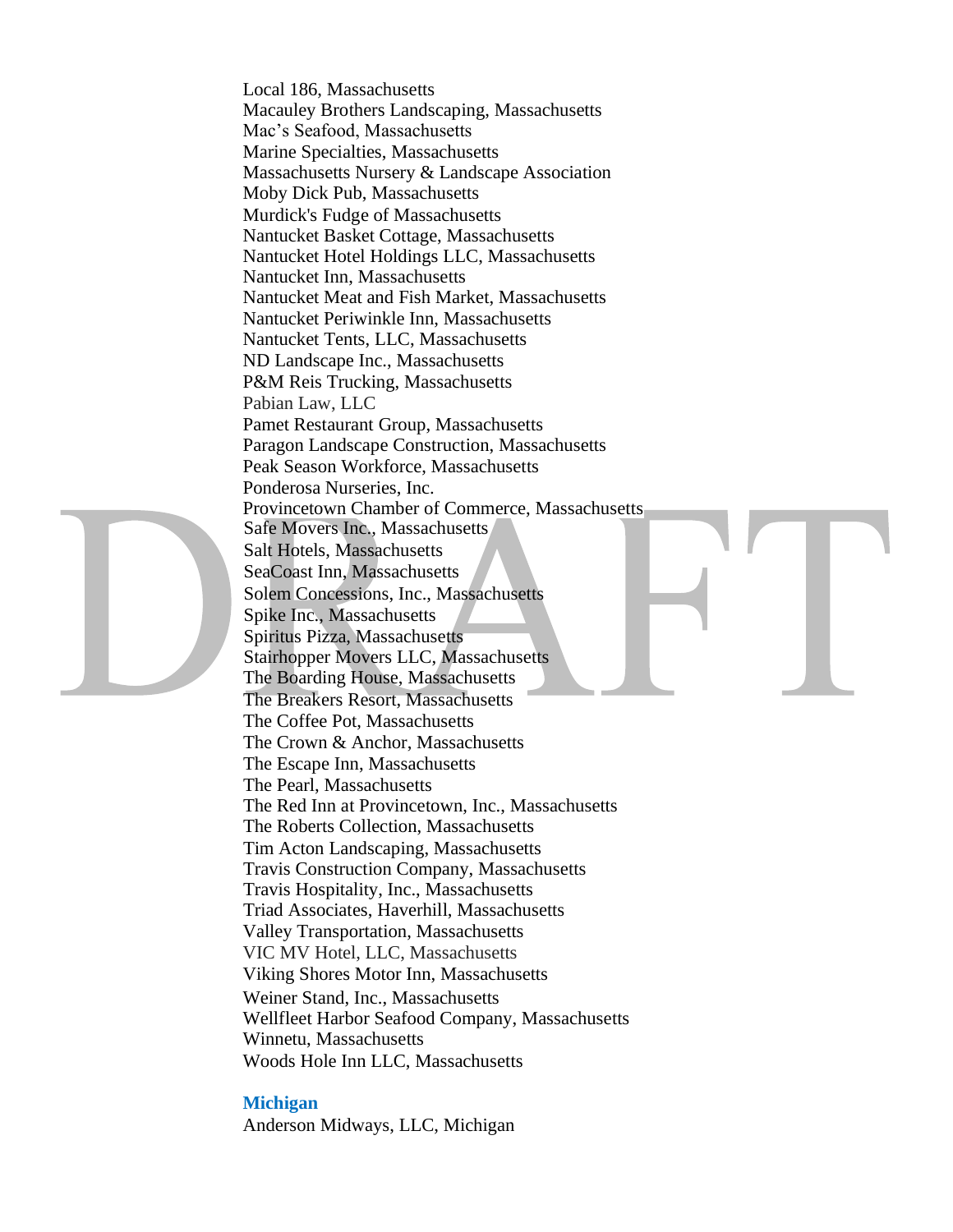Arnold Amusements, Michigan B-thrilled Attractions Llc D/b/a Blake's Concessions, Michigan Balsam Shops, Inc., Michigan Barnwell Landscape and Garden, Inc., Michigan Best Western Harbor Point Lakefront, Michigan Big Rock Amusements, LLC, Michigan Birmingham Lawn Maintenance & Snow Removal Inc., Michigan Chippewa Hotel Waterfront, Michigan Chippewa Properties, Inc., Michigan City of Mackinac Island, Michigan Cottage Inn, Michigan Creative Brick Paving, Michigan Crystal Enterprises, Inc., Michigan Cut-N-Care, Inc., Michigan D and S North, LLC DBA Kuppe Landscape Services, Michigan D.J.'s Landscape Management, Inc., Michigan Elliot's Amusements LLC, Michigan Grand Hotel, Michigan Great Lakes Striping and Sealing, Michigan Great Oaks Landscape Associates, Inc., Michigan Greenlawn Landscaping Maintenance, Michigan Greenline Turf Services Inc., Michigan Greg Davis Landscape Services, Michigan Harbour View Inn, Michigan Horn's Gaslight Bar, Inc, Michigan Hotel Iroquois, Michigan Huron Lawn Service, Inc., Michigan Island House, Inc., Michigan Lilac Tree Suites & Spa, Michigan Lukkin Group, Michigan Mackinac Island Carriage Tours, Inc., Michigan Mackinac Island Convention & Visitors Bureau, Michigan Mackinaw Seasonal Resorts, Inc., Michigan Metropolitan Turf Management, Michigan Michigan Forest Products Council Michigan Golf Course Superintendents Association Michigan Lodging and Tourism Association Michigan Nursery & Landscape Association Millies on Main, Michigan Mission Point Resort, Michigan Murray Hotel, Michigan Naylor Landscape Management, Inc, Michigan Organic Matters LLC, Michigan Premiere Landscape Services Inc., Michigan T.J. Schmidt Carnival, Michigan The Original Murdick's Fudge Company, Michigan Troy Clogg Landscape Associates LLC, Michigan Turf One Lawn Maintenance, Inc., Michigan Precision Landscaping Inc., Michigan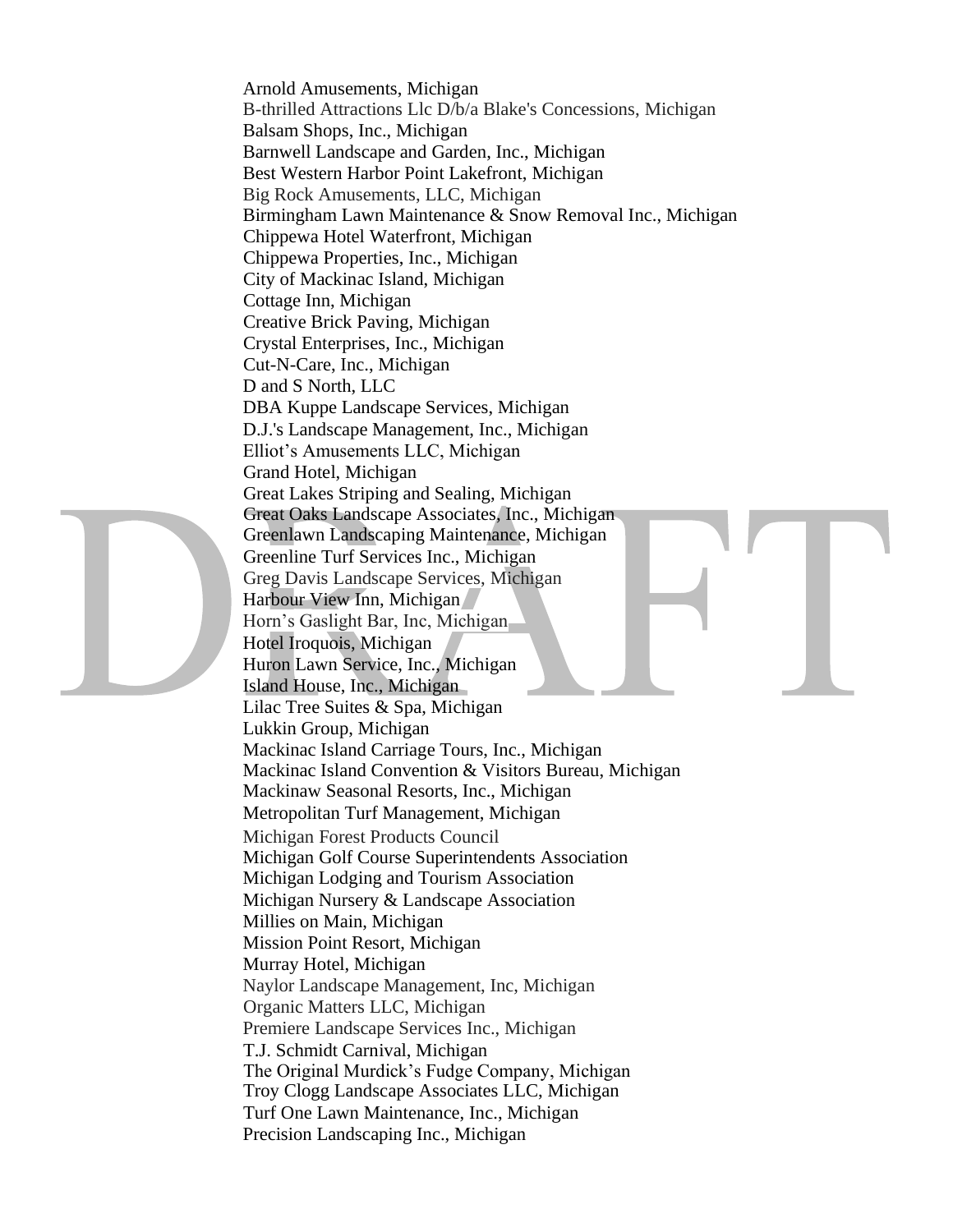Playworld Unlimited, Michigan Rena's Fudge Shops, Inc., Michigan Sharpe's Outdoor Services, LLC, Michigan Shecter Landscaping, Inc., Michigan Skerbeck Bros. Shows, Michigan Sku Attractions, LLC, Michigan Wade Shows, Michigan Windermere Hotel, Inc., Michigan Woodstock Enterprises Inc., dba U.S. Lawns of Macomb, Michigan The Yankee Rebel Tavern, Inc., Michigan

#### **Minnesota**

Fine Line Concrete, Minnesota Goldstar Amusements, Inc., Minnesota Gopher State Expositions, Inc., Minnesota Green Horizons Inc., Minnesota Hagen Lawn & Landscape, LLC, Minnesota HyLife Foods Windom, LLC, Minnesota JT Lawn Services & Landscaping, Minnesota Kimmes-Bauer Irrigation, Inc., Minnesota Lowell Russell Concrete Inc., Minnesota Maddens Resort, Minnesota Midwest Landscapes, Inc., Minnesota Midwest Ride and Concessions, Minnesota Miller Concessions, Inc., Minnesota Minnesota Nursery & Landscape Association The Seed, Minnesota Norling's Lake Minnetonka Landscapes Inc., Minnesota Northway Irrigation, Inc., Minnesota Rush Creek Golf Club, Minnesota Sam's Amusements & Carnival, Inc, Minnesota Schroder Concessions, Inc., Minnesota Sunshine Sprinkler System, Inc., Minnesota Tom Thumb Donut Corp., Minnesota The Lawnsmith Inc., Minnesota United Brothers landscape LLC, Minnesota

#### **Mississippi**

Kissel Entertainment, LLC, Mississippi Mississippi Forestry Association, Mississippi North American Midway Entertainment-Amusement South, LLC, Mississippi Omega Protein, Mississippi Plantscape, Inc., Mississippi UFL, Inc., Mississippi

#### **Missouri**

76 Mall Inn Inc., Missouri All-n-One Outdoor Solutions, Missouri Archway Lawn and Landscape, Missouri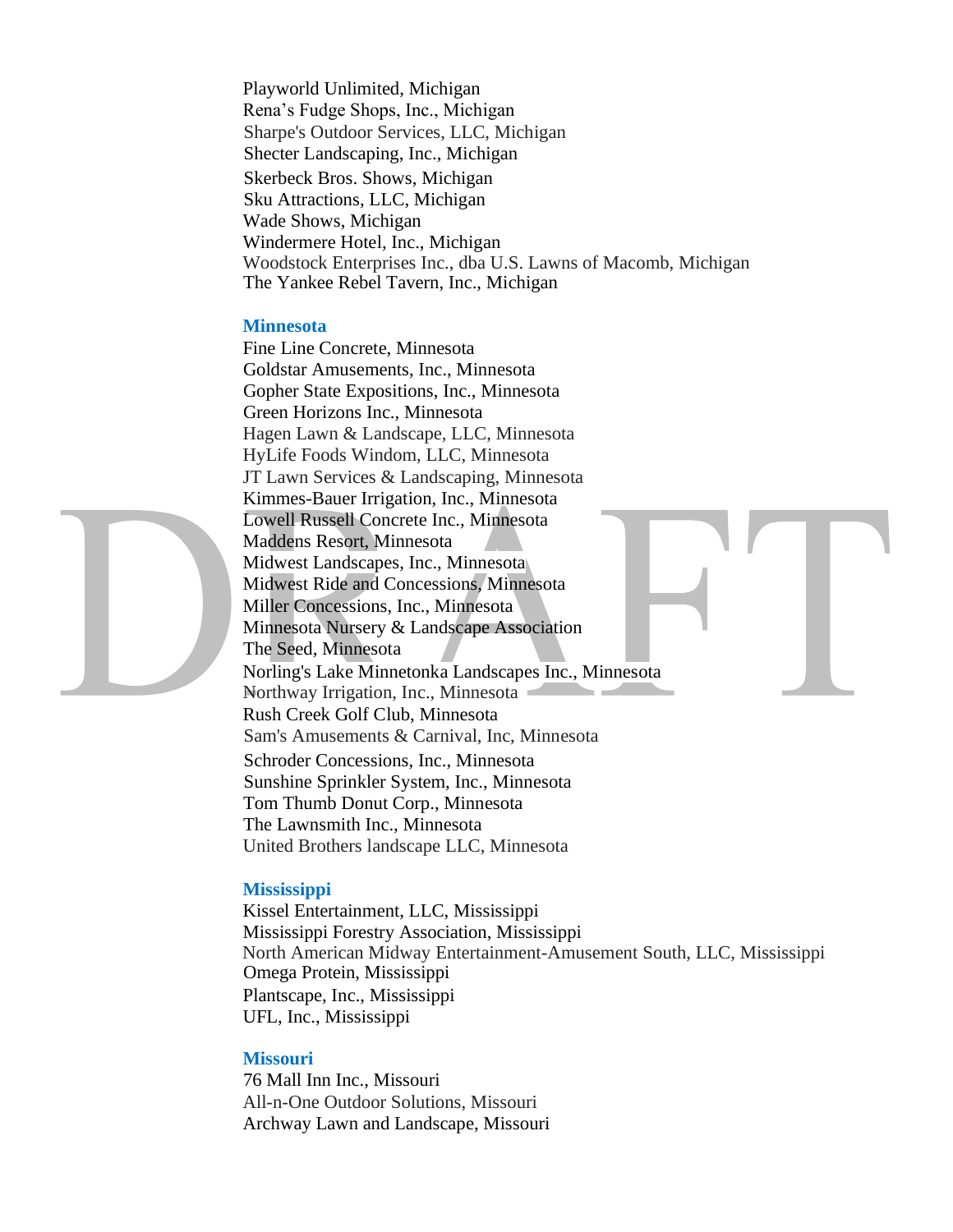Big C's Enterprises, LLC, Missouri Big Cedar Lodge, Missouri Bluegrass Lawncare of St. Louis, LLC, Missouri Brake Landscaping & Lawncare, Inc., Missouri Branson/Lakes Area Chamber of Commerce & CVB Bunton & Meyer Tree Service, Inc., Missouri C&C Lawn & Landscaping, Inc., Missouri Cardinal Lawn & Landscaping, Missouri Chesterfield Landscape & Design, Missouri Chesterfield Valley Nursery, Missouri Columbia Landcare LLC, Missouri Complete Lawn Care, Inc, Missouri Conroy Lawn and Landscape LLC, Missouri Cooper Outdoor Services, Inc., Missouri DMP Lawncare & Landscape, Missouri Doctor's At the Lake Inc., Missouri DOWCO Enterprises, Inc., Missouri Elite Lawn Services, Inc., Missouri Embassy Lawn & Land, Missouri Evans Midland Empire Shows, Missouri Evans United Shows, Inc., Missouri Follmer Property Maintenance LLC, Missouri Frisella Nursery, Missouri Fuchs Lawn & Landscaping, Inc., Missouri Full Care Inc.St. Louis Gateway to Outdoor Solutions LLC, Missouri Gateway Tree Care, Missouri GDS Properties, Missouri Greenspace Lawn Service, Missouri Grounds Management Inc., Missouri Heritage Lawn & Landscape LLC, Missouri Hoops Lawn and Landscaping, LLC, Missouri Horstmann Brothers, LLC, Missouri Houska Inc., Missouri Ideal Landscape Management Inc., Missouri James River Lawn Care, Missouri JPC Landscaping, Inc, Missouri Just in Time Lawncare LLC, Missouri Keeven Bros. Landscaping, inc, Missouri Kyle's Lawn and Landscape, LLC, Missouri Kirkwood Material Supply, Inc., Missouri Lawn Authority, Missouri M & P Landscaping, Inc., Missouri Metro Lawn Sprinklers, Missouri Mid-American Lawn Maintenance, Inc., Missouri Mid-States Lawn Care, LLC, Missouri Mitchell, Inc., Missouri Missouri Green Industry Alliance (MOGIA) M.S. Lawncare, Inc., Missouri Munsch Outdoor Maintenance Co Inc., Missouri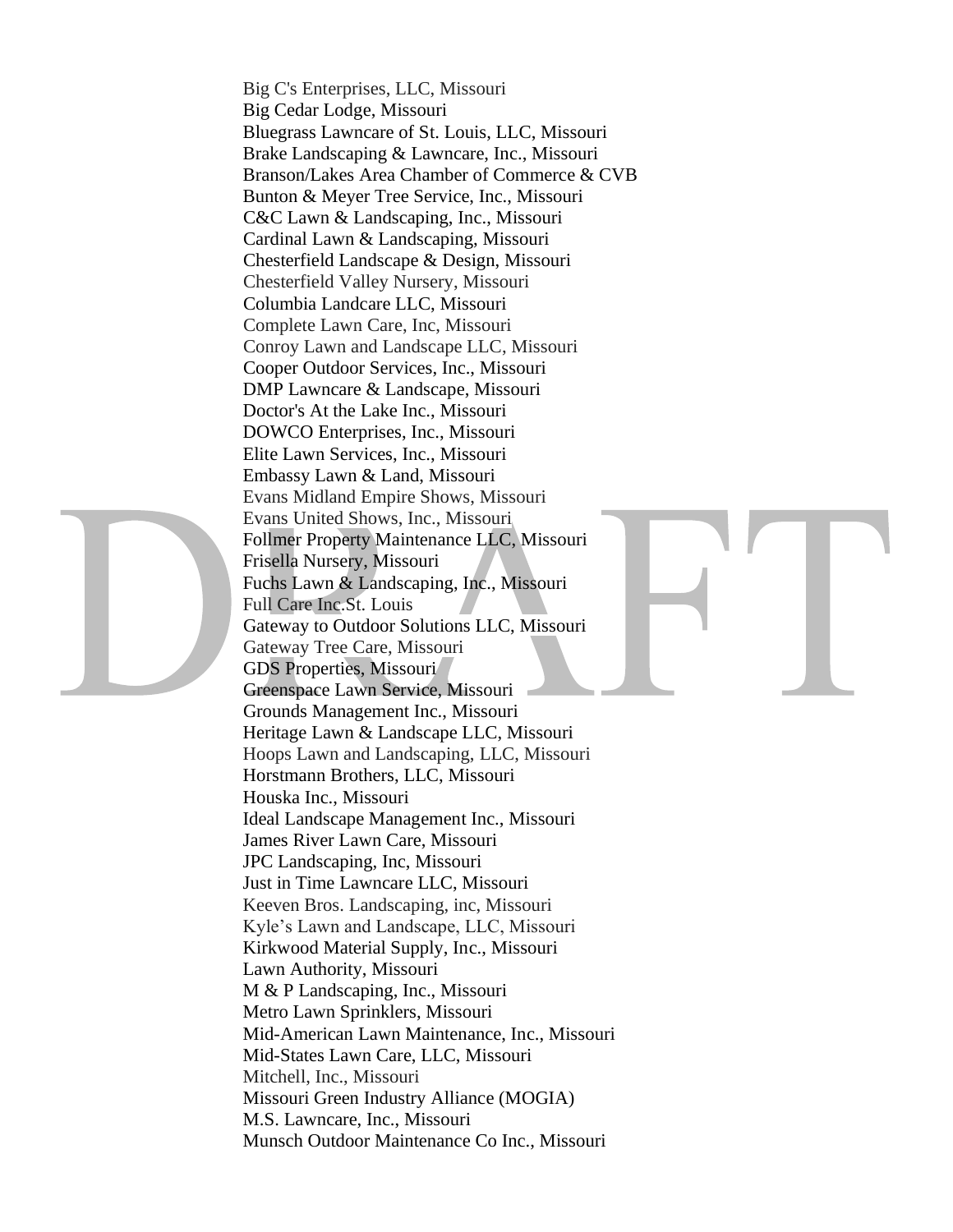Natural Lawn and Landscape, LLC, Missouri New Leaf Lawn and Landscape, LLC, Missouri Oasis Landscape & Irrigation LLC, Missouri O'Hara Landscape/Lawn Care, Missouri Palmyra Professional Lawn Management, LLC Missouri Perfection Lawn and Landscaping, LLC, Missouri Pride Amusements Of Missouri, Inc. Dba Pride Amusements, Missouri Pro Care Environmental, Missouri Professional Equities, Inc., Missouri Professional Irrigation Systems, LLC, Missouri Proscape Landscaping, Missouri Qualtiy Lawn & Garden, Inc., Missouri R&D Lawn Care & Landscapes LLC, Missouri Rex Rieger Landscaping Services, Inc., Missouri Rite-A-Way Lawn Care, LLC, Missouri Rost, Inc., Missouri Runyon Landscape Management Inc., Missouri Select Outdoor Services, Missouri Shelton Landscape Maintenance, Missouri Spectrum Lawn and Tree Care, Missouri St. Louis Select Landscaping & Lawn Care, Missouri T and T Lawn Care, Missouri Team Green Outdoor, Inc., Missouri Tennant Lawn Service, Missouri The Falls Village Resort, Missouri The Greenwood Group, LLC, Missouri The Ground Guys, LLC, Missouri Tinsley Amusements, Missouri Town & Country Painting Inc., Missouri Turfmasters, inc, Missouri T.J.'s Lawn and Landscaping, Inc., Missouri Wells Landscaping & Lawn Care, Inc., Missouri Westin Crown Center Hotel, Missouri Wickman Gardens Inc, Missouri

#### **Montana**

Buerkle, LTD, Montana CH SP Acquisitions LLC, Montana Forever Green Landscaping, Inc., Montana Maple Falls Landscaping, Montana MB MT Acquisitions LLC, Montana Montana Lodging & Hospitality Association Montana Nursery & Landscape Association North Star Amusements, Inc, Montana Sandoval Masonry, Inc, Montana Wendy's of Montana, Montana Zavala Lawncare Inc, Montana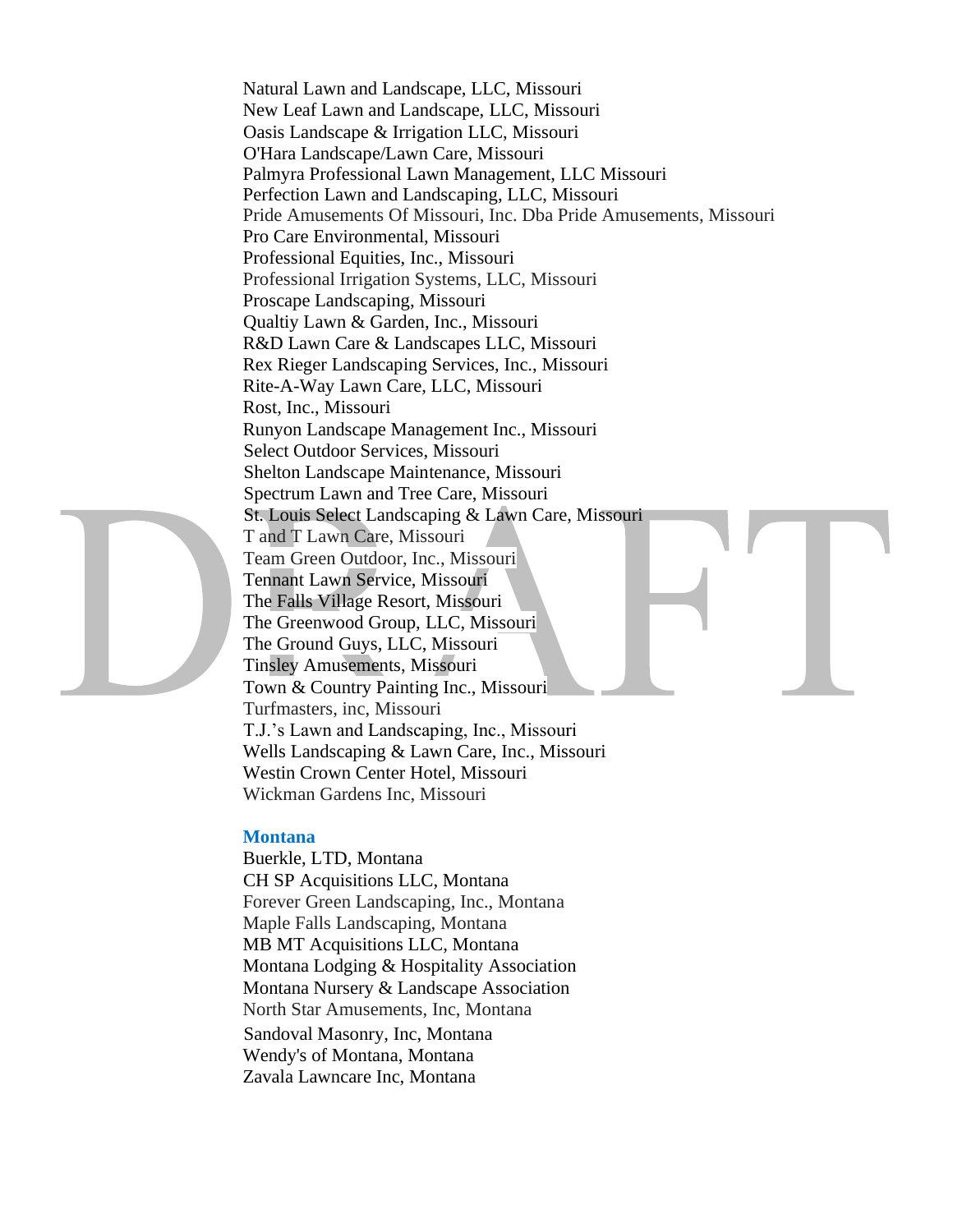#### **Nebraska**

D.C. Lynch Shows, Inc., Nebraska Landscapes Unlimited Nebraska Nursery & Color Gardens, Nebraska River City Carnival, LLC, Nebraska Sun Valley Landscaping, Nebraska White Castle Roofing, Nebraska

#### **Nevada**

All Seasons Lawn Inc., Nevada BrightView Landscape Services, Inc., Nevada Clear Creek Golf LLC, Nevada Mt. Moriah Stone Quarries, Nevada Olcese Construction Co, Nevada

#### **New Hampshire**

Certified Erosion Control of NH, LLC, New Hampshire Dean and Flynn Fiesta Shows, New Hampshire Faulkner Landscaping, New Hampshire Mark Fanelli's Traveling Amusement Park, Inc, New Hampshire Miller Amusements, New Hampshire New Hampshire Golf Course Superintendents Association New Hampshire Lodging & Restaurant Association Omni Mount Washington LLC, New Hampshire Riverwalk Resort at Loon Mountain, New Hampshire S&S Concrete Floors, Inc., New Hampshire W. Scott Miller Dba Miller Amusements, New Hampshire

#### **New Jersey**

A & M Landscape Management LLC, New Jersey AFP Management Corp., New Jersey Alstede Farms LLC, New Jersey Amusements of America, New Jersey Alliance Landscape Company, a Hillwood Company, New Jersey Auburn Sky Landscaping, LLC., New Jersey B. Koth Landscape Contractors, LLC, New Jersey Best Cut Corporation, New Jersey Blue Star Amusements Llc Dba Campy's Amusements, New Jersey Borst Landscape & Design Inc., New Jersey Bradbury Landscape Inc., New Jersey BTS Landscaping, Inc., New Jersey Chapman Landscaping, New Jersey Chavez Landscaping, New Jersey Chris James Landscaping Inc., New Jersey Comfort Home Service, Inc., New Jersey Country Acres Landscaping, LLC, New Jersey Country Green Landscape, Inc., New Jersey Cutting Edge Landscaping Inc., New Jersey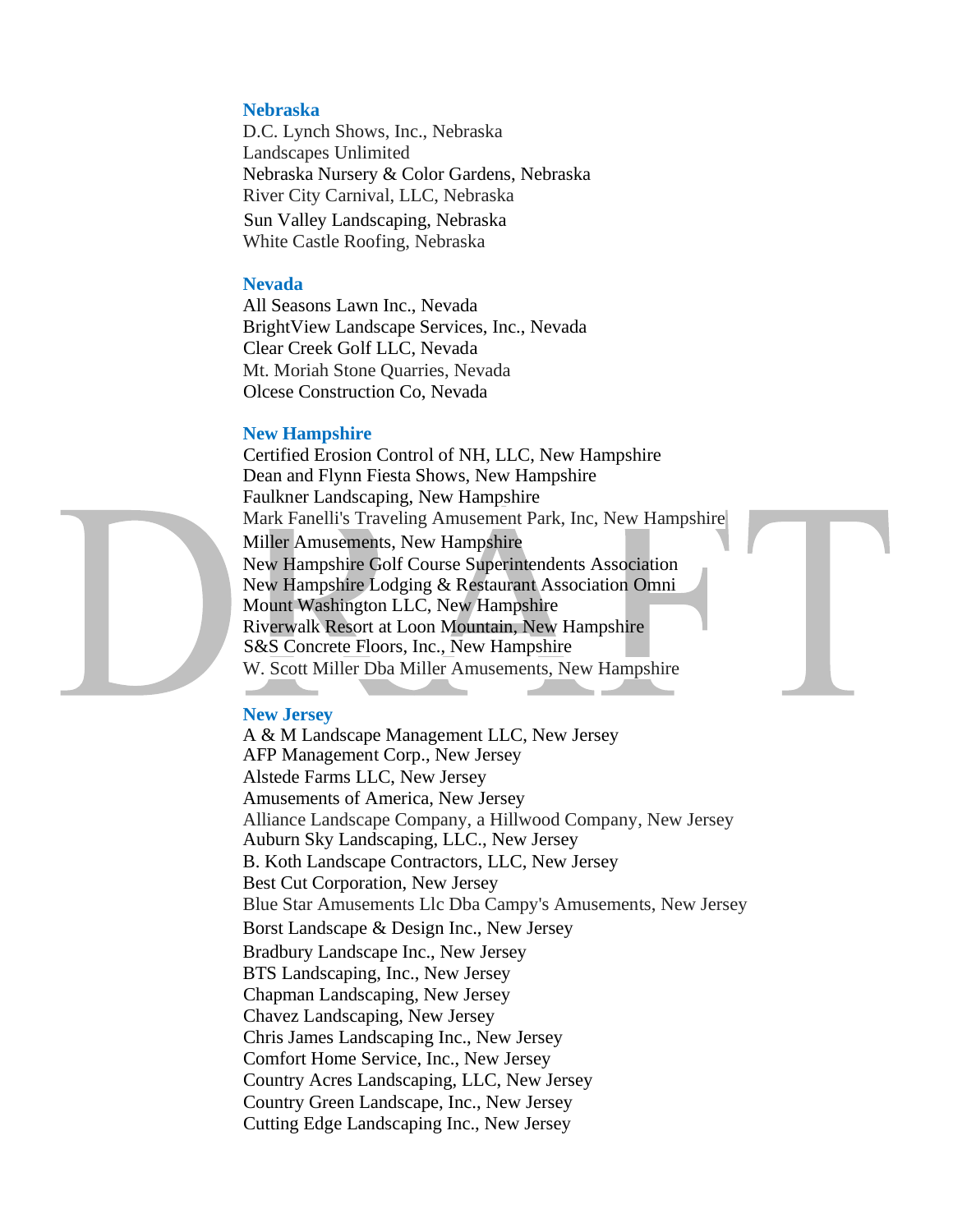Dal Landscaping, New Jersey DeBoer Brothers Landscaping Inc., New Jersey Delgado Brothers General Contractors LLC, New Jersey Dell Landscaping Inc., New Jersey Down to Earth Landscaping, Inc., New Jersey Elite Landscapes and Pavers, Inc., New Jersey Environmental Design Associates, Inc., New Jersey Environmental Designers Irrigation Inc., New Jersey Environmental Designers Lawn and Landscape Maintenance LLC, New Jersey Environmental Landscape Design, LLC, New Jersey Farmside Landscape & Design, New Jersey Frozen Desserts LLC, New Jersey Fullerton Landscapes, LLC., New Jersey Good-N-Tuff Lawn & Landscaping Inc., New Jersey Greenlight Foodservice LLC, New Jersey Greenleaf Acquisition Corp, New Jersey Harmony Landscaping & Property Management, LLC, New Jersey Herold's Landscaping, LLC, New Jersey Hewson Landscape, Inc., New Jersey Hohenstein Associates LLC, New Jersey Horizon Landscape Co. Inc., New Jersey Irish Landscape Designs, New Jersey Jason Servis Racing Stable, New Jersey Jersey Landscaping, New Jersey J & L Lawns and Landscaping LLC, New Jersey J & S Lawnman, New Jersey Jim Dunphy's Landscaping LLC, New Jersey JJ Concessions Llc D/b/a Johnny Zeppoli Concessions, New Jersey Kindergan Landscaping LLC, New Jersey Lakeland Lawn and Landscaping Co Inc., New Jersey LanDesign Inc., New Jersey L.B. Forcellati & Sons, New Jersey Ledden Palimeno Landscaping & Maintenance Co Inc., New Jersey Mava Landscape Inc., New Jersey New Jersey Landscape Contractors Association New Jersey Nursery and Landscape Association Ort Farms LLC, New Jersey Paladin Amusements, Inc, New Jersey Patrick Murphy, New Jersey Prendergast Landscape Contractors, New Jersey Reynolds Landscaping Inc., New Jersey Rob Paton Landscaping Inc., New Jersey Robert Bradley Landscaping Inc., New Jersey Rockwell Associates LLC, New Jersey Ross Bros. Inc., New Jersey RPG Pools LLC, New Jersey Sanchez Landscaping LLC, New Jersey Schutz's Landscape & Design LLC, New Jersey Shearon Environmental Design Co. Inc. of NJ, New Jersey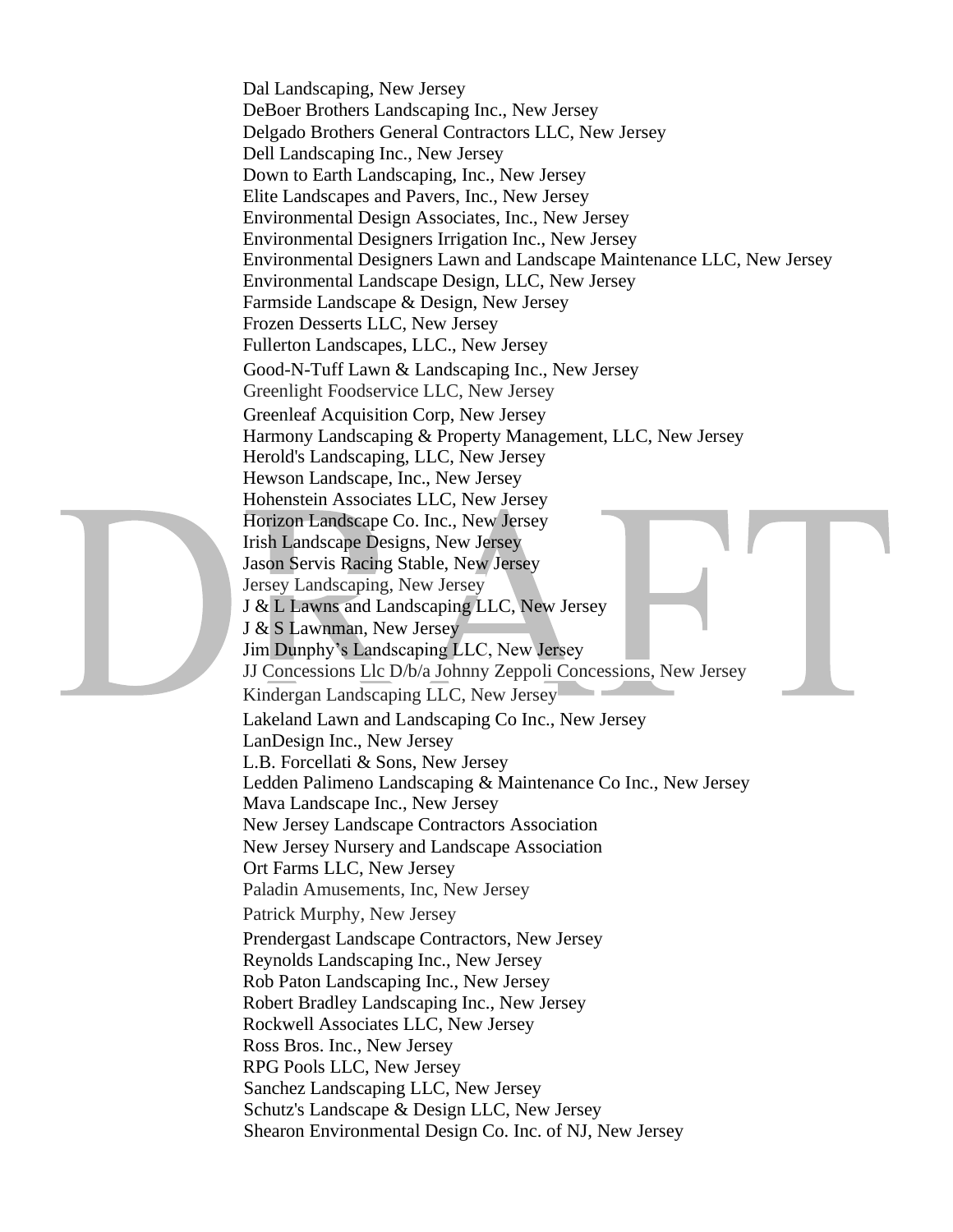Siciliano Landscape Company, New Jersey Siggy's Perennial Gardens Inc., New Jersey Simonfay Landscape Services Inc., New Jersey Stockel's Lawn & Landscaping Inc., New Jersey Stony Hill Gardens LLC, New Jersey Sunset Creations Inc, New Jersey The Tasty Trolley & Festival Events, Llc Dba The Tasty Trolley, New Jersey Thom-Mist Inc., New Jersey TGL Management Inc., New Jersey Tommy's Midway, Inc, New Jersey Village Green Lawn Care, New Jersey Weiss Landscaping Services, LLC, New Jersey Wood Landscapes, New Jersey

#### **New Mexico**

ASA Architects, New Mexico Master Home Builders Inc., New Mexico Yellowstone Landscape, New Mexico

#### **New York**

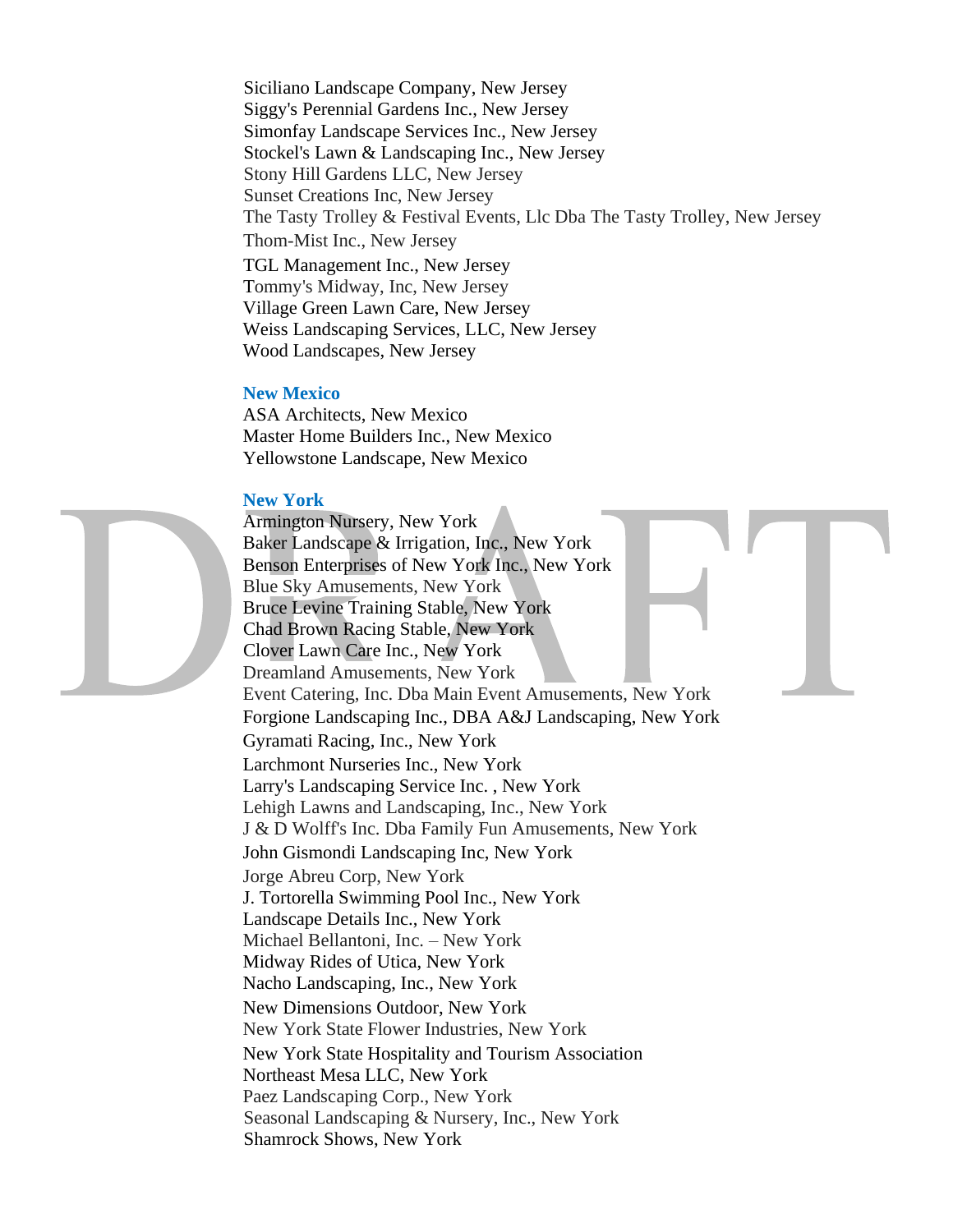Spring Landscape Corporation, New York Summerhill Landscapes Inc., New York Tanto Irrigation LLC, New York Tas, Inc D/b/a Todd Armstrong Shows, New York The New York Alliance for Environmental Concerns The Rockaway Hunting Club, New York Twin Oaks Lawn & Landscape, Inc., New York U.S. Americans Inc., New York Vintage Landscape, New York Wayside contractors, New York Western New York Golf Course Superintendents Association, New York

# **North Carolina**

Anchorage Inn, Inc., North Carolina Brinkley Entertainment, Inc., North Carolina Greenscape Services Inc. North Carolina Hambleton Lawncare and Maintenance Services, North Carolina Hatteras Realty Inc., North Carolina Koury Corporation, North Carolina Landmark Carolinas, Inc, North Carolina Landmark Landscapes, North Carolina Lovin Contracting Co. Inc., North Carolina Long Brothers Landscaping, North Carolina M&R Forestry Service, North Carolina Mainscape, Inc., Florida, North Carolina North Carolina Association of Professional Loggers North Carolina Forestry Association North Carolina Nursery & Landscape Association North Carolina Restaurant and Lodging Association Omni Grove Park Inn, North Carolina Orr Contracting Inc., North Carolina Powers Great American Midways, North Carolina Powers & Thomas Midway Entertainment, North Carolina Providence Landscape Group, North Carolina R.G. Smith Landscaping, Ltd., North Carolina Ruppert Landscape, Inc., North Carolina The Biltmore Company, North Carolina Triple H Services, North Carolina SBS Management Company Inc., North Carolina Yard-Nique, Inc., North Carolina Yellowstone Landscape, North Carolina

# **North Dakota**

Aqua Lawn & Landscape, Inc., North Dakota Cloverdale Foods Co., North Dakota Dakota OutdoorScapes, Inc., North Dakota El Rancho Motor Hotel, North Dakota Lawn King, North Dakota

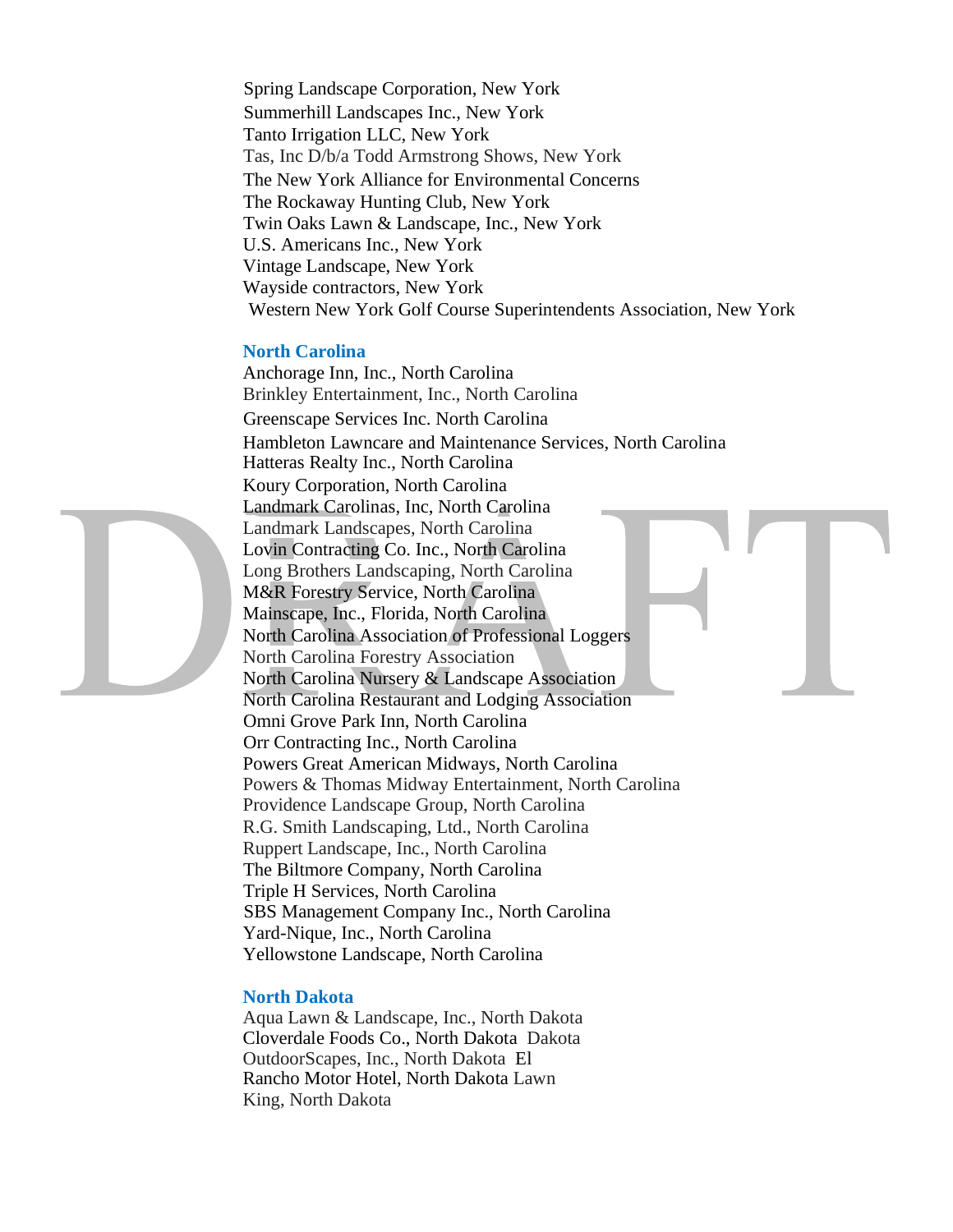Midwest Landscaping, North Dakota Pro Landscapers, LLC, North Dakota S & S Landscaping Company, North Dakota

#### **Ohio**

A1 Landscaping Inc, Ohio Ameriscape Inc., Ohio Bako Landscaping Inc., Ohio Bates Bros. Amusement Co., Ohio Bauer Lawn Maintenance Inc., Ohio Brian Kyles Construction Inc., Ohio Big O Entertainment LLC, Ohio CCI Concrete, LLC, Ohio Chester's Concessions Ltd., Ohio Community Green Landscape, Ohio CT Concrete LLC, Ohio Dan Guardo Construction, Inc., Ohio DiFranco Landscaping, Ohio Durant Amusements, Ohio D. Peterman Landscaping, Inc. Ohio ELCS Lawn & Landscape, Ohio Environmental Management Services Inc., Ohio Exscape Designs, Ohio Event Ez LLC, Ohio Frieden Landscaping, Inc, Ohio Figure the Odds LLC, Ohio Frate Landscaping, Ohio Fullmer's Landscaping Inc., Ohio Funtime Carnival, Ohio Gerald Otterbacher Dba Glo Concessions, Ohio Green Impressions, Ohio GreenPro Services, Ohio Golden Bear Lawn Care Ltd GroundsPRO, LLC, Ohio Groundscape Maintenance, LLC, Ohio H & M Landscaping, Ohio HiddenCreek Landscaping, Inc. Horizon Lawn Management, Ohio Ianiro Landscape Development. Ohio Impact Grounds Maintenance and Design, Ohio J.A.G. Lawn Maintenance, Ohio J&D Landscapes, LLC, Ohio Jennifer Ramsey D/b/a Ramsey Food Service, Ohio Joe's Landscaping of Beavercreek, INC., Ohio J.F.D. Landscapes, Ohio Ken Helmlinger Co., Ohio Kissel Entertainment, LLC, Ohio Lanhan Contractors Inc., Ohio Lawn Scapes, Inc., Ohio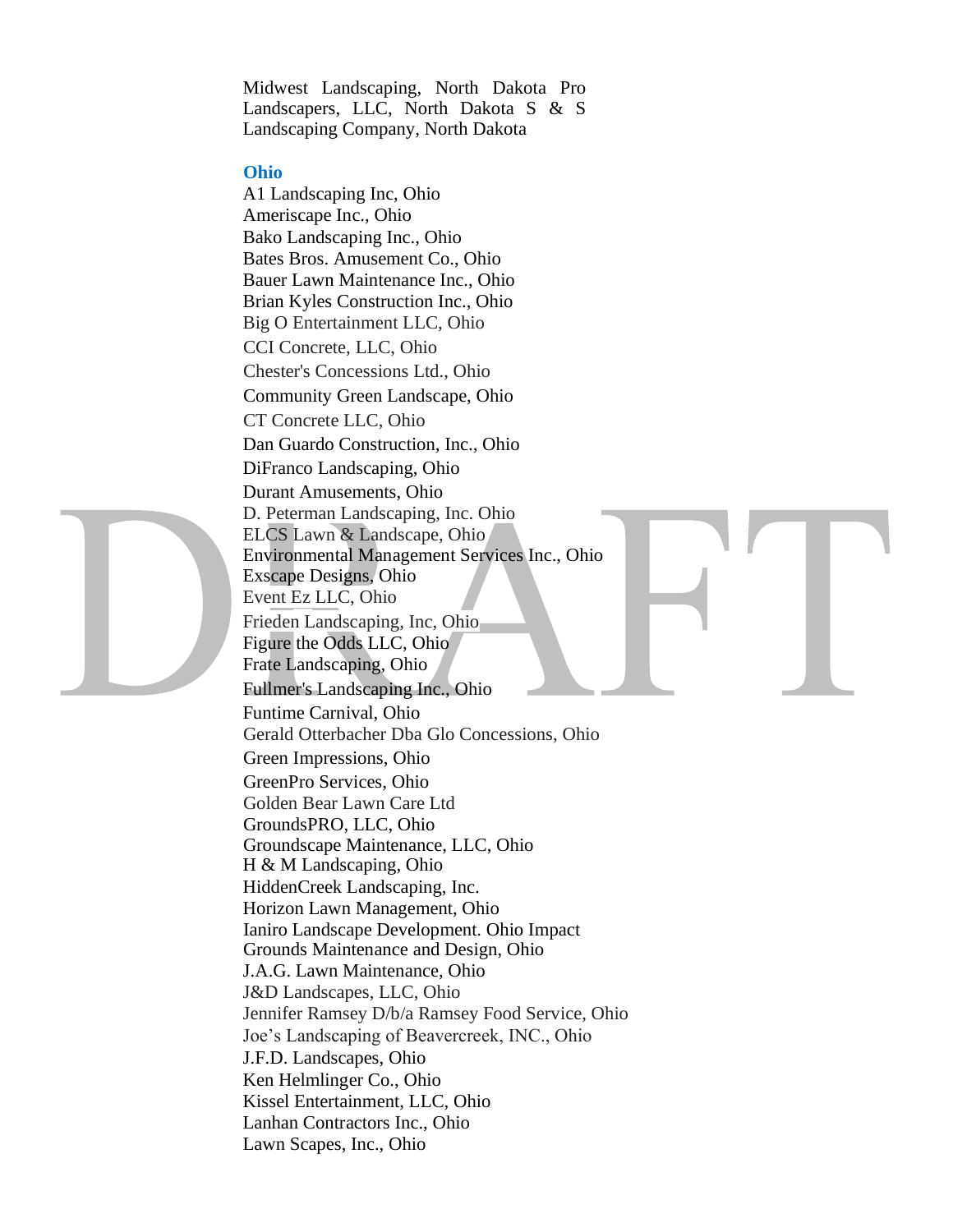Lewis Landscaping and Nursery Inc., Ohio Lisko Family Midway Amusements Inc, Ohio Lithko Contracting, LLC, Ohio Maintenance Masters, Ohio M. J. Design Associates Inc., Ohio McCaskey Landscape & Design, Ohio Murray Brothers Inc., Ohio Morton's Landscape Development Company Naturescape of Solon Inc., Ohio Nessley's Lawn Care LLC, Ohio Northern Ohio Golf Course Superintendents Association Obersons Nursery and Landscapes, Inc., Ohio Ohio Hotel & Lodging Association Ohio Landscape Association, Inc. Ohio Nursery and Landscape Association Otterbacher Enterprises, Ohio Peabody Landscape Group, Ohio Poured Foundations of Ohio Inc., Ohio Precision Lawnscape, Ohio Precision Irrigation, Ohio ProScape Lawn & Landscape Services, LLC, Ohio Prowant Specialty Company, Ohio R.B. Stout, Inc., Ohio Rice's Nursery & Landscaping, Inc., Ohio S.A.M. Landscaping, Inc., Ohio Sander Landscaping, Inc., Ohio Schill Grounds Management. Ohio Structural Gardens, LLC Suncrest Gardens, Ohio Thompson Landscape & Design Thorton Landscaping, Ohio Turfscape, Inc., Ohio Upscale Lawncare & Property Maintenance INC, Ohio Vizmeg Landscape Inc., Ohio VMI Group, Inc., Ohio Waterville Landscaping Inc., Ohio Weaver Cement Inc., Ohio Working With Nature Inc, Ohio Yard Barbers, Inc., Bexley, Ohio

#### **Oklahoma**

Brothers Landscape LLC, Oklahoma Centennial Landscaping Inc., Oklahoma Central Lawn & Landscape, LLC, Oklahoma Carson and Barnes Circus, Oklahoma Felipe's Lawncare, Oklahoma Freddy's Lawn Service LLC, Oklahoma Green Valley Nursery, LLC , Oklahoma Greenmaster Landscape Contractors, Inc., Oklahoma Greenturf Landscaping Co., Oklahoma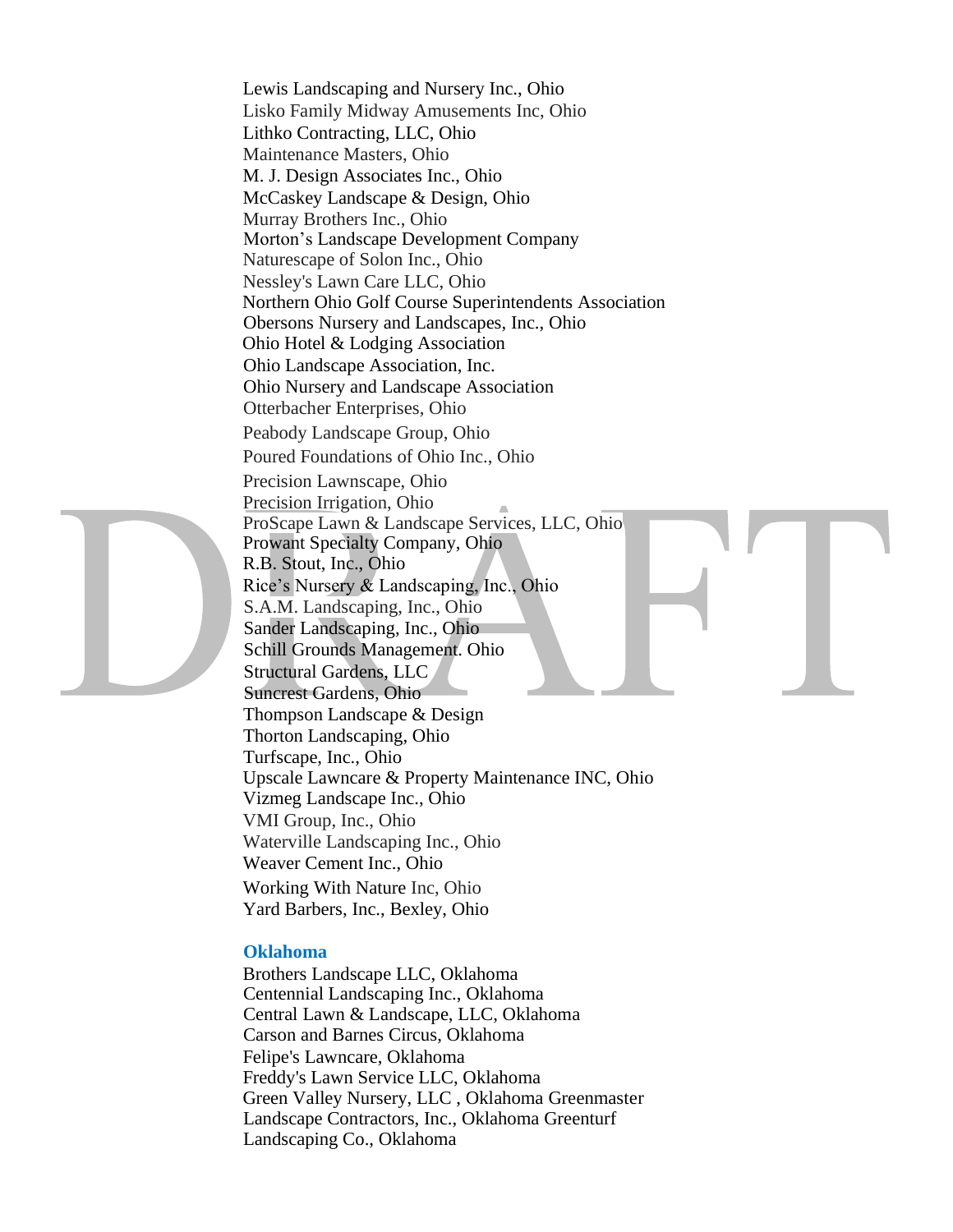Guthrie Industrial Coating, Inc., Oklahoma Hadco Services, LLC, Oklahoma H.O.L.A. Labor Consultant's Inc., Oklahoma Horizon Lawn & Landscape Inc., Oklahoma HUB Construction, Inc., Oklahoma Kelly Miller Circus, Oklahoma Landscapes USA, Oklahoma Lawns by Randy, Oklahoma Maldonado Nursery & Landscaping, Inc., Texas Murphy Bros. Exposition, Oklahoma Nate's Tree Service, Oklahoma Oklahoma Nursery and Landscape Association Ottaway Amusements, Oklahoma Pitzer's Lawn Management Inc, Oklahoma Pro Mow Lawn and Landscape LLC, Oklahoma R&J Triple A, LLC, Oklahoma Rainmaker Sprinkler Company, Inc., Oklahoma Rain Guard Inc., Oklahoma Ralph Iasiello Lawncare LLC, Oklahoma Red Dirt Spoils, LLS, Oklahoma River Bottom Nursery, Oklahoma RM Lawn & Landscaping LLC, Oklahoma Roark Landscaping Corp, Oklahoma Stillwater Hospitality, LLC, Oklahoma TG Resources, LLC, Oklahoma The Landscape Partners, Oklahoma Tierra Laguna, LLC, Oklahoma TNT Lawn & Landscape Mgmt, Inc., Oklahoma Total Companies, Inc., Oklahoma Tulsa Lot Sweeping, Oklahoma

# **Oregon**

Blessing Landscapes, Oregon Butler Amusements Inc., Oregon C&H Reforesters Inc., Oregon Forest Services L.L.C., Oregon Fun Vest Inc., Oregon JL&S Contracting, Inc., Oregon Juicys LLC, Oregon Oregon Association of Nurseries Oregon Golf Course Superintendents Association Oregon Landscape Contractors Association Oregon Women in Timber Oregonian for Food & Shelter, Oregon Pacific Landscape Management, Oregon Pacific Seafood, Oregon Quicksilver Contracting, Oregon Summitt Forests Inc., Oregon U.S. Lawns of Medford, Oregon Willamette Landscape Services, Inc., Oregon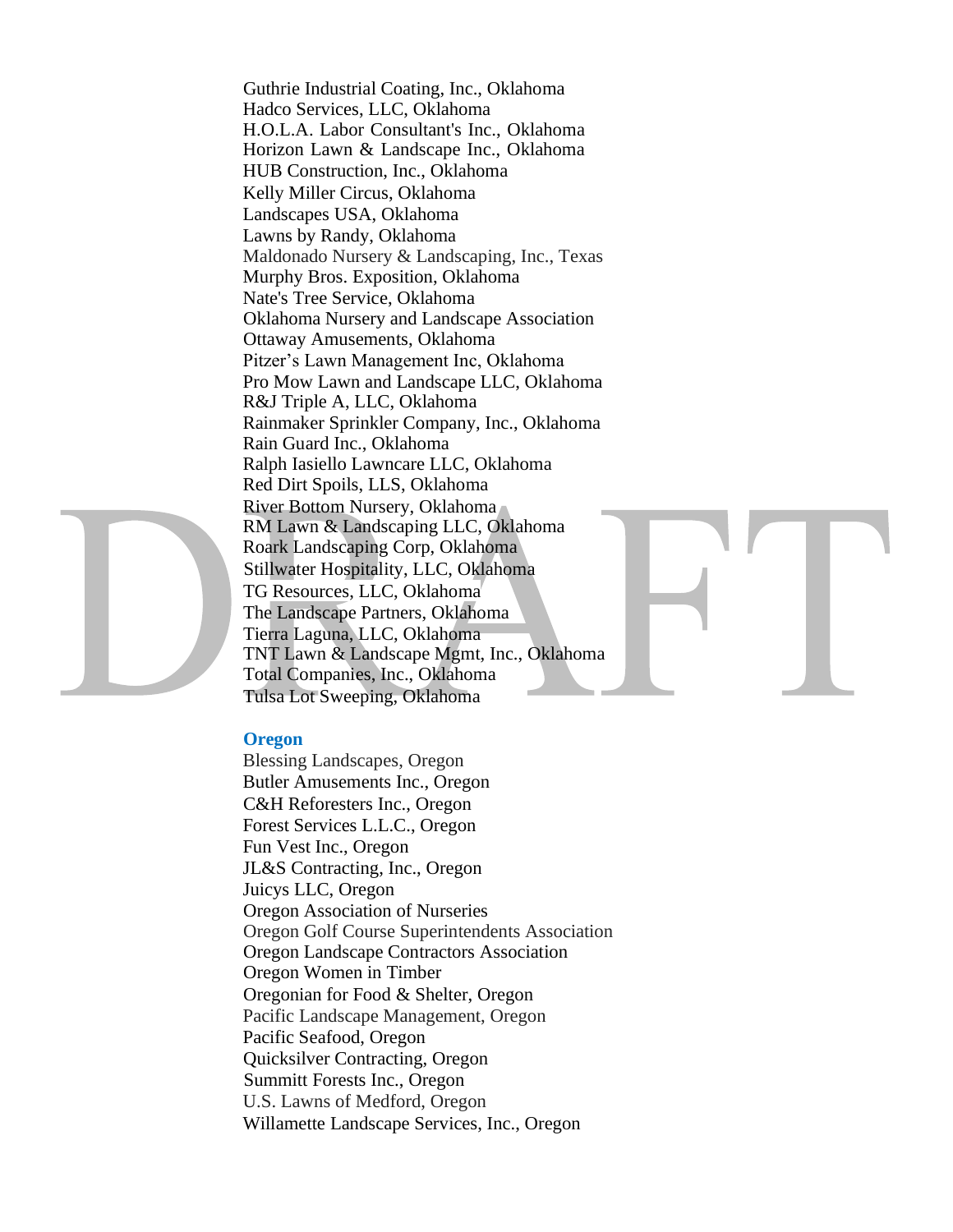# **Pennsylvania**

4-Seasons Landscape, Pennsylvania A&N Lawn Services Inc., Pennsylvania A & S Landscaping, Inc, Pennsylvania All Type Fence Company, Inc., Pennsylvania Andrew's Lawn & Landscaping, Pennsylvania Arch Masonry Inc., Pennsylvania Automated Rain Sprinklers and Landscape, Pennsylania B. DeMichele, Inc., Pennsylvania Beall's Greenhouse Nursery and Supply, Pennsylvania BrightView Landscapes, LLC, Pennsylvania Brogan Landscaping, Inc., Pennsylvania Burns and Scalo Roofing Company, Inc., Pennsylvania Butler Landscaping, Pennsylvania Caliber Service Management, LLC, Pennsylvania CAS Pack Corp., Pennsylvania Carson Concrete Inc., Pennsylvania Chester Rural Cemetery, Inc., Pennsylvania Coventry Property Services Inc., Pennsylvania Cerruti Landscaping Inc., Pennsylvania Creative Exteriors, Inc., Pennsylvania D & M Lopez Landscaping Inc., Pennsylvania Danalu Inc., Pennsylvania Del Vacchio Landscapes, Inc., Pennsylvania Denison Landscaping, Inc., Pennsylvania Derstine Landscaping LLC, Pennsylvania Dooley-Pyne Landscape Inc., Pennsylvania Disandro Landscape, Pennsylvania Eichenlaub, Inc., Pennsylvania Evanovich, Inc., Pennsylvania Evergreen Landscaping Inc., Pennsylvania Fresno Landscaping, Pennsylvania Four Seasons Total Landscaping, Inc., Pennsylvania G&G Enterprise Group LLC, Pennsylvania George E. Ley Company, Pennsylvania Gilliland Landscape, Pennsylvania GoreCon, Inc., Pennsylvania Green Leaf Landscape and LawnCare, Inc., Pennsylvania Greenscape Landscape, Pennsylvania Grandscapes Landscape and Construction, LLC, Pennsylvania Grandview landscaping, Pennsylvania Growing Seasons Landscaping, LLC, Pennsylvania GTM Landscaping Inc., Pennsylvania Interstate Building, Materials, Pennsylvania Isaac's Moving and Storage Inc., Pennsylvania J.B. Outdoor Services, LLC, Pennsylvania JT Landscape, Pennsylvania Justin Beall Landscape Service LLC. Pennsylvania Kovitch & Son Horticultural Services LLC, Pennsylvania Lehigh Country Club, Pennsylvania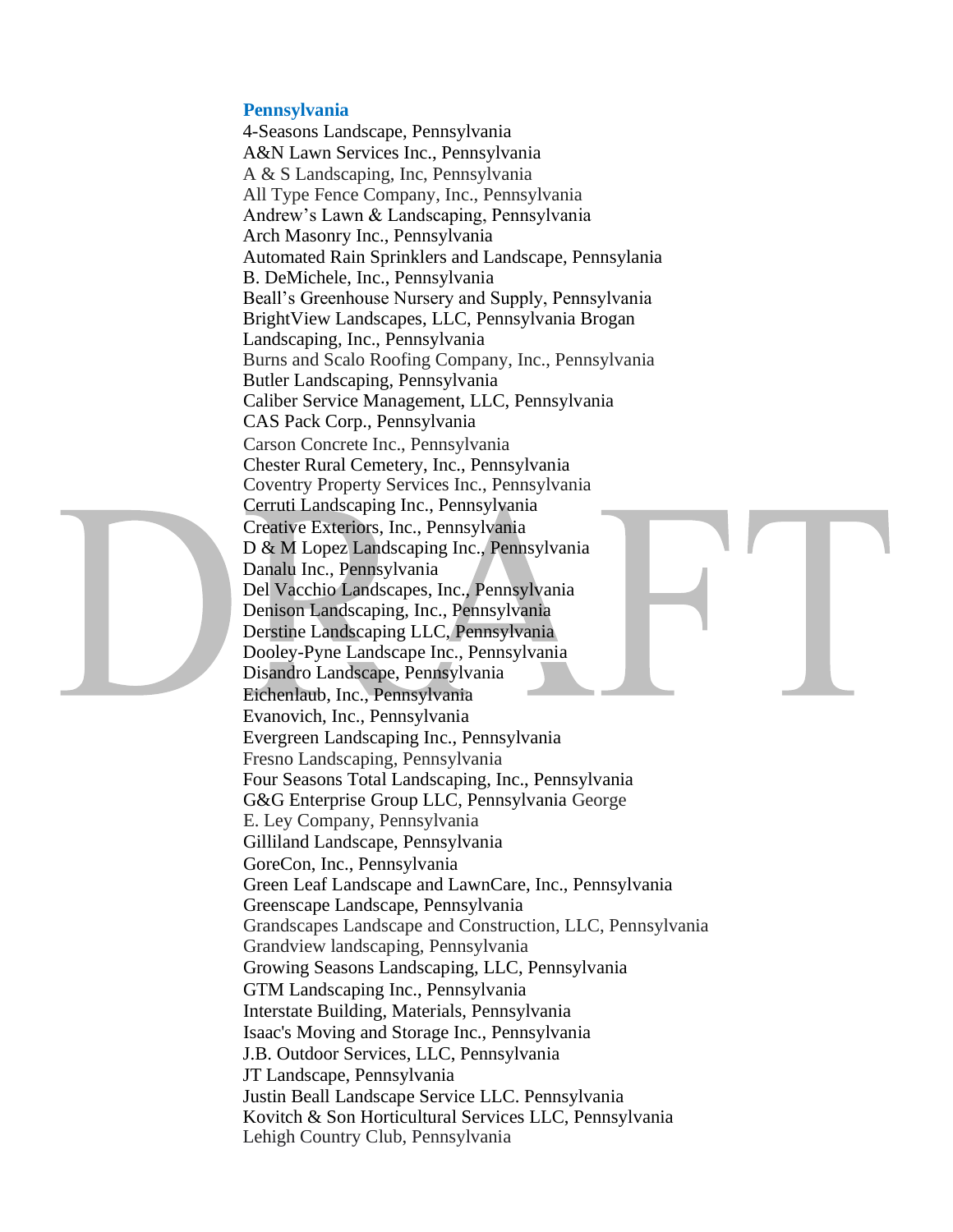Lancaster Country Club, Pennsylvania Lang's Lawn Care, Pennsylvania Little Richard's Enterprises, Pennsylvania Llanerch Country Club, Pennsylvania Ludwigs Equipment LLC, Pennsylvania Majestic Midways, Pennsylvania Merion Golf Club, Pennsylvania Mincin Landscaping and Tree Service, Pennsylvania Mike Spaeder Landscaping, Pennsylvania MJC Labor Solutions LLC, Pennsylvania Moore Outdoor Rejuvenation, Inc., Pennsylvania New Castle Lawn & Landscape, Inc., Pennsylvania Northeast Stone Works, Inc., Pennsylvania Paul's Lawn & Landscaping, Pennsylvania Powers & Thomas Midway Entertainment, Pennsylvania Penn Outdoor Services LLC, Pennsylvania Pennsylvania Landscape & Nursery Association Pennsylvania Landscape Management, Pennsylvania Pittsburgh WM Group, Pennsylvania Plantscape, Inc., Pennsylvania RavensClaw Investors L.P., Pennsylvania Realty Landscaping Corporation, Pennsylvania Robert Jowder Custom Landscaping, Pennsylvania Rockwell Associates LLC, Pennsylvania Ricupero, Inc. Landscaping & construction contractors, Pennsylvania Ruppert Landscape, Inc., Pennsylvania S&S Amusements, Pennsylvania Scapeworx Landscaping and Design, Pennsylvania Schmidt Landscaping, Inc., Pennsylvania Seel Brothers Landscaping, Pennsylvania Sharp's Landscaping, Inc., Pennsylvania Shearon Environmental Design Co Inc., Pennsylvania Silvis Group Inc., Pennsylvania Skytop Lodge Corporation, Pennsylvania South Hills Landscaping & Excavating Inc, Pennsylvania State Road Builders Supply, Pennsylvania Swank Steel City Shows, Pennsylvania The Club at Nevillewood, Pennsylvania The Landscape Center, Inc., Pennsylvania Three Seasons Landscape, Pennsylvania T.J.'s Outdoor Maintenance, Inc., Pennsylvania WC Concessions, Pennsylvania Woehler Landscaping, LLC, Pennsylvania Wyble Lawn and Landscape Inc., Pennsylvania

#### **Rhode Island**

Landscape Creations of Rhode Island, Rhode Island Rhode Island Hospitality Association, Rhode Island Rhode Island Nursery and Landscape Association, Rhode Island Rockwell Amusements, Rhode Island, Rhode Island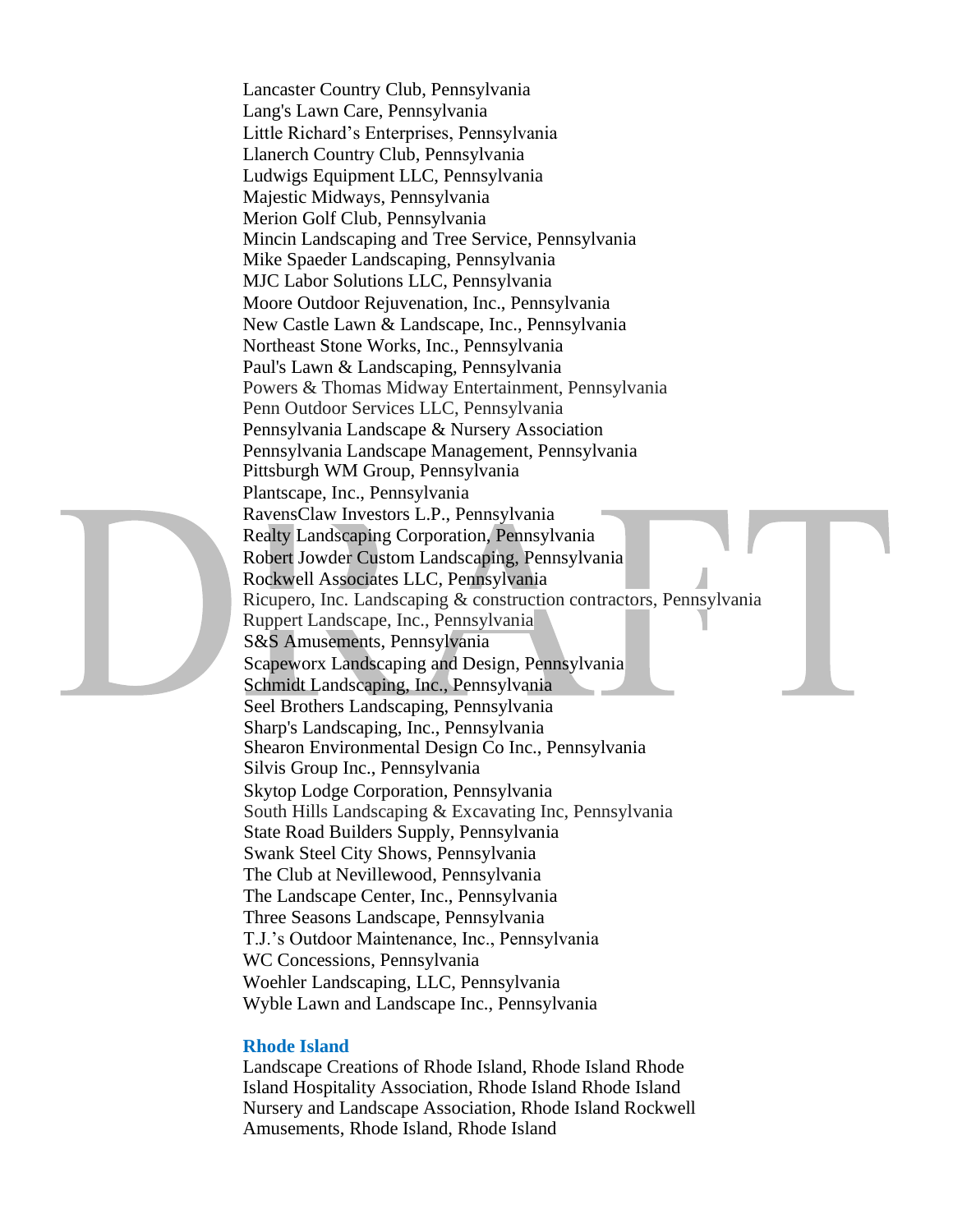## **South Carolina**

Andell Inn, South Carolina Bay View Resort, South Carolina Compass Cove Resort, LLC, South Carolina Evans Construction of the Carolinas, Inc., South Carolina Finishing Touches Lawn & Landscape, LLC, South Carolina Forestry Association of South Carolina Forest Resources, South Carolina Greenwood Communities & Resort, South Carolina Harold G Worley, South Carolina HBH Land Group, Inc, South Carolina Hilton Grand Vacations, South Carolina Hilton Worldwide, South Carolina Island Landscapes LLC, South Carolina Kiawah Island Golf Resort, South Carolina Kingston Plantation Resort and Hilton, South Carolina Kiawah Partners, South Carolina Lack's Beach Service, South Carolina Landmark Landscapes, South Carolina Local Hotel Adventures, South Carolina Long Bay Resort LLC, South Carolina Mainscape, Inc., South Carolina Marriott Resorts Hospitality Corp, South Carolina Martinique Investors, LLC, South Carolina Marshfield Forest Service, Inc., South Carolina Myrtle Beach Immigration Law Office, South Carolina New Leaf Construction, South Carolina North Beach Management LLC, South Carolina Ocean 22 Owners Association Inc., South Carolina Ocean Drive Beach & Golf Resort, South Carolina Oceana Resorts LLC, South Carolina Ocean Front Investors, LLC, South Carolina Omni Hilton Head Oceanfront Resort, South Carolina Palmetto Green Landscape & Design, LLC, South Carolina Paradise Resort, South Carolina PBLH, LLC, South Carolina Perimeter Landscape Management, Inc., South Carolina Resort Employee Staffing for Starbucks, South Carolina Sonesta Resort Hilton Head Island, South Carolina South Carolina Forestry Association South Carolina Golf Course Owners Association South Carolina Green Industry Association Southeast Woodland Services, Inc., South Carolina Southern Land & Golf Company LTD, South Carolina Southland Landscape Corporation, South Carolina Starwood of Myrtle Beach, South Carolina Sunbelt Landscape Services Inc SWVP Hilton Head LLC., South Carolina The Sea Pines Resort, South Carolina The Track, South Carolina

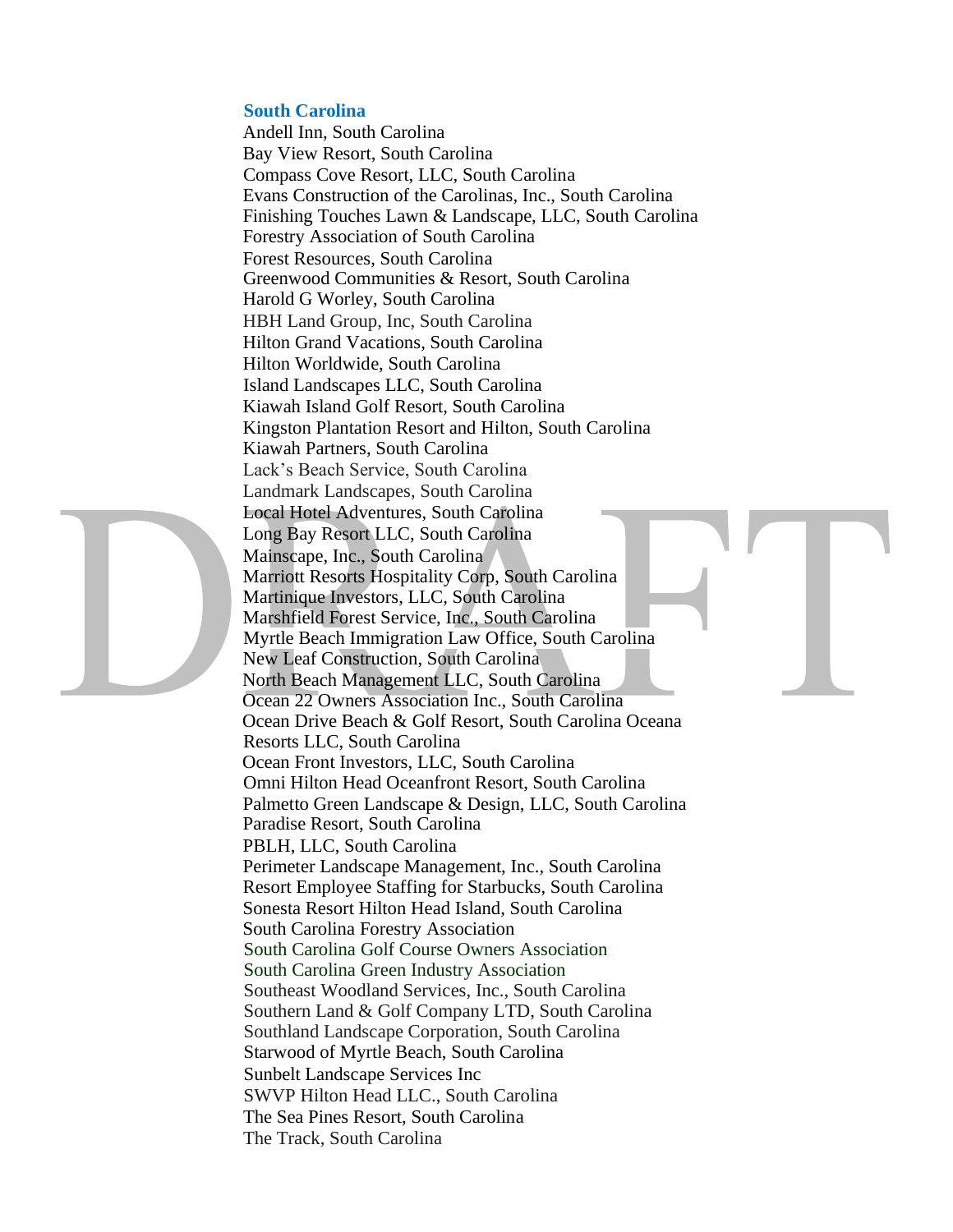The Westin Hilton Head Island, South Carolina Thornblade Club, Inc, South Carolina Yellowstone Landscape, South Carolina

#### **South Dakota**

Baker's Bakery & Café, South Dakota Buglin Bull, South Dakota Bumpin Buffalo LLC, South Dakota Cattleman's Restaurant, South Dakota Custer Hospitality LLC, South Dakota Dakota Storage Buildings, LLC, South Dakota Eagle Lawn & Landscape Inc., South Dakota Earthscapes, Inc., South Dakota Genuine Builders, Inc., South Dakota Golf Course Superintendents Association of South Dakota Grewal Lodging Inc., South Dakota K Bar S Lodge, South Dakota Palmer Gulch Lodge & Mt. Rushmore KOA, South Dakota Recreational Adventures Co., South Dakota South Dakota Golf Course Superintendents Association Splitrock Landscaping & Nursery Inc., South Dakota Wall Drug Store, Inc., South Dakota Walsan Corp, South Dakota Water's Edge Concrete, South Dakota

#### **Tennessee**

Artisan Landscape Group, LLC, Tennessee BDM Construction Inc., Tennessee Bear Country Adventures LLC, Tennessee C & G Turf Management LLC, Tennessee Dan Frantz Concrete LLC, Tennessee Enviro-Scapes LLC, Tennessee F&B Amusements, Tennessee Floyd and Baxter Company, Tennessee General Real Estate Investments, LLC, Tennessee Greater Nashville Hospitality Association, Tennessee Holbrook Enterprises, Inc., Tennessee Haynie's Lawn and Landscape LLC, Tennessee Kissel Entertainment, LLC, Tennessee Knoxville Landscape Services, Inc., Tennessee Landscape Workshop, Tennessee LP Building Products, Tennessee Main Street Landscape Company, Tennessee Montes Stone, Tennessee Park Grove LP, Tennessee Peach Tree Landscape, Tennessee Salazar Contracting, LLC, Tennessee Tennessee Forestry Association Tennessee Hospitality & Tourism Association Tennessee Nursery & Landscape Association, Inc. The Golf Club of Tennessee, Tennessee The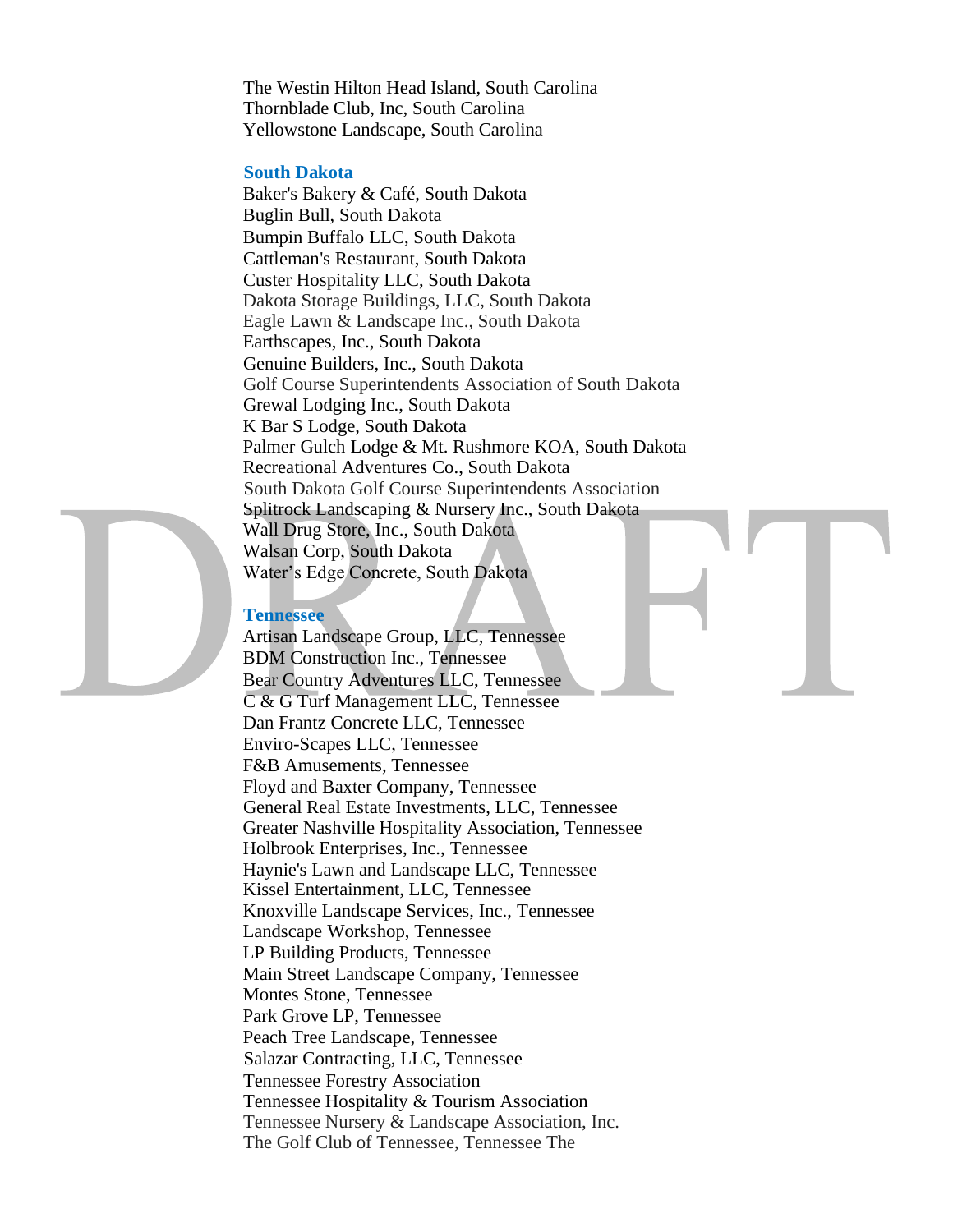Honors Course, Inc., Tennessee The Track, Tennessee TruGreen Landcare, Tennessee Turf Tamer Inc., Tennessee U.S. Lawns of Jackson Tennessee

#### **Texas**

4F Holdings, Ltd, Texas A & A Construction Company, Texas ABC Professional Tree Services Inc, Texas Action International, Inc., Texas Adam McKinney Food Services, Texas Agave Garden, Inc., Texas Aquado Stone Inc., Texas Allan Dennis Concessions Inc., Texas Alldredge Gardens, LP, Texas Alliance Landscape Company, Texas Amberscapes Inc., Texas Amigos Labor Solutions, Inc., Texas Andy's Sprinkler, Drainage & Lighting Arbor Care Inc., Texas Baeza Trucking, Texas Barrientos Concrete, LLC, Texas Best Landscapes, Texas Benchmark Landscapes, LLC, Texas BIO Landscaping, Texas Birk Holdings , Inc, Texas Bishop Amusement Rides, Texas Blue Green Services, L.P, Texas Bonick Landscaping, Texas Brick Paving Plus, Inc., Texas BrightView Landscape Service, Inc., Texas Brit-Tex Plastering Company, Texas Brookway Horticultural Services, Inc., Texas BrotherCoLandscaping Corp, Texas Bruce's Property Services, Texas Buchanan Native Plants, Texas Burnell Marine And Supply, Inc., Texas C & K Lawn Services, Texas C & T Lawns, LLC, Texas C.L.I. Irrigation & Installation, Inc., Texas Capt. Bubba, Inc., Texas Capt. Eddie, Inc., Texas Capt. EG IV, Inc., Texas Capt. Lucas, Inc., Texas Capt. Marcus, Inc., Texas Capt. Nicholas, Inc., Texas Carnival Americana, Texas Carranza Concessions, Texas CenTex House Leveling - Austin, LLC, Texas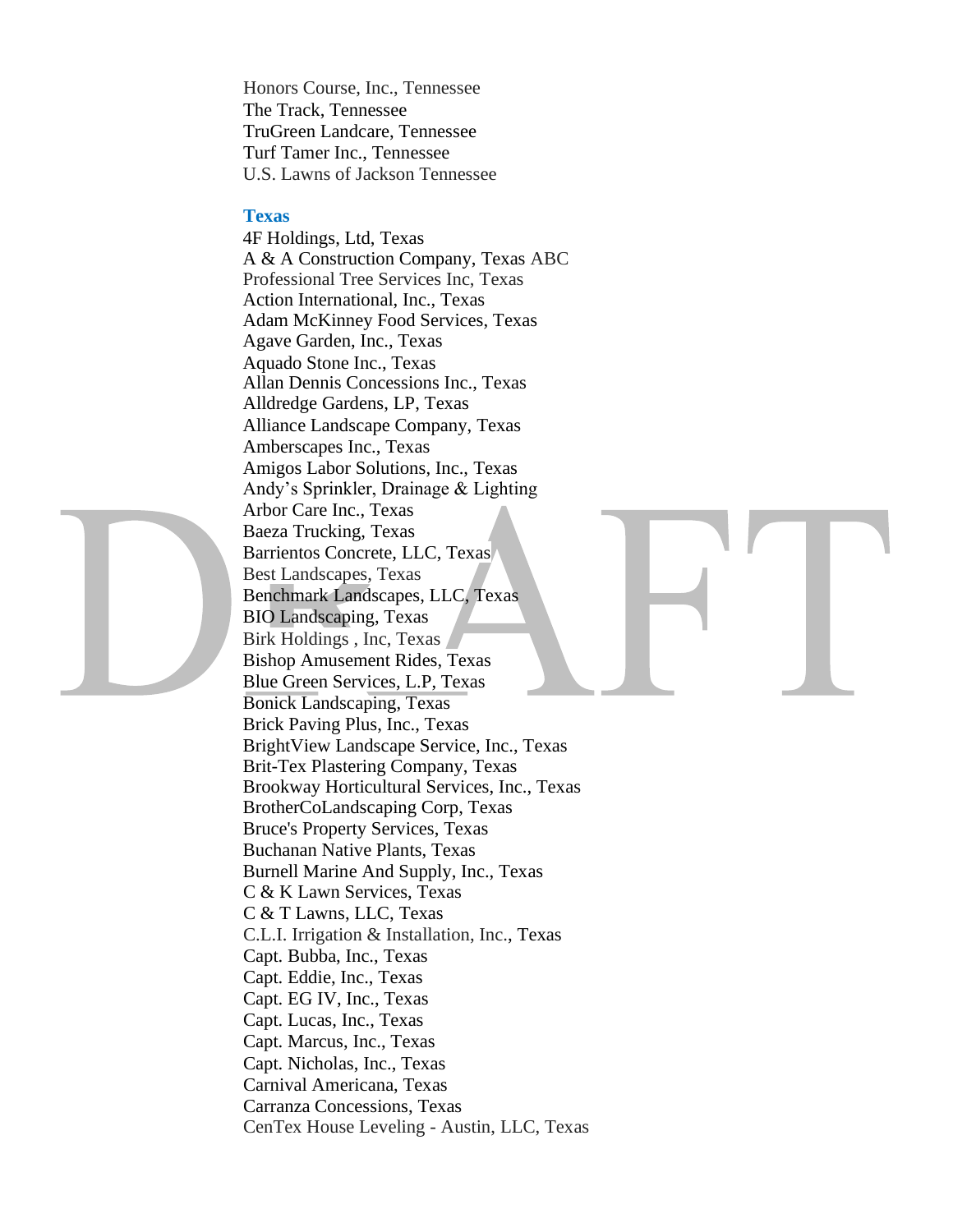C. EAGLE STONE SUPPLY LLC., Texas Chris's Irrigation, Texas CJ's Concrete Construction LLC, Texas Classic Tejas Construction Inc., Texas Clean Scapes, LP, Texas Cobra Stone, Inc., Texas Cole Leinneweber LLC, Texas Copper Rock Nursery, Texas Cousins Lawn Service LLC, Texas Cowboy Kettle Corn, Texas Crabtree Amusements, Texas Demas Enterprises Inc., Texas Diamondback Landscaping & Lawncare, Inc., Texas Dirt Road Inc., Texas Double A Contracting LP, Texas Double D Statuary, Inc., Texas Drake Landscape, Texas Earthworks, Inc., Texas Econocuts, Texas Elite Lawn & Landscaping, Texas Epic Pavers, Inc, Texas Expert Lawn, Texas Father Mike, Inc., Texas Foster LLP, Dorothee B Mitchell, Texas FP Legacy Landscaping LLC., Texas Fine Line Concrete, LLC FMWB, Inc., Texas Fun Biz Concessions, Inc., Texas Garcia Enterprises Inc., Texas Garden of Gethsemane Nursery & Landscaping LLC, Texas Genuine Builders, Texas Geoscapes of Texas, Inc., Texas Gold Leaf Landscape Inc., Texas Green Hills Landscaping & Construction, Co., Texas Heart of America Shows, Texas Herbert Sunrise, Texas Hernandez 5 star Construction, Texas Hess Lawns Inc., Texas H.R. Marc Company, Inc.,Texas Horizon Lawn & Landscape, Inc., Texas Horseshoe Bay Resort, Inc., Texas Horton Horticulture, Inc., Texas Infinity Labor Source, Inc., Texas Infinity Lawn and Landscape, LLC, Texas J4 Fencing & Services, LLC, Texas James Landscaping Inc., Texas Jamie's Lawn Service, Inc., Texas Janousek Logistics, Inc., Texas Jay Russell Foods, LLC, Texas JBa Land Management LLC, Texas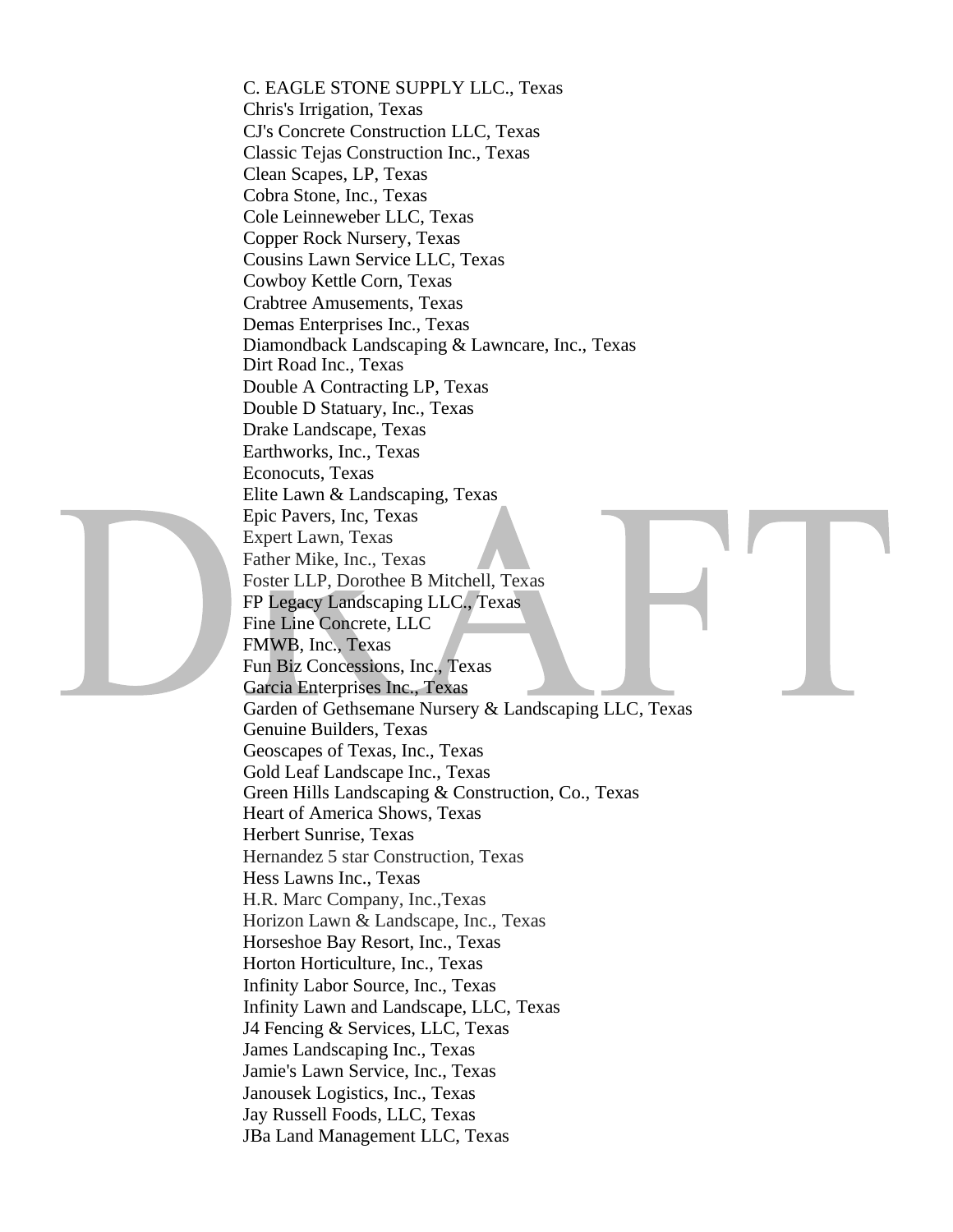JBS Packing Company, Inc., Texas JCCS, Inc., Texas JDK Associates, Inc., Texas Jealous Mermain, Inc., Texas JTG Solutions, Texas Josh & Jake Inc., Texas Just Right Lawns, Inc., Texas Kelly Bishop dba Cowboy Kettle Corn, Texas Kelly Marie Inc., Texas Kenjura Tile, Inc., Texas Kings Creek Exterior Design, LLC, Texas Kotts Krete LLC, Texas Krause Landscaping Contractors, Texas L & L Company, Texas Lady Toni, Inc., Texas Lagasse Marine Ways, Texas Landart America LLC, Texas Landscapes USA Corporation, Texas Landscape Art, Inc., Texas Landscapes, Lawns, & Beyond LLC, Texas Landscapes USA and Elements Group, Texas Larry Blalock Inc., Texas Lawn Butler, Texas Lawn Patrol Service Inc., Texas Lightfoot Enterprises, Inc., Texas Liberty Lawn & Landscaping, Texas Liberty Landscape Mgmt., Texas Little Ken, Inc., Texas LL Bros. LLC, Texas LMI Landscapes Inc., Texas Lyla Belle Inc., Texas Lone Star Golf Course Superintendents Association, Texas M & M Concrete Inc., Texas Mad Hatter Concessions LLC, Texas Madigan Homes, Inc., Texas Maldonado Nursery & Landscaping, Inc., Texas Mansion on Turtle Creek, Texas Mariah Lynn, Inc., Texas Master Ken, Inc., Texas McFarlin Stanford, Texas McKinney Food Services, Texas Mean Green Lawn & Landscape, LLC, Texas Mezger Enterprises, Ltd., Texas MGM Investments, Texas Mid-American Carnival, Texas Mijelum LLC, Texas Milberger's Landscaping Inc., Texas Miss Adrianna Inc., Texas Miss Hilary Inc., Texas Montes Stone Productions, LLC, Texas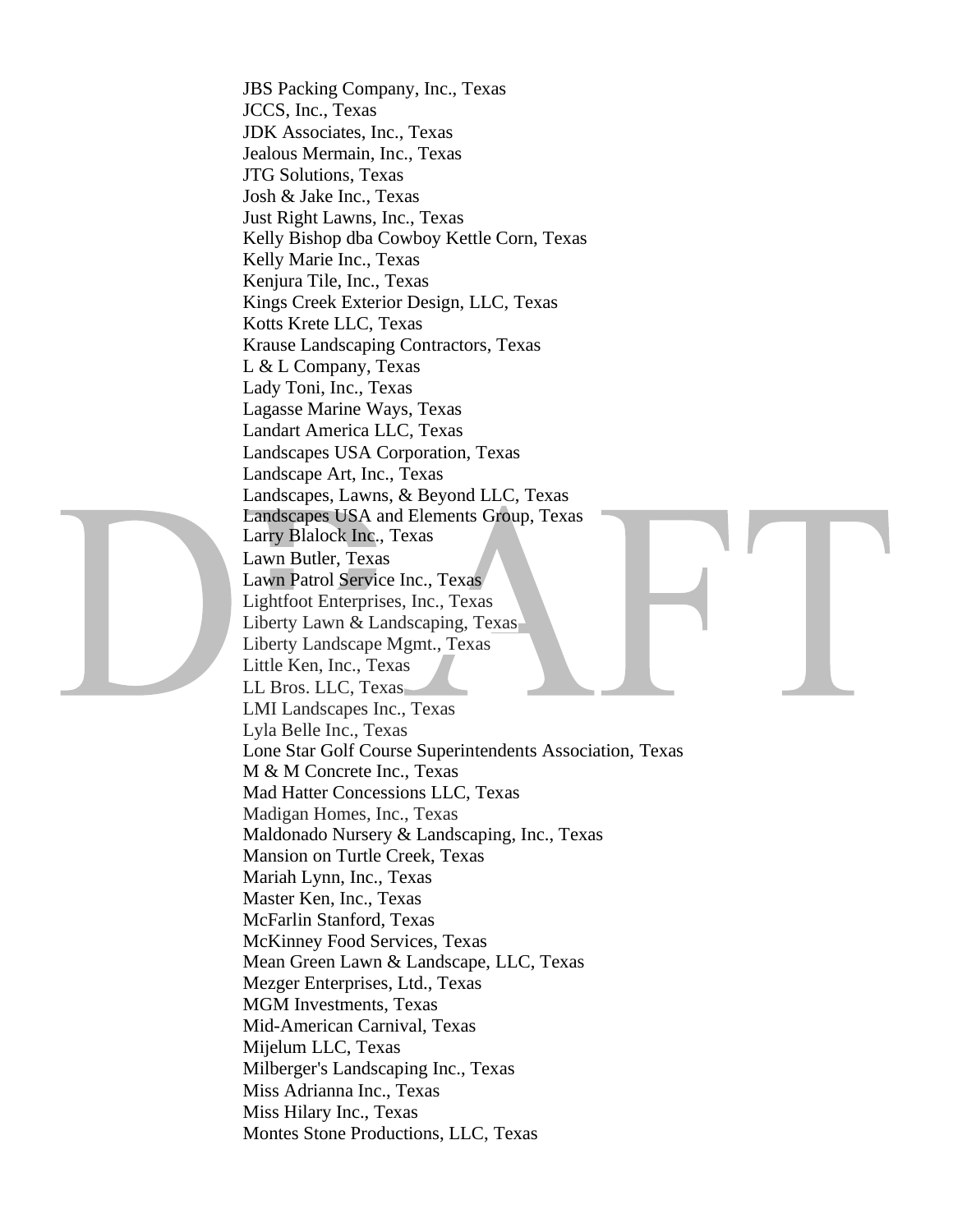Moonlight Pool and Spa, Texas Moore's Greater Shows, Texas Morton Concessions LLC, Texas Mow Managers, LLC, Texas Multi Landscape Services LLC, Texas Native Land Design, LLC, Texas Ormic Concessions Inc., Texas Ortiz Padilla Family, LLC, Texas Palacios Fisheries Inc., Texas Pampered Lawns Austin, Inc., Texas Paul's Concessions, Texas Paradise Lawn and Maintenance Inc., Texas Perfect Lawns and Landworks, Texas Plaster Pros, LLC, Texas Pitzer's Lawn Management Inc., Texas Po Boy's Seafood, Texas Port Enterprises Ltd., Texas PR Landscaping, Inc., Texas Practical Employee Solutions (PES), Texas Program One Professional Building Services, Inc, Texas Quality Stone Company, Texas R & R "1818" Landscape, LP, Texas Resource Management, Texas Rain Seal Master Roofing & Sheet Metal, Inc., Texas Richmond & Associates Landscaping, Texas Ridgewood Landscaping Inc., Texas RKling Associates, Inc., Texas RM Aztec Construction LLC, Texas Ron McKinney Food Services, Texas Ruppert Landscape, Inc., Texas Sabrina Marie Inc., Texas Salado Green Solutions, LLC, Texas San Felipe Stone, Inc., Texas San Juan Lawn Care, Texas Sandra G, Inc., Texas Sanford & Sons, Inc., Texas SB Landscaping, Inc., Texas Schultz & Co Landscapes Partnership Ltd, Texas Sdiamond-Brazos, Texas Sdiamond-Bexar, Texas Shane's Lawn Maintenance, Inc., Texas Shawn McKinney Food Services, Texas Shooter and Lindsey Inc., Texas Shrimp Hunter 1, Inc., Texas Shrimp Hunter 2, Inc., Texas Shrimp Hunter 3, Inc., Texas Shrimp Hunter 4, Inc., Texas S.L. Acquisition Company, LLC, Texas SJ Entertainment, Texas Southern Botanical Inc., Texas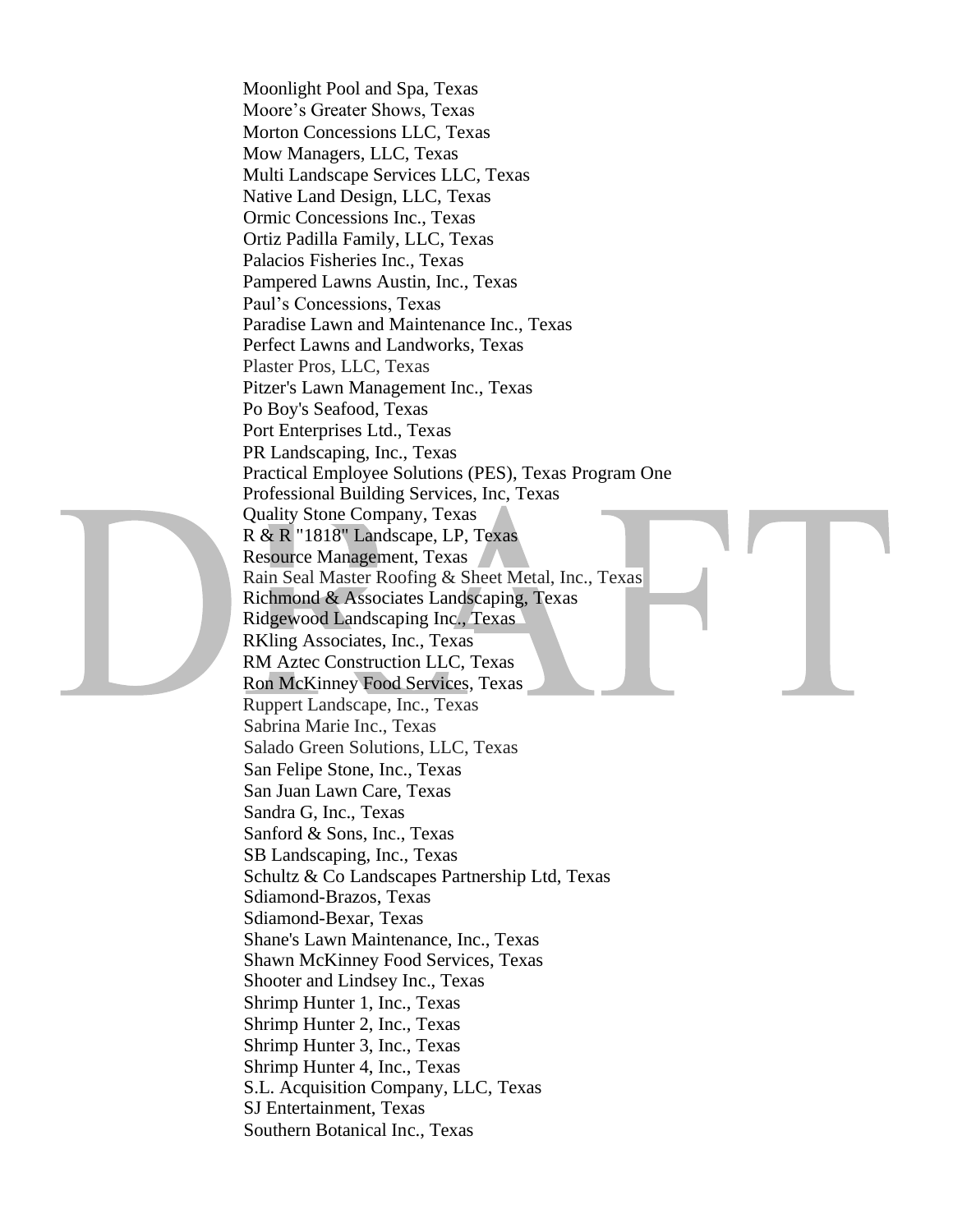Southern Oak Services LLC, Texas Southwest Nursery, Texas Spears Construction LLC, Texas Spring Creek Growers, Texas St. Daniel Phillip III, Inc., Texas Stone Oak Land Design, LLC, Texas Sunscape Landscaping LLC, Texas SunTerra Landscape Services, LP, Texas Swifty Swine, Texas Sycamore Landscape Inc., Texas Talley Amusements Inc, Texas TCB Quality Landscaping, Texas Texas Fisheries, Inc., Texas Texas Forestry Association Texas Hotel & Lodging Association Texas Lawn Management Company, Inc., Texas Texas Nursery & Landscape Association Texas Shrimp Association Texas Yard Pro, Inc., Texas The Best Granite, Texas The Hangar Group, LLC, Texas The Landscape Partners, Texas Thomas Carnival, Inc., Texas Thomas G, Inc., Texas Thompson Landscape Services, Inc., Texas TLC Tamayo Lawncare & Landscaping, Texas Total Environment, LLC (TX), Texas Town Center Landscape, Inc., Texas Trawler Bella, Inc., Texas Trawler Christian G. Inc., Texas Trawler Emmanuel, Inc., Texas Trawler Miss Emily, Inc., Texas Trawler Miss Evelyn, Inc., Texas Trawler Santa Maria, Inc., Texas Trawler Shrimp Texas 1 Inc., Texas Tri-County Sprinklers, Texas Twin Mountain Fence Company, Texas Utz Environmental Services of Austin, Inc., Texas Victoria Rose, Inc., Texas Viking Fence, Texas Vince's Logs & Limbs, Texas Vizcaino LP, Texas Wagner's Carnival LLC, Texas West Texas Drum ll, Texas Westco Grounds Maintenance Co., Inc., Texas Western Horticultural Services, L.P., Texas Westmoreland Concessions Inc., Texas Wiltshire Brothers, Inc., Texas Wilson Irrigation, Texas Wood Entertainment Co., Texas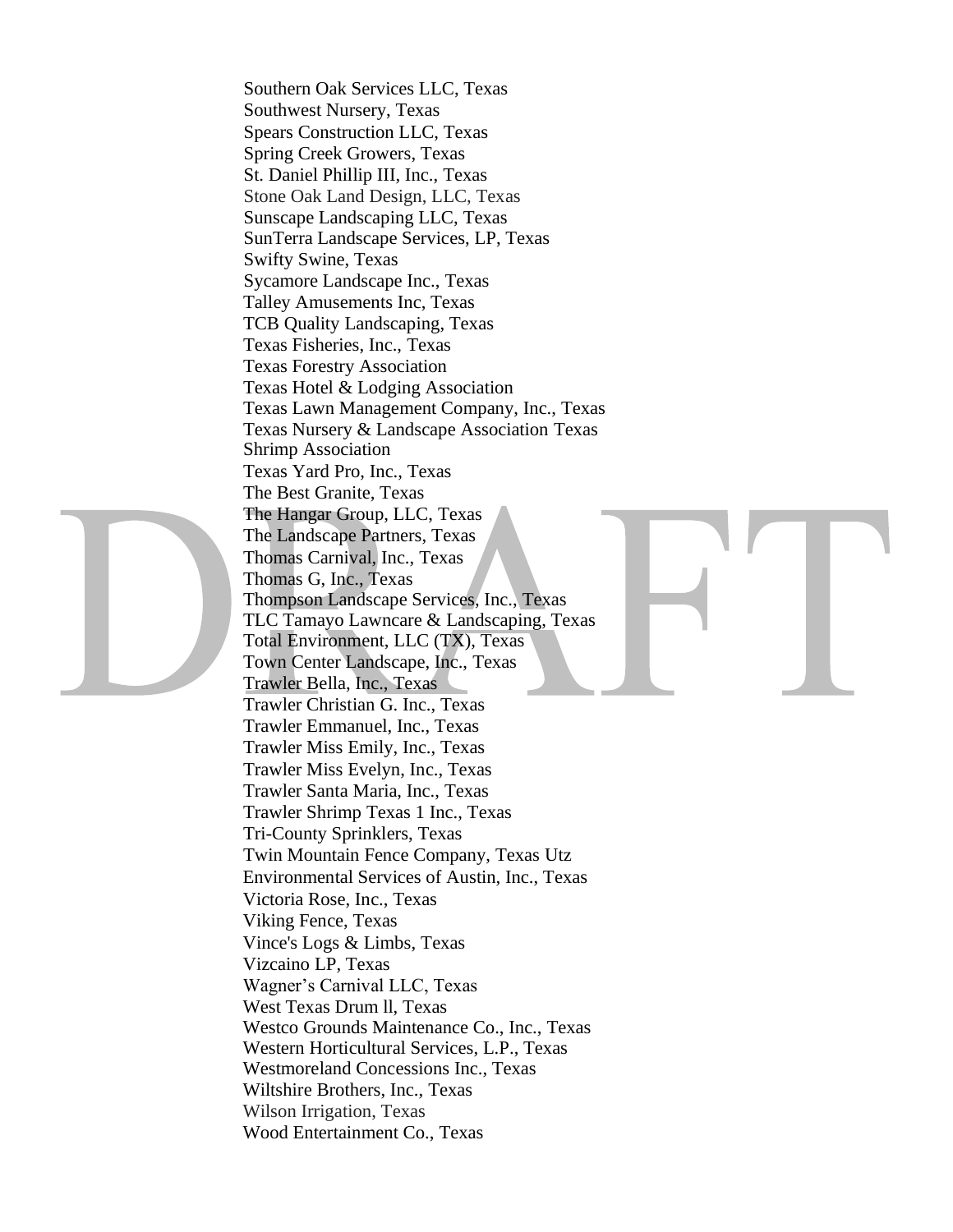Woodpecker Cabinets, Inc., Texas Yardmasters, Inc., Texas Yellowstone Landscape, Texas

#### **Utah**

Aeroscape Property Maintenance and Landscaping, Utah All States Landscaping Inc., Utah Automated Rain Sprinklers and Landscape, Utah Bear Lake Landscape, Inc., Utah Bonneville Quarries, LLC, Utah Castle Valley stone, Utah City of Fun Carnival, Utah CleanWel Solutions Management, Utah Decorative Landscaping, Utah Distinctive Landscape, Inc., Utah Epic Landscapes, Utah Epic Landscaping and Maintenance, LLC, Utah Glover Nursery, Utah Great Western Landscape, Inc., Utah Hadco Construction, LLC, Utah Intermountain Plantings, Utah Landscape Management Service, Utah Lawson Landscaping, LLC, Utah Liberty Lawn & Landscaping, Utah M&M Asphalt Services, Inc., Utah Norbest, LLC, Red Wolf Rock Walls LLC, Utah Roth Landscape Services, LLC, Utah Stein Eriksen Lodge, Utah Stratton & Bratt Landscapes, LLC, Utah Sunline Landscape Management, LLC, Utah Terraworks, Inc., Utah The St. Regis Deer Valley, Utah TruCo Enterprises, Inc., Utah Utah Landsculpture, Inc, Utah Utah Hotel & Lodging Association Utah Nursery & Landscape Association Victory Ranch Club LLC, Utah Yard Masters Inc., Utah

#### **Vermont**

Dayco Inc., Vermont The Shelburne Meat Market, Vermont Vermont Chamber of Commerce

#### **Virginia**

A. Macalma Services, Inc., Virginia AEM Inc., Virginia Affordable Lawn Sprinklers & Lighting, Virginia Agra Lawns, Inc., Virginia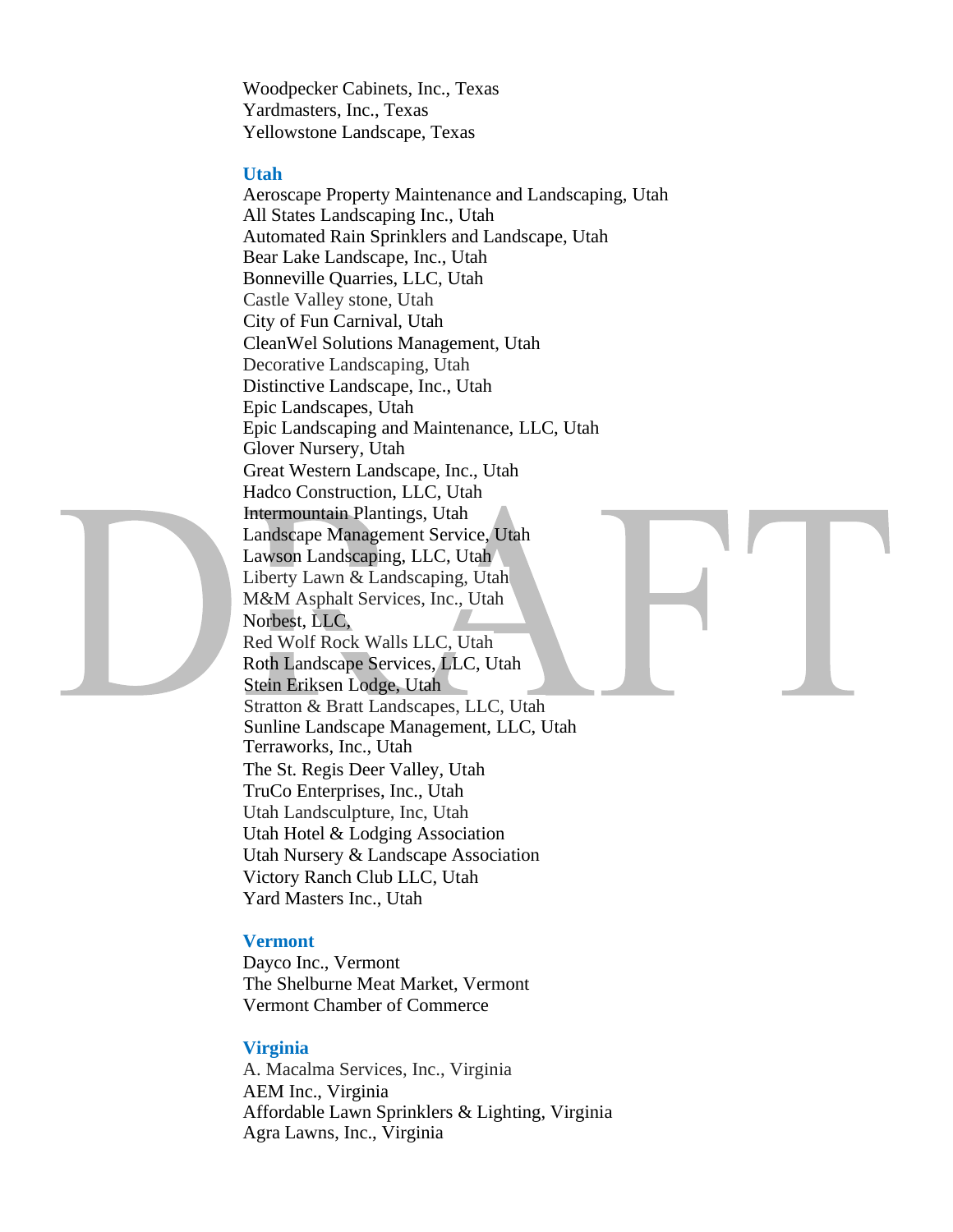Blue Ridge Property Services LLC, Virginia Clippers, LLC, Virginia Commonwealth Event Company, Virginia ZD & P Landscaping Inc., Virginia East Coast Landscaping Inc., Virginia Eastern Shore Landscape Management, Inc., Virginia Epling Landscaping and Lawn Service Inc., Virginia Executive Moving Systems Inc., Virginia G A Lawn Care Turf Mgt Stone LLC, Virginia Gentle Gardener Green Design, Virginia Gonzalez Landscaping, Inc., Virginia Green Acres Lawn Care Inc., Virginia Hotelity Solutions, LLC, Virginia James River Grounds Management, Virginia Jerry Epps Landscaping, Virginia Kane Landscapes, Inc., Virginia Kingstowne Lawn Care, Inc., Virginia LaPointe Landscapes LLC, Virginia Lee Highway Nursery, LLC MasLabor, Virginia McFall & Berry Special Landscape Services, Inc., Virginia Millennium Pool Service, LLC, Virginia Mobile Ice Cream Corp, Virginia Nansemond Lawn and Garden, Inc., Virginia Omni Homestead, Inc., Virginia Paul's Green Acres Lawn Service, LLC, Virginia Peak Season Workforce, Virginia Perfect Landscapes LLC, Virginia ReRy, LLC, Virginia Ritter Grounds Maintenance, Virginia Ruppert Landscape, Inc., Virginia Seven Oaks Landscapes-Hardscapes Inc., Virginia Shenandoah Landscape Service Inc, Virginia Spike Inc., Virginia Sunrise Landscape & Design, Virginia The Founders Inn, Virginia U.S. Americans, Inc., Virginia U.S. Lawns, Virgina Virginia Agribusiness Council Virginia Christmas Tree Growers Association Virginia Forestry Association Virginia Forest Products Association Virginia Golf Course Superintendents Association Virginia Green Industry Council Virginia Hospitality & Travel Association Virginia Irrigation & Landscapes Inc. Virginia Virginia Nursery and Landscape Association Williams Brothers Tree, Virginia Windridge Landscaping Co., Inc. Workforce Advantage, Virginia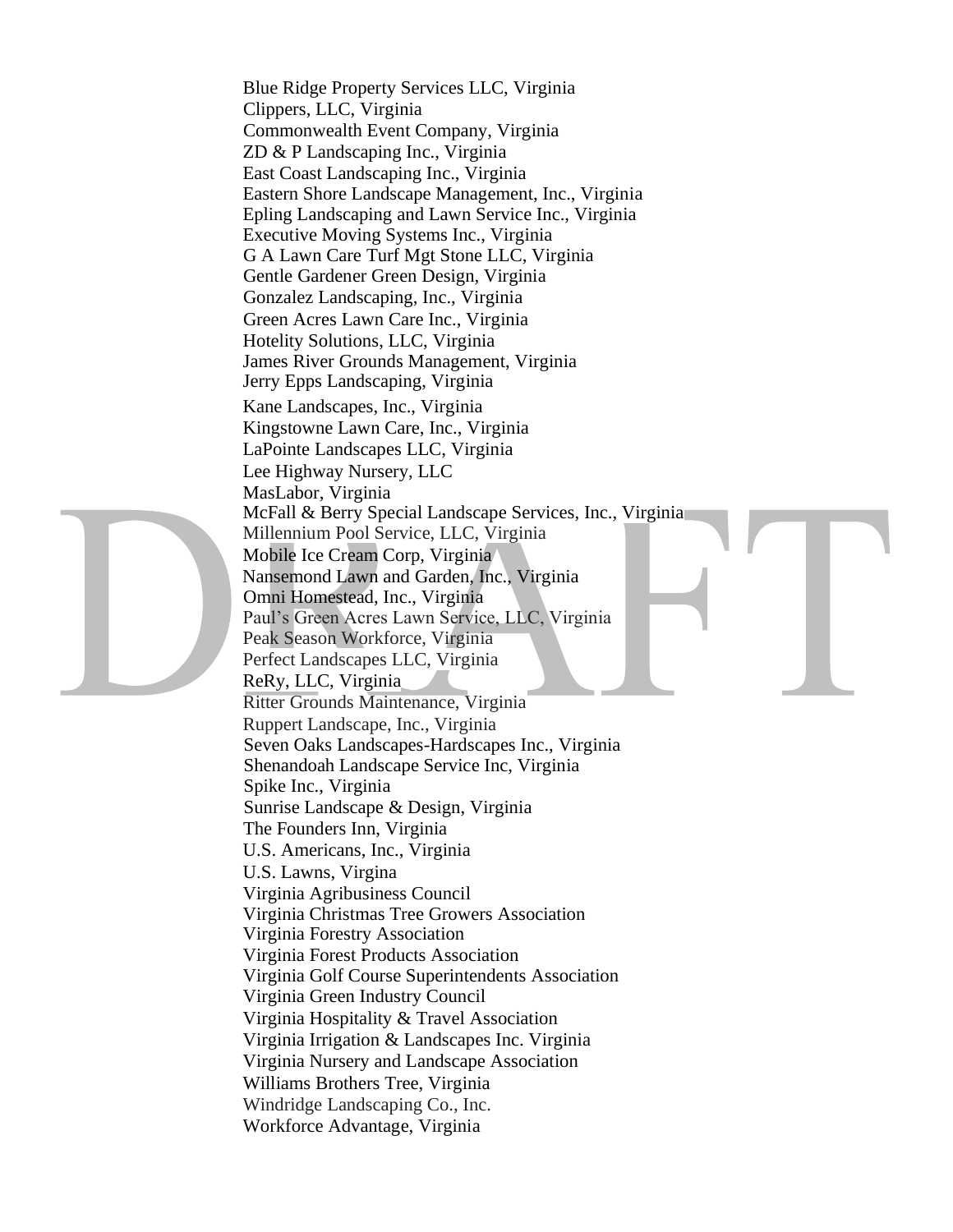#### **Washington**

Continental Floral Greens, Washington Fuerza Consulting Solutions, Washington Four Seasons Forestry Services, Inc., Washington HQ Stone Products, LLC, Washington Jordan River Moving LLC, Washington Jose's Reforestation, Washington Monarch Landscaping, Washington Northwest Landscape Services, Washington Plantscapes, Inc., Washington Ramos Reforestation Inc,. Washington Shamrock Landscaping, LLC, Washington Signature Landscape Services, Washington Total Landscape Corp, Washington Washington Association of Landscape Professionals Washington Farm Labor Association Washington Lodging Association Washington State Nursery & Landscape Association Western Washington Golf Course Superintendents Association Weyerhauser, Washington

# **West Virginia**

Crede Lawn and Landscaping, West Virginia Grass Busters Lawn Care, West Virginia Grounds Pro, LLC, West Virginia Landscaping by Hillcrest, West Virginia Lavalette Landscaping, West Virginia Top Notch Landscaping & Supply, West Virginia West Virginia Nursery and Landscape Association, West Virginia

#### **Wisconsin**

Breezy Hill Nursery Inc., Wisconsin Earls Rides, Wisconsin G & G Concessions, Wisconsin Mr. Eds Magical Midways, Wisconsin Rainbow Valley Rides, Inc., Wisconsin Specialty Cheese Company, Inc., Wisconsin The American Club Resort, Wisconsin The Bruce Company of WI, Inc., Wisconsin Troy Burne LLC, Wisconsin Wisconsin County Forests Association Wisconsin Green Industry Federation Wisconsin Landscape Contractors Association Wisconsin Nursery and Landscape Association Wisconsin Paper Council Wyngaard Law Firm, LLC., Wisconsin